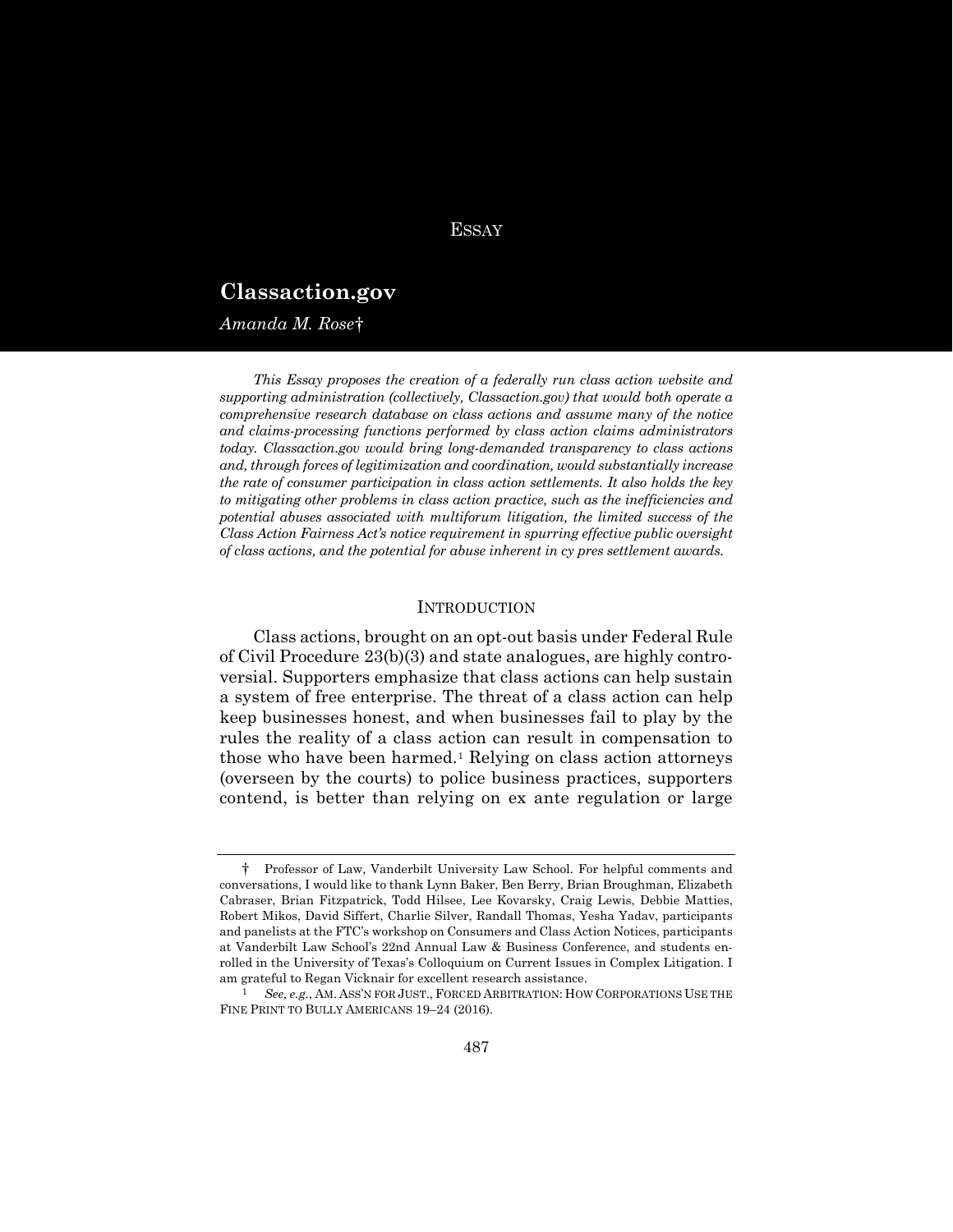government enforcement agencies vulnerable to capture and complacency.[2](#page-1-0) Critics counter that relying on class action attorneys, unbound by the accountability mechanisms that apply to government enforcers, introduces its own pathologies. The incentives of class action attorneys will naturally diverge from those of class members, and court oversight and other tools to reduce these agency costs may prove ineffective. Class action attorneys may settle meritorious cases for too little, for example, selling out the class for the defendant's promise not to challenge class counsel's handsome fee award.<sup>[3](#page-1-1)</sup> They may also bring nonmeritorious cases and use the threat of a costly and risky trial to extract blackmail settlements to the detriment of U.S. businesses and, ultimately, consumers.[4](#page-1-2)

<span id="page-1-7"></span>Who has the better argument? Nobody really knows. It is an empirical question whether class actions in general, or particular types of class actions, increase or reduce social welfare, but the data that would help to answer it are largely inaccessible to researchers. As Professors Jonah Gelbach and Deborah Hensler recently observed, "[n]otwithstanding the fierceness of the class action debate and the apparent confidence of opponents and proponents in their factual assertions, . . . we have no data that can be used to reliably determine whether class actions are good, bad, or some of each."[5](#page-1-3) In this vacuum, participants in the class action debate are left free to make arguments based on intuition and, too often, self-interest. It is no wonder the class action debate has remained polarized for decades.

<span id="page-1-5"></span>The limited empirical evidence on consumer class actions that researchers have been able to study makes one thing clear: claims rates in class action settlements are very low, meaning that class actions currently do a poor job of delivering compensation to class members.[6](#page-1-4) Agency costs may contribute to this if

<span id="page-1-6"></span><span id="page-1-0"></span><sup>2</sup> *See* BRIAN T. FITZPATRICK, THE CONSERVATIVE CASE FOR CLASS ACTIONS 29–47, 58–73 (2019).

<span id="page-1-1"></span><sup>3</sup> *See, e.g.*, ANDREW J. PINCUS, U.S. CHAMBER INST. FOR LEGAL REFORM, UNSTABLE FOUNDATION: OUR BROKEN CLASS ACTION SYSTEM AND HOW TO FIX IT 8–9 (2017).

<sup>4</sup> *See id*. at 17–19.

<span id="page-1-3"></span><span id="page-1-2"></span><sup>5</sup> Jonah B. Gelbach & Deborah R. Hensler, *What We Don't Know About Class Actions but Hope to Know Soon*, 87 FORDHAM L. REV. 65, 65 (2018); *see also* Deborah R. Hensler, *Happy 50th Anniversary Rule 23! Shouldn't We Know You Better After All This Time?*, 165 U. PA. L. REV. 1599, 1615 (2017) (observing that researchers "face a virtual absence of even the most basic information on how class actions operate in federal and state courts").

<span id="page-1-4"></span><sup>6</sup> For an overview of past empirical studies on class action claims rates, see FED. TRADE COMM'N, CONSUMERS AND CLASS ACTIONS: A RETROSPECTIVE AND ANALYSIS OF SETTLEMENT CAMPAIGNS 9–10 (2019) [hereinafter CONSUMERS AND CLASS ACTIONS].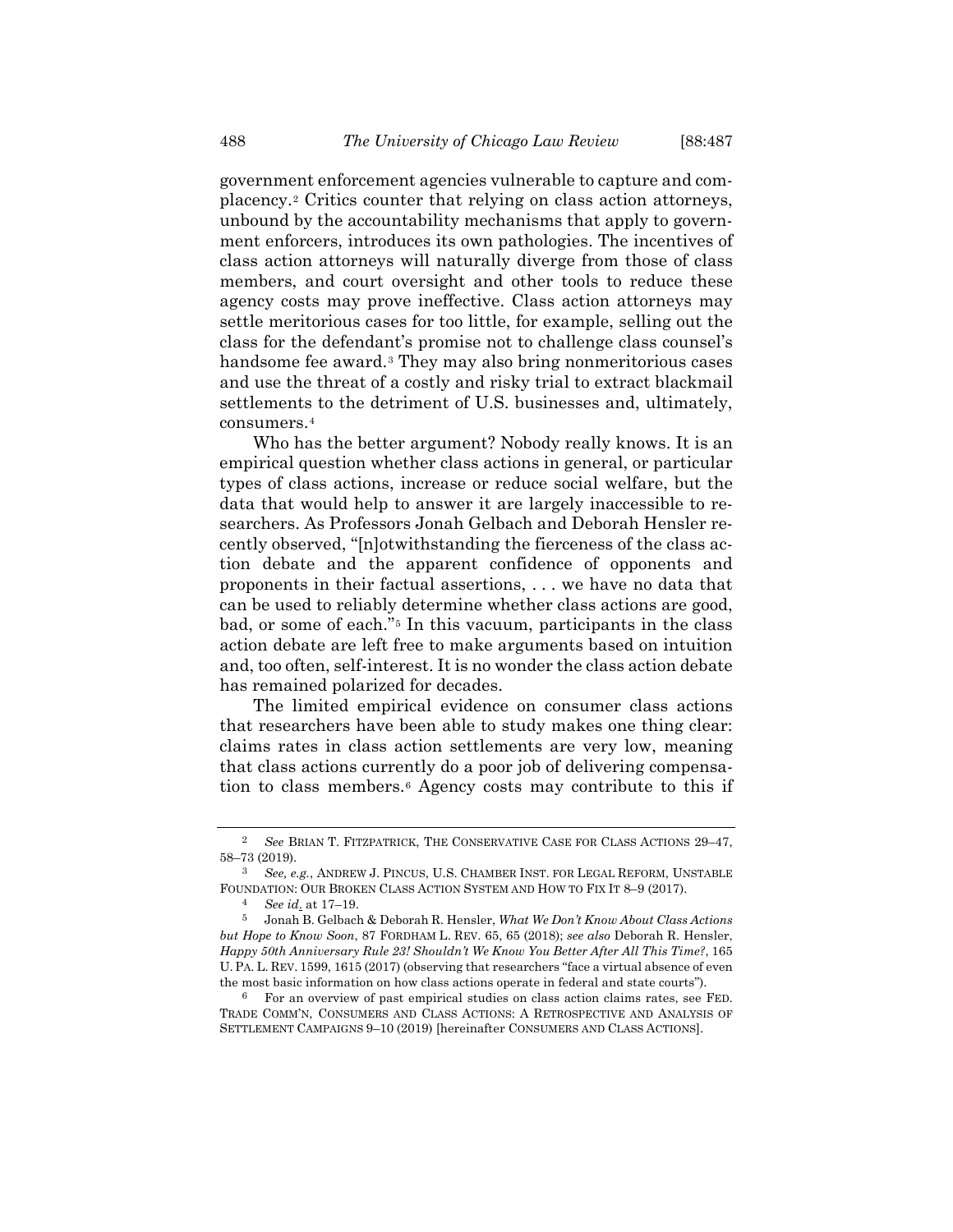class counsel's compensation is insensitive to the number of class members who file claims. But even perfectly faithful attorneys would find it challenging to achieve substantially higher levels of claiming activity. First, identifying potential class members is often a difficult and expensive task, and the cost of the effort may reduce the pro rata amount class members making claims will receive. Under a Rawlsian veil of ignorance, class members would not prefer that every dollar that could be spent seeking out additional class members actually be spent doing so. Second, even if class members could be identified without cost, claims rates would likely remain very low. Using data subpoenaed from claims administrators, the Federal Trade Commission (FTC) recently conducted the most comprehensive study of class action settlements to date. It found that on average only 9% of the class mem-bers who were sent direct notice bothered to file claims.<sup>[7](#page-2-0)</sup>

This is a troubling statistic—at least if one believes that, in addition to deterring corporate wrongdoing, class actions should strive to compensate injured class members.<sup>[8](#page-2-1)</sup> To begin to understand it requires an examination of the decision-making process class members likely engage in when they receive a class action settlement notice. A rational class member would file a claim only if the expected benefits of doing so exceeded the costs. The expected benefits of filing a claim include the settlement consideration, discounted to reflect the probability of nonpayment. The costs of filing a claim include "information-processing costs": the time and effort it will take a class member to read a notice in order to determine whether she is in fact eligible to make a claim and how to go about doing that. They also include "claims-processing

*Id.* at 11.

<span id="page-2-1"></span><span id="page-2-0"></span><sup>8</sup> Not all share this belief. *See, e.g.*, Brian T. Fitzpatrick, *Do Class Action Lawyers Make Too Little?*, 158 U. PA. L. REV. 2043, 2070 (2010) (arguing that "the optimal split of small-stakes [class action] judgments is 100% for the lawyers and nothing for class members" in order to incentivize lawyers to bring all cost-justified suits in pursuit of deterrence goals); Myriam Gilles & Gary B. Friedman, *Exploding the Class Action Agency Costs Myth: The Social Utility of Entrepreneurial Lawyers*, 155 U. PA. L. REV. 103, 105 (2006) (arguing that "compensation is not really an important goal in small-claims class actions" and that "[a]ll that matters" is whether class actions cause "the defendant-wrongdoer to internalize the social costs of its actions"). However, as Hensler has noted:

<sup>[</sup>T]he belief that compensation of losses large and small is an important function of class actions lives on in American discourse about class actions, in the wording of Rule 23, in district court decisions approving or rejecting proposed settlements, in appellate decisions reversing judicial approval of class action settlements, and in public debate over the failures of Rule 23(b)(3) class actions.

Hensler, *supra* not[e 5,](#page-1-5) at 1611 (emphasis in original) (citations omitted).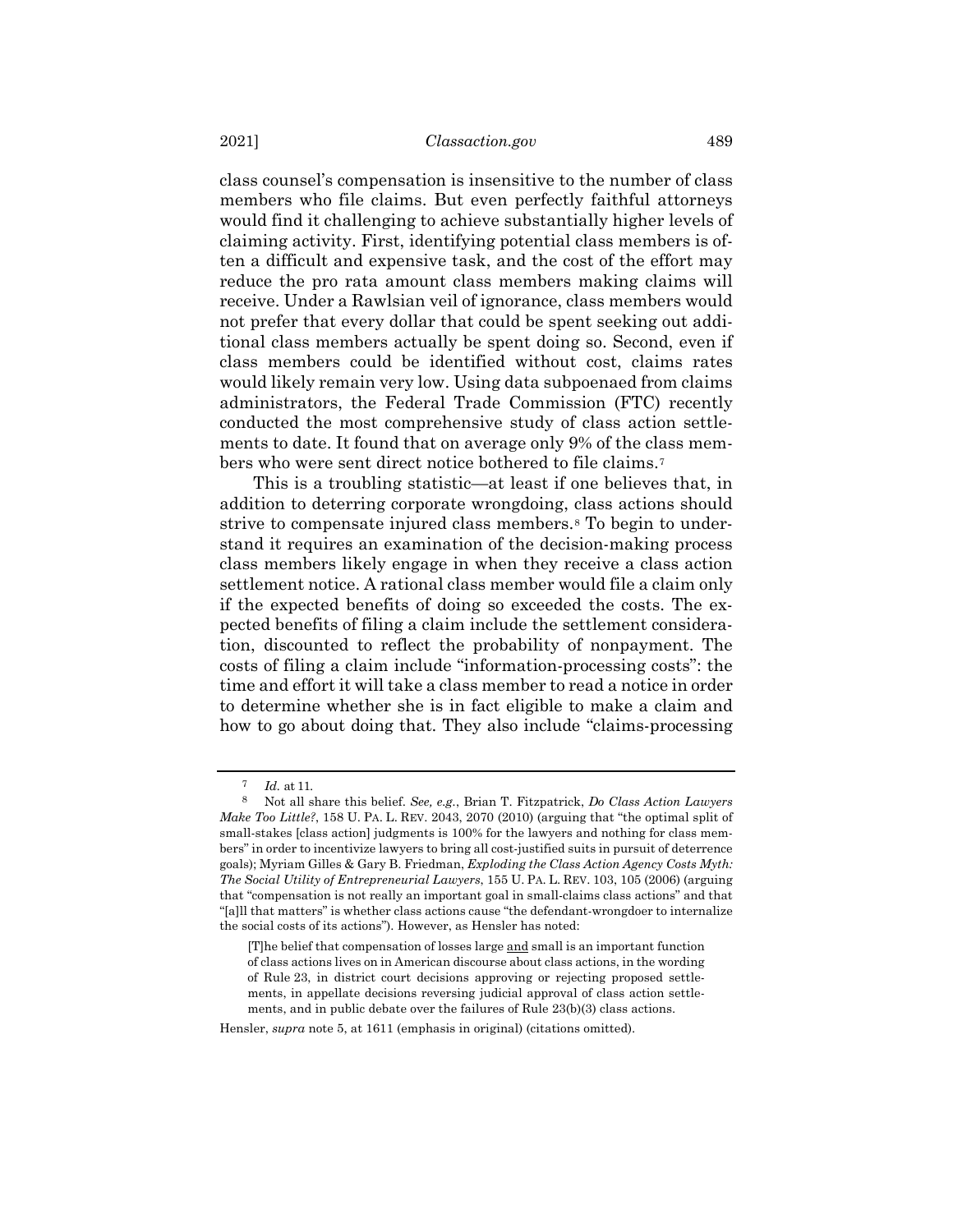costs": the time and effort it will take her to actually submit a claim form and assemble any required proof. "Verification costs" may also weigh in a class member's decision. Verification costs are costs associated with the possibility that the notice may be a scam: the costs of falling victim to a scam discounted by its likelihood or, alternatively, the costs of taking steps to alleviate suspicion prior to filing a claim, whichever is less.[9](#page-3-0)

<span id="page-3-4"></span>Important developments in recent years have put downward pressure on information- and claims-processing costs. The Federal Judicial Center (FJC) has helped to promote best practices in the design of class action notices, for example, in an effort to make them easier for class members to read and comprehend[.10](#page-3-1) And technological advances have made claiming funds vastly more convenient for class members. Thirty years ago, to file a claim a class member had to fill out a paper form, place it in the mailbox, wait for a check to arrive back in the mail, and then take that check to a bank or ATM to deposit. Today, it is often possible for a class member to submit a claim online via a case-settlement website and to receive the funds via a form of electronic transfer.[11](#page-3-2) Despite these developments, claims rates remain dismally low. Why?

<span id="page-3-3"></span>One possible explanation is that the settlement consideration is just so trivial in most class actions that any amount of effort required by a class member will make claiming funds irrational. But in the FTC's recent study, half of the settlements provided median compensation of \$69 or more, and a quarter provided median compensation of \$200 or more—not trivial sums to most

<span id="page-3-0"></span>There are also psychological costs and benefits that class members might weigh in their decisions. A class member may derive pleasure from participating in a class action settlement involving a defendant they dislike, or displeasure from participating in one against a defendant they like. Some may find participating in the judicial system emotionally rewarding; others might find it anxiety-producing.

<sup>10</sup> *See infra* Part II.A.

<span id="page-3-2"></span><span id="page-3-1"></span><sup>11</sup> *See In re* Yahoo! Inc. Customer Data Sec. Breach Litig., No. 16-MD-02752-LHK, 2020 WL 4212811, at \*20 (N.D. Cal. July 22, 2020) (approving a settlement notice plan that allowed class members to submit claim forms via a settlement website and receive payments via direct deposit); Robert H. Klonoff, Mark Herrmann & Bradley W. Harrison, *Making Class Actions Work: The Untapped Potential of the Internet*, 69 U. PITT. L. REV. 727, 742 (2008) (explaining that claims-administration websites "allow the internet user either to print or submit directly a claim form"); Schulte v. Fifth Third Bank, 805 F. Supp. 2d 560, 591–92 (N.D. Ill. 2011) (rejecting an objection to the submission of claims online via a settlement website); *see also* Jessica Erickson, *Automating Securities Class Action Settlements*, 72 VAND. L. REV. 1817, 1833 (2019) (discussing electronic deposit of funds); CONSUMERS AND CLASS ACTIONS, *supra* not[e 6,](#page-1-6) at 30 (discussing the click-through rates of online settlement claim forms).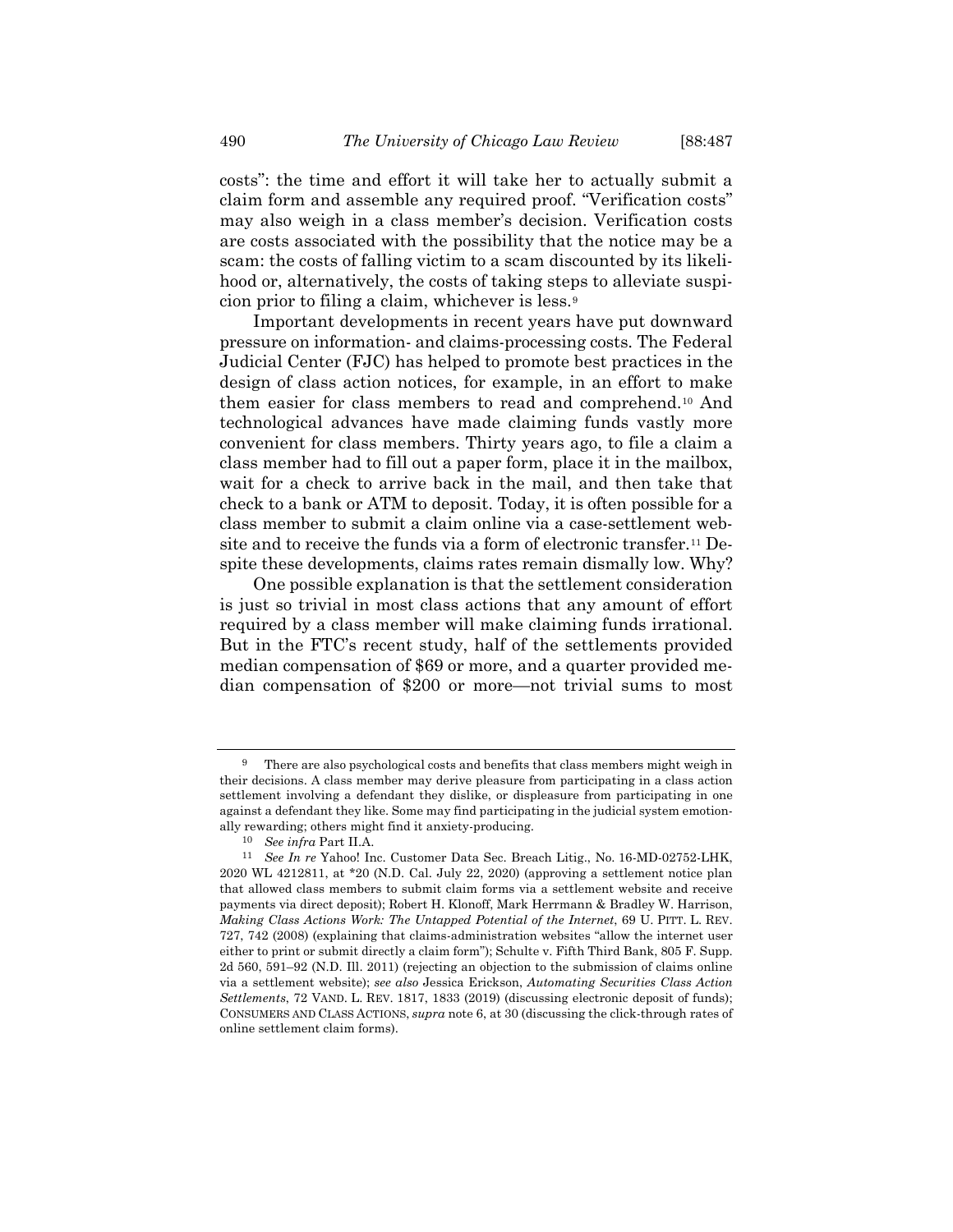Americans.[12](#page-4-0) Moreover, if low levels of redress are the driving force leading to low average claims rates, we should observe higher claims rates in cases involving higher payouts. But in the FTC's study, claims rates were virtually the same in cases paying less than \$10 as in those paying over \$200.[13](#page-4-1) Class member distrust in class action notices and claims processes may explain this puzzling finding, and also may provide a compelling explanation for why claims rates are so low.

Distrust can be expected to have a significant negative impact on claims rates. If a notice and claims process is trustworthy, a rational class member will not discount the expected benefit of filing a claim to reflect the risk of nonpayment due to fraud, nor will she factor verification costs into her cost-benefit equation. When distrust is present, by contrast, she will do both; thus, the expected benefits of claiming funds will be lower and the perceived costs of claiming funds higher. As uninvited communications promising payment, class action settlement notices likely attract a high level of suspicion. The level of suspicion they attract likely increases with the promised payout, which may explain the failure of the FTC to find a strong relationship between redress level and claims rates. The level of suspicion they attract has also likely increased in recent years with the introduction of new technologies in notice and claims processes. That class members would be highly suspicious of email notices sent from unfamiliar and unofficial addresses, or of postcard notices inviting them to visit unfamiliar, unofficial websites to make a claim, seems selfevident. It is also consistent with findings in the FTC's recent study: cases using email notice and postcard notices without detachable claims forms had far lower claims rates than those using traditional long-form notices.[14](#page-4-2)

This Essay predicts that unless class member distrust is reduced, claims rates in consumer class actions will remain extremely low, notwithstanding reductions in claims-processing costs made possible by technological advances. It also proposes a way to achieve such a reduction: the creation of a federally run class action website and supporting administration, referred to collectively herein as "Classaction.gov." Classaction.gov would take over several functions that today are served by for-profit class action claims administrators: it would be responsible for

<span id="page-4-0"></span><sup>12</sup> CONSUMERS AND CLASS ACTIONS, *supra* note [6,](#page-1-6) at 11.

<span id="page-4-2"></span><span id="page-4-1"></span><sup>13</sup> *Id.* at 32–33.

<sup>14</sup> *Id.* at 11, 28.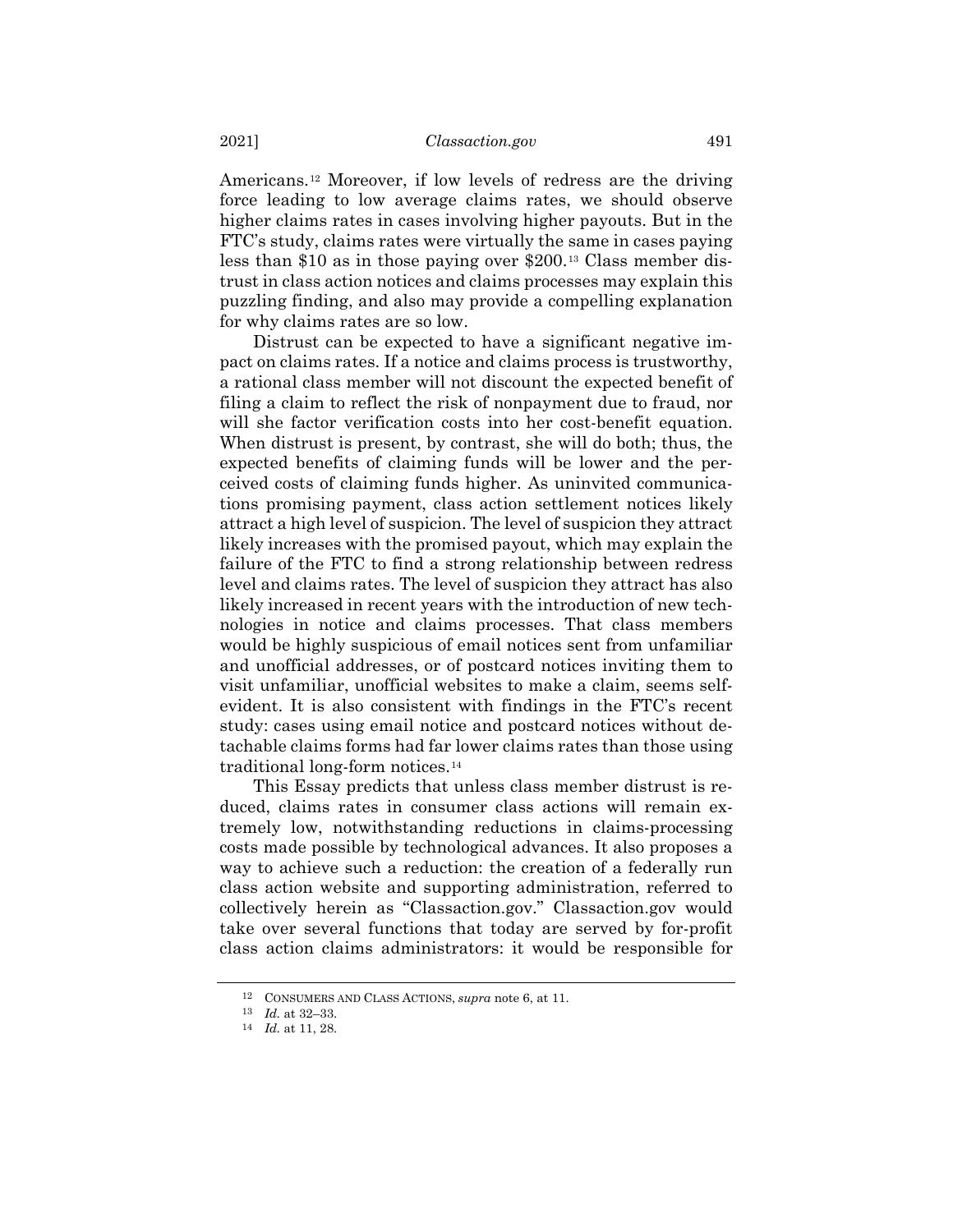sending all class action notices to class members; it would create webpages for all pending class actions through which class members could, among other things, opt out and submit claims; and it would be responsible for distributing settlement payments to eligible claimants. Classaction.gov's enabling legislation would also impose an obligation on class action litigants in state and federal court to file electronic copies of court filings and orders with Classaction.gov; Classaction.gov would use these documents, as well as the distribution and opt-out data it would naturally accumulate, to create a research database that would be available to the public on the Classaction.gov website.

Classaction.gov promises to legitimize class action notices and claims processes in the eyes of class members by leveraging the trust they already have in the federal government. Classaction.gov would also stand in a position to standardize the communications class members receive and to ensure that they consistently comply with best practices. The hope is that class action notices would become recognizable, official, easy-to-digest communications, and that in every case the website for submitting claims would be familiar, official, and secure. This would result in a reduction in the fraud discount rational class members apply when calculating the expected benefits of claiming settlement funds, as well as reductions in information processing and verification costs. These impacts, when coupled with the reduction in claims-processing costs that technological advances have made possible, should operate to meaningfully improve class actions claims rates.

Classaction.gov would also render class actions transparent, allowing for an evidence-based debate regarding their value in our society, and could mitigate a variety of other pernicious problems. For example, upon receipt of a new class action complaint, Classaction.gov staff could search the database for related cases and notify the respective presiding judges, thereby facilitating coordinated stays pending certification and resolution of the most appropriate suit. This would save judicial resources and would mitigate the ability of defendants to conduct much-maligned "reverse auctions."[15](#page-5-0) Classaction.gov also offers a more effective way for government actors to monitor class actions than the notice provision in the Class Action Fairness Act of 2005[16](#page-5-1) (CAFA).[17](#page-5-2)

<span id="page-5-0"></span><sup>15</sup> *See infra* Part III.B.

<span id="page-5-2"></span><span id="page-5-1"></span><sup>16</sup> 28 U.S.C. § 1715.

<sup>17</sup> *See infra* Part III.B.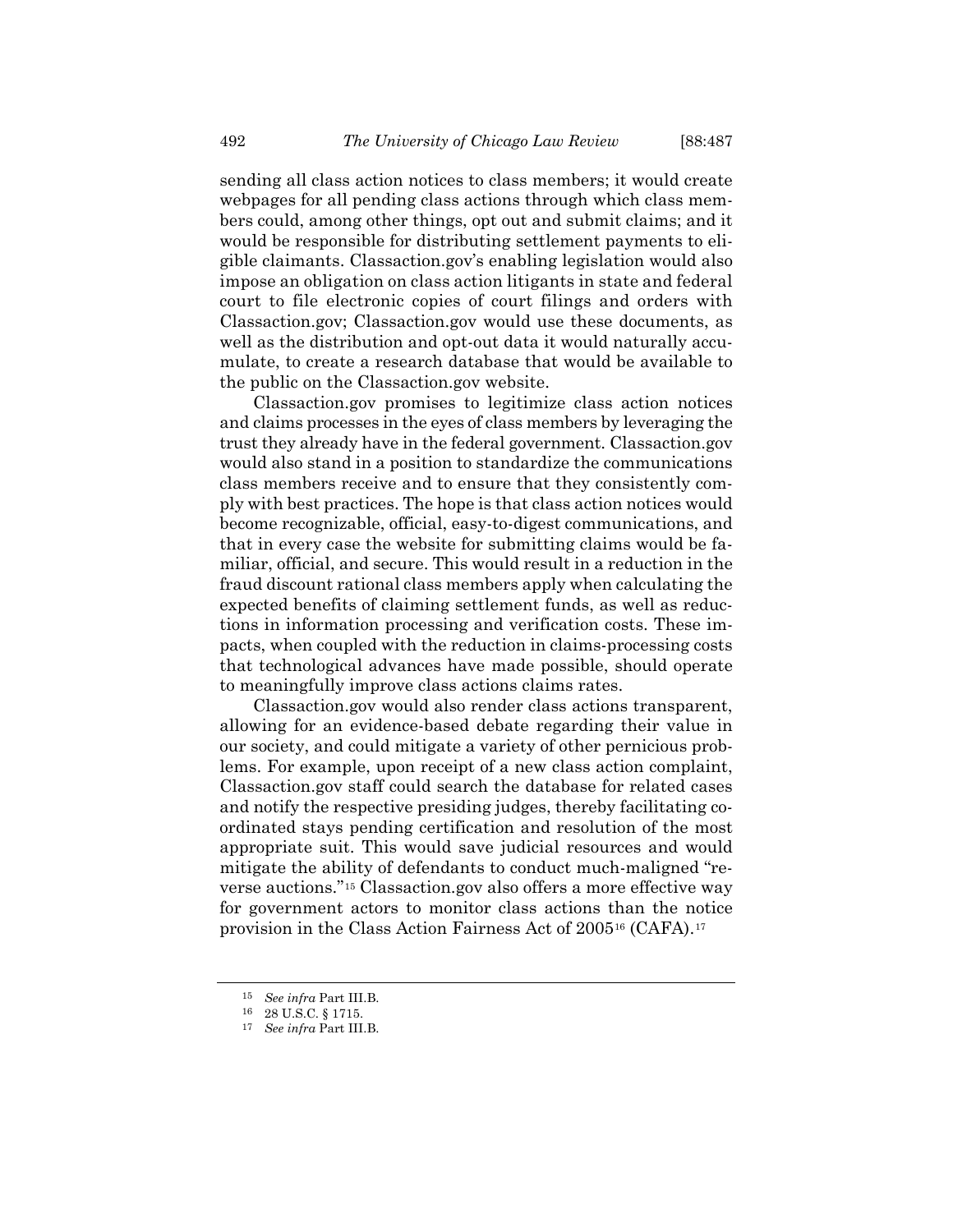Not only could Classaction.gov increase the claims rate among direct notice recipients, it could also be extended to make it cheaper and easier for parties to identify class members for receipt of direct notice in the first place. Imagine if individuals were encouraged to register on Classaction.gov as part of a broad and effective publicity campaign. Registrants would provide basic information about themselves as part of the registration process (e.g., name, number, email addresses, physical addresses), and Classaction.gov could then use this information to create a searchable class member database. In cases where the parties have partial identifying information about potential class members, this database could help them locate class members for receipt of direct notice. A registration feature would also provide a creative way to legitimize cy pres settlements. Registrants could be asked at the time of registration to select which nonprofits they would like unclaimed settlement monies paid to, and their expressed preferences could dictate the recipients of cy pres funds in particular cases. This would eliminate the corrupting influence introduced when the choice of cy pres recipients is left up to the judge and attorneys.[18](#page-6-0)

The remainder of this Essay proceeds as follows: Part I discusses the well-recognized transparency problem with consumer class actions. Part II discusses the barriers to consumer participation in class action settlements, emphasizing the underappreciated impact of distrust on claims rates. Part III details the idea of Classaction.gov, explaining how it would work and how it could both solve the transparency problem discussed in Part I and greatly reduce the trust barrier to consumer participation in class action settlements discussed in Part II. Part III also details other important problems that Classaction.gov could mitigate and responds to potential concerns and objections. Part IV explains how extending Classaction.gov to include a registration feature would make it possible to identify a greater number of class members for receipt of direct notice and to legitimize cy pres settlements. A very brief conclusion follows.[19](#page-6-1)

<span id="page-6-2"></span><sup>18</sup> *See infra* Part IV.

<span id="page-6-1"></span><span id="page-6-0"></span><sup>19</sup> In a separate article, I explore myriad ways that Classaction.gov could support innovative techniques for reducing class action agency costs. *See generally* Amanda M. Rose, *Cutting Class Action Agency Costs: Lessons from the Public Company*, 54 U.C. DAVIS L. REV. 337, 401–30 (2020).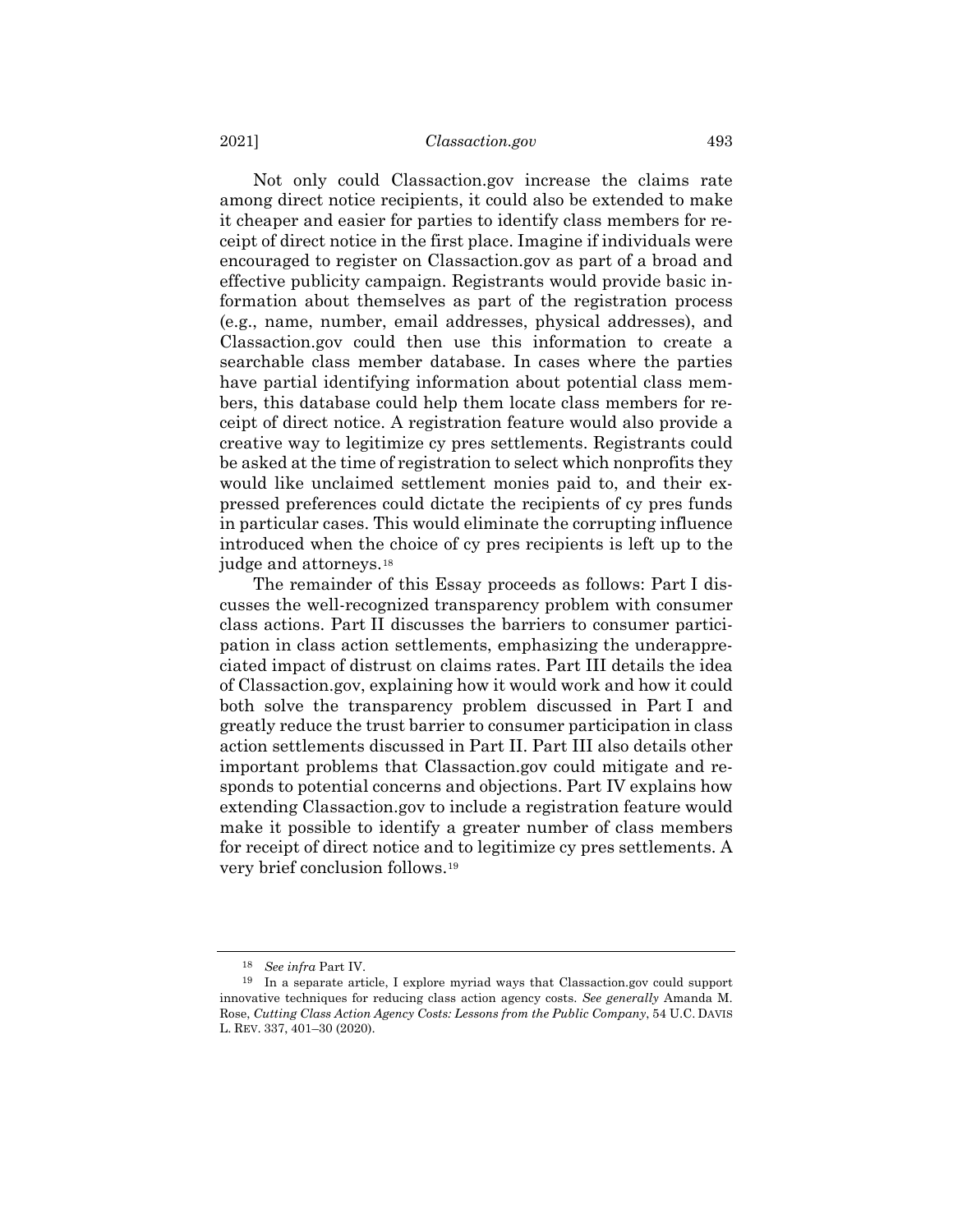# I. THE CLASS ACTION TRANSPARENCY PROBLEM

The social value of class actions has been hotly debated for decades. Critics contend both that class action plaintiffs' attorneys bring nonmeritorious strike suits that tax the U.S. economy and that they settle meritorious cases for too little, selling out the class for excessive attorney's fees.[20](#page-7-0) Defenders vigorously dispute these claims and argue that class actions serve a valuable social function: not only do they play an important compensatory role, but they also deter law breaking by supplementing often weak public enforcement efforts.[21](#page-7-1) This debate has proven intractable because the empirical evidence required to substantiate or refute the core claims being asserted is either impossible or incredibly difficult to obtain.[22](#page-7-2)

In order to begin to evaluate the claim that class actions serve an important deterrence function, for example, it would be important to know how many class actions are filed each year and how much defendants actually pay to resolve them. It is difficult to obtain even this basic information. There is no comprehensive database of state and federal court class action filings. A handful of websites provide lists of pending class action settlements with links to key court documents, including settlement agreements, but these lists are not comprehensive nor their links permanent. One can search Public Access to Court Electronic Records (PACER) to ferret out the number of class actions filed in federal court in a given year and to access settlement agreements and other case documents, but conducting research on PACER is dif-ficult.<sup>[23](#page-7-3)</sup> Obtaining information on state court class actions is even more so: every state has its own separate system of court records, and most do not provide online access to those records, let alone easily searchable online platforms.[24](#page-7-4)

<span id="page-7-5"></span><sup>20</sup> *See* PINCUS, *supra* note [3,](#page-1-7) at 8–9, 17–19.

<sup>21</sup> *See* AM. ASS'N FOR JUST., *supra* not[e 1,](#page-0-2) at 19–24.

<span id="page-7-2"></span><span id="page-7-1"></span><span id="page-7-0"></span><sup>22</sup> *See* Gelbach & Hensler, *supra* note [5,](#page-1-5) at 67 ("[W]e do not know a lot of things that would seem critical to know for anyone arguing anything about the performance of class actions, or how to improve that performance, much less to support rational policy reform.").

<span id="page-7-3"></span><sup>23</sup> *See* Hensler, *supra* note [5,](#page-1-5) at 1618–21 (discussing the challenges associated with researching federal class actions using PACER, as well as the limited information available on the FJC's Integrated Database). *But see infra* note [33.](#page-10-0)

<span id="page-7-4"></span><sup>24</sup> *See* Nicholas M. Pace & William B. Rubenstein, *How Transparent Are Class Action Outcomes? Empirical Research on the Availability of Class Action Claims Data* 17 (RAND Inst. for Civ. Just. Working Paper No. WR-599-ICJ, 2008) ("[A]lmost all state court systems require members of the public to physically visit the courthouse to inspect the documents filed in civil cases."). While CAFA's expansion of removal jurisdiction has diminished the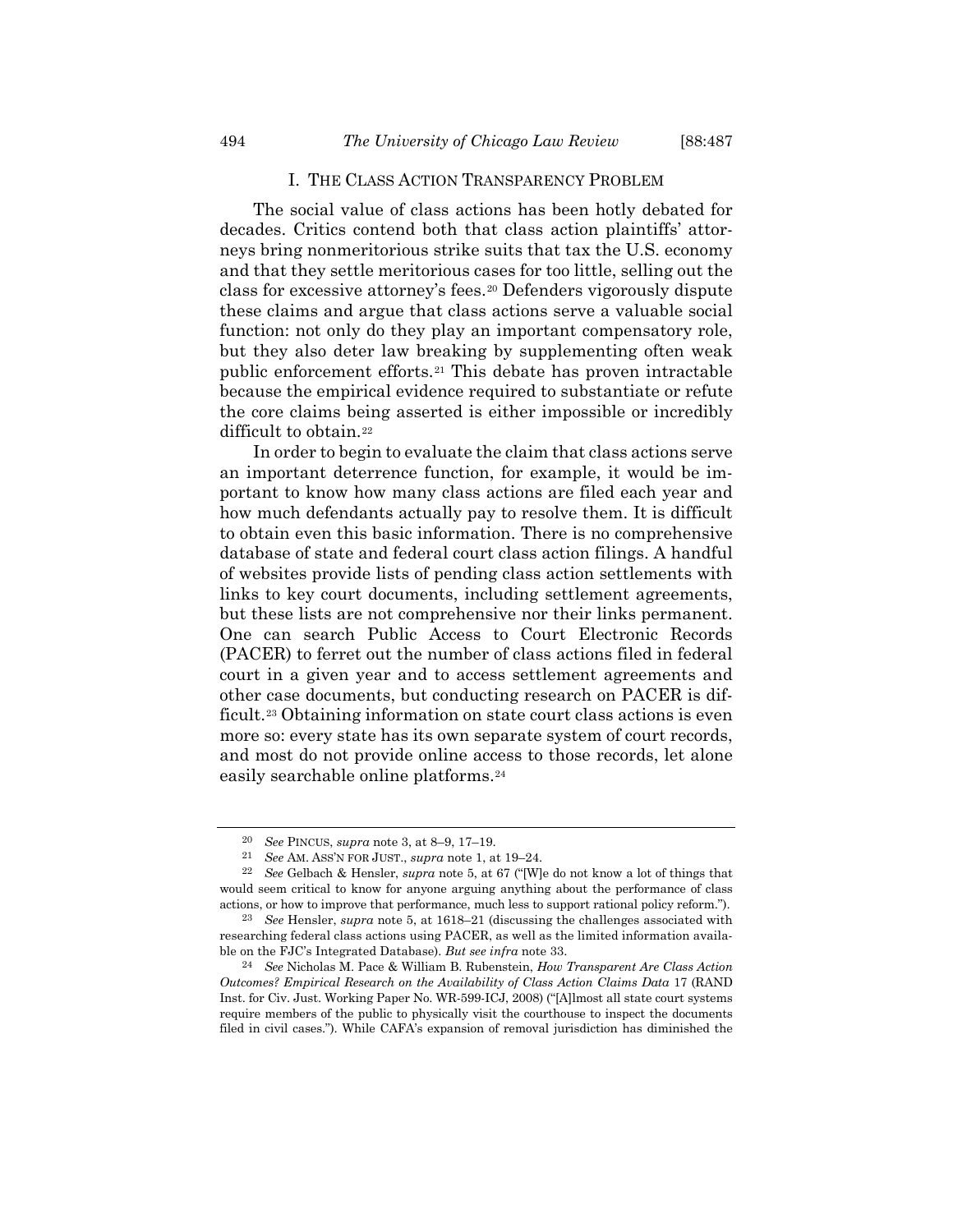Moreover, except in cases filed in the Northern District of California, actual settlement distribution data is not generally made available to the public anywhere.<sup>[25](#page-8-0)</sup> The amount of the settlement reported in the settlement agreement is meaningless in cases where unclaimed settlement monies revert to the defendant, or where the consideration takes the form of discounts on the defendant's goods or services. In such cases, the true price tag of the litigation to the defendant cannot be assessed without knowing the number of claims made or coupons redeemed.<sup>[26](#page-8-1)</sup> The lack of settlement distribution data also means that we usually don't know how many class members actually ended up receiving compensation in any given case, and at what amounts, confounding efforts to assess arguments about the compensatory value of class actions. Finally, how can one begin to assess the appropriateness of class action attorney's fees when we do not even know how much class action attorneys make in fees relative to what defendants actually pay or class members actually receive? This lack of transparency stands in considerable tension with the idea that class actions serve a public function, supplementing the enforcement efforts of government officials. It also makes it difficult to convince a skeptical populace that class actions are worth preserving.

<span id="page-8-3"></span>Numerous scholars have drawn attention to the class action transparency problem, and calls for reform have been made.[27](#page-8-2) In

importance of state court class actions relative to federal court class actions, it has not eliminated the state court class action. Nothing in CAFA compels a defendant to remove a state court class action to federal court, and doing so is not always in the defendant's self-interest. *See infra* note [82](#page-28-0) and accompanying text. Moreover, corporate defendants cannot remove state court class actions brought on behalf of citizens of a single state if the defendant is either headquartered or has its principal place of business in that state, and several statutory exceptions to CAFA removal jurisdiction exist. *See* DAVID J. LENDER, JARED R. FRIEDMANN, JODIE BARROW & JASON B. BONK, CLASS ACTION FAIRNESS ACT OF 2005 (CAFA): OVERVIEW §§ 3–6 (2013), Westlaw.

<span id="page-8-0"></span><sup>25</sup> *See* Pace & Rubenstein, *supra* not[e 24,](#page-7-5) at 34 (reporting that "court records themselves typically do not contain distribution data and class action participants are generally unwilling to provide it to interested persons"). For more information on the recent procedural guidance for releasing settlement data adopted in the Northern District of California, see *infra* note [31](#page-9-0) and accompanying text.

<span id="page-8-1"></span><sup>26</sup> The same is true when the settlement provides a maximum amount that the defendant will be required to pay, with the defendant's actual liability dependent upon the number of claims made. This is the functional equivalent of a settlement fund that reverts unclaimed monies to the defendant.

<span id="page-8-2"></span><sup>27</sup> *See generally* Gelbach & Hensler, *supra* not[e 5;](#page-1-5) Hensler, *supra* not[e 5;](#page-1-5) *see also* Brian T. Fitzpatrick & Robert C. Gilbert, *An Empirical Look at Compensation in Consumer Class Actions*, 11 N.Y.U. J.L. & BUS. 767, 778 (2015) ("[I]t is indefensible that commentators have been able to unearth so little data [on class action settlements] over the last thirty years." (emphasis omitted)); NICHOLAS M. PACE, STEPHEN J. CARROLL, INGO VOGELSANG & LAURA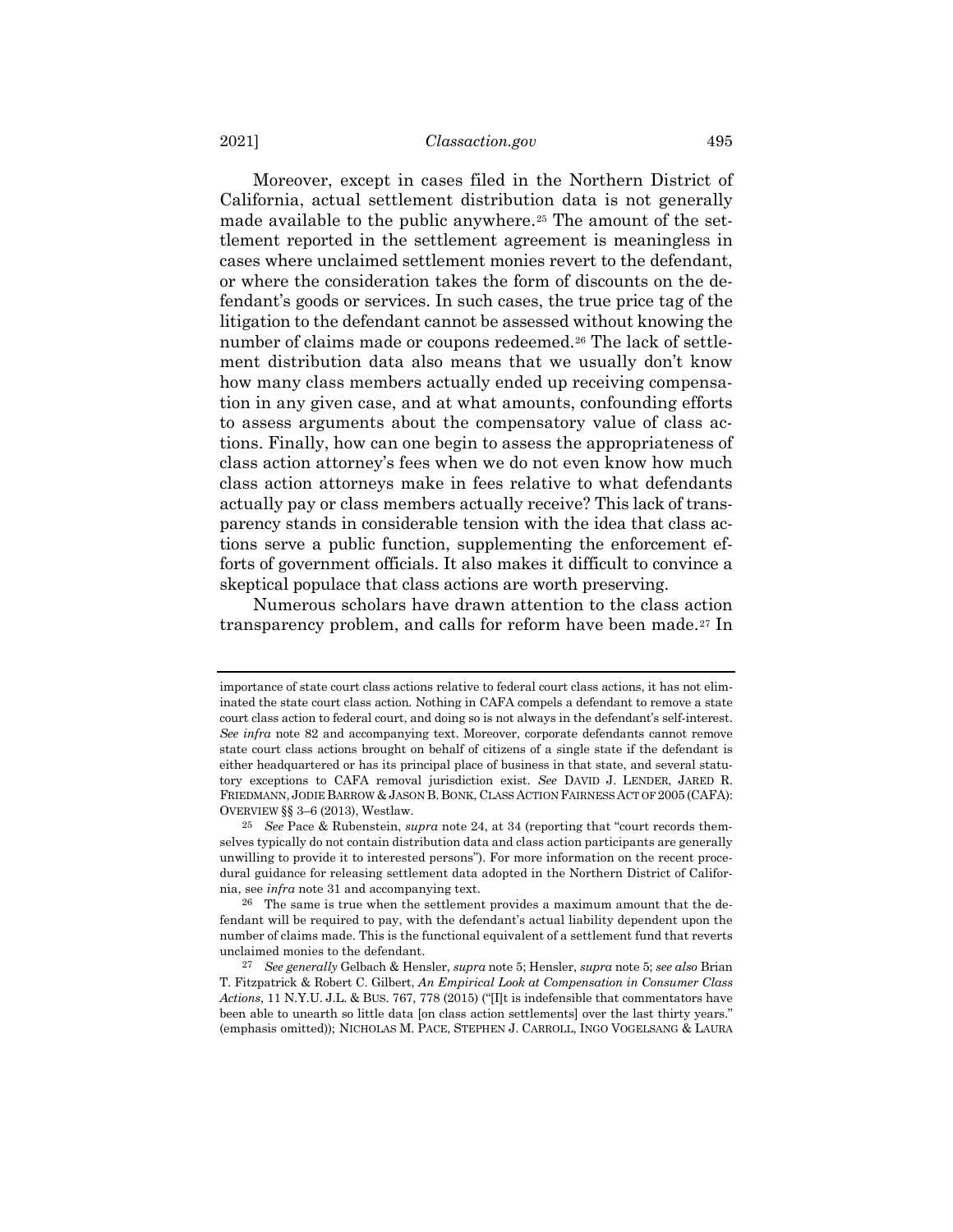a 2008 RAND study, for example, Nicholas Pace and Professor William Rubenstein recommended that courts require class counsel to file actual claims distribution data at the conclusion of the case, so that it becomes part of the public record, and advocated that "a central repository for class action outcomes be developed, somewhat akin to Stanford Law School's Securities Class Action Clearinghouse (http://securities.stanford.edu/)."[28](#page-9-1) An earlier RAND study by Professor Hensler and coauthors made similar recommendations.[29](#page-9-2) Professor Robert Klonoff and coauthors have also called for the creation of a central repository of class action filings, suggesting it be operated, on the federal side, by the FJC or a university involved in a public-private partnership and, on the state side, through the National Center for State Courts.[30](#page-9-3)

<span id="page-9-0"></span>Unfortunately, these calls have gone mostly unheeded. At the end of 2018, the U.S. District Court for the Northern District of California adopted procedural guidance that instructs parties to a class action settlement to file a post-distribution accounting with the court and to post it on the case's settlement website, but no other court has yet followed suit.[31](#page-9-4) A bill passed in the House

ZAKARAS, INSURANCE CLASS ACTIONS IN THE UNITED STATES 117–35 (2007) (providing an overview of the challenges confronting class action research); Pace & Rubenstein, *supra* note [24,](#page-7-5) at 34 ("[I]t is very difficult, even for researchers with significant resources, to find distribution data in completed class action lawsuits."); William B. Rubenstein, 4 NEWBERG ON CLASS ACTIONS § 12:17 (5th ed. 2011) (noting the paucity of reliable data regarding claims rates).

Pace & Rubenstein, *supra* not[e 24,](#page-7-5) at 44.

<span id="page-9-2"></span><span id="page-9-1"></span><sup>29</sup> *See* DEBORAH R. HENSLER, BONNIE DOMBEY-MOORE, ELIZABETH GIDDENS, JENNIFER GROSS, ERIK MOLLER & NICHOLAS M. PACE, CLASS ACTION DILEMMAS: PURSUING PUBLIC GOALS FOR PRIVATE GAIN, EXECUTIVE SUMMARY 36–37 (1999); *see also* Hensler, *supra* note [5,](#page-1-5) at 1613–14 n.53 (noting efforts by Hensler and others to convince the Advisory Committee to amend Rule 23 to require disbursement-related disclosures). Hensler has also called for

a task force of researchers from academia, nonprofit organizations and government agencies to identify the data necessary to support empirical research on the operations and consequences of Rule 23, propose revisions to current administrative reports relating to class actions, review barriers to data access, and recommend solutions to these problems.

<span id="page-9-3"></span>Hensler, *supra* not[e 5,](#page-1-5) at 1622–23.

<sup>30</sup> *See* Klonoff et al., *supra* not[e 11,](#page-3-3) at 755–57.

<span id="page-9-4"></span><sup>31</sup> *See Procedural Guidance for Class Action Settlements*, U.S. DIST. CT. N. DIST. OF CAL., https://perma.cc/6GHS-U2QH (last updated Dec. 5, 2018).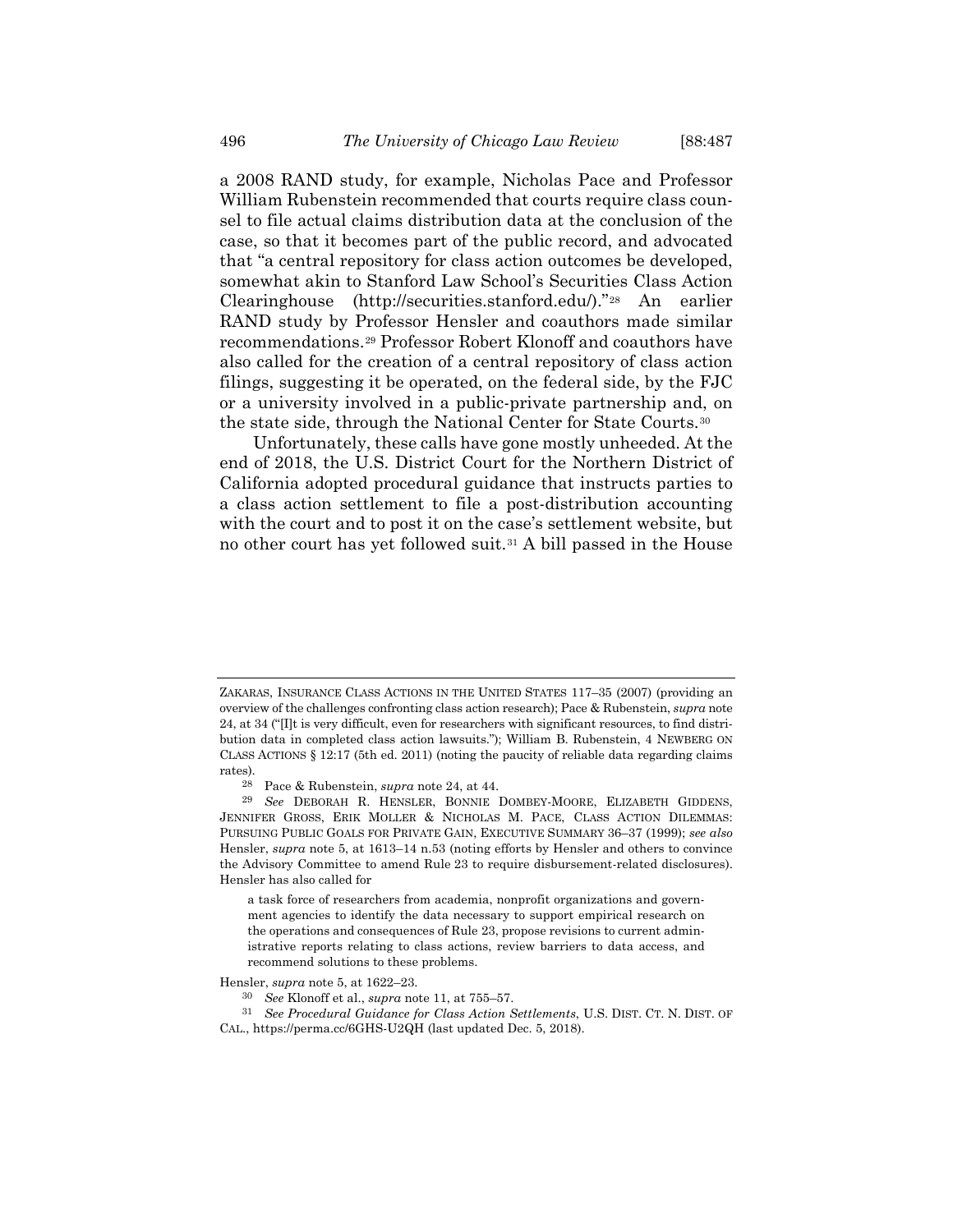of Representatives in 2017 that would have imposed a similar requirement in all federal class actions died in the Senate.[32](#page-10-1) No progress has yet been made on the creation of a central repository of class action filings.[33](#page-10-2)

# <span id="page-10-0"></span>II. WHAT EXPLAINS CLASS ACTION CLAIMS RATES?

The limited empirical evidence that does exist on class action claims rates is not encouraging. As part of its Class Action Fairness Project, the FTC recently sought to study class action claims rates and the effect of various notice methods thereon. Because there is a dearth of publicly available information on point, the FTC assembled its dataset by using its subpoena power against seven of the largest claims administrators.[34](#page-10-3) Each administrator subpoenaed by the FTC was ordered to submit data on the ten largest settlements (by number of notices) it administered in each of the years 2013–2015.[35](#page-10-4) Data were limited to opt-out class actions alleging consumer claims that involved a direct notice campaign to at least some class members, with a focus on federal court cases.[36](#page-10-5) Although the final dataset consisted of only 149 class actions, the FTC's study nevertheless constitutes "the most comprehensive empirical study of consumer class action settlements to date."[37](#page-10-6) The median percentage of direct notice recipients who made claims in the cases studied was 9% and the weighted mean was 4%.[38](#page-10-7) The median percentage of all class

<span id="page-10-1"></span><sup>32</sup> Fairness in Class Action Litigation and Furthering Asbestos Claim Transparency Act of 2017, H.R. 985, 115th Cong. § 1719 (2017). The Center for Civil Justice at NYU Law School is also working to try and convince courts to require disclosure of claims distribution data. *See Aggregate Litigation Data Project*, CTR. ON CIV. JUST. (Sept. 8, 2020), https://perma.cc/53BH-LFDL.

<span id="page-10-2"></span><sup>33</sup> However, an interdisciplinary team of Northwestern University professors was recently awarded a million-dollar National Science Foundation grant to build a searchable platform of PACER dockets. *See Interdisciplinary Team Receives NSF Grant to Build Open, Searchable Platform for Court Records*, NW. PRITZKER SCH. L. (Sept. 20, 2019), https://perma.cc/8FM2-FSFX. If successful, this endeavor would make research on class actions in federal court easier to conduct.

<span id="page-10-4"></span><span id="page-10-3"></span><sup>34</sup> CONSUMERS AND CLASS ACTIONS, *supra* note [6,](#page-1-6) at 12. Claims administrators are private firms hired by counsel to assist with the design and execution of a class action notice campaign and claims-administration process. Because claims administrators handle the payment of claims to class members, they possess actual distribution data in the cases they oversee, but typically refuse to share it with researchers. *See also* Pace & Rubenstein, *supra* not[e 24,](#page-7-5) at 29–32.

<sup>35</sup> CONSUMERS AND CLASS ACTIONS, *supra* note [6,](#page-1-6) at 12.

<span id="page-10-5"></span><sup>36</sup> *Id.* at 6 n.10, 12, 19–20.

<span id="page-10-6"></span><sup>37</sup> *Id.* at 2.

<span id="page-10-7"></span><sup>38</sup> *Id.* at 12, 19–20.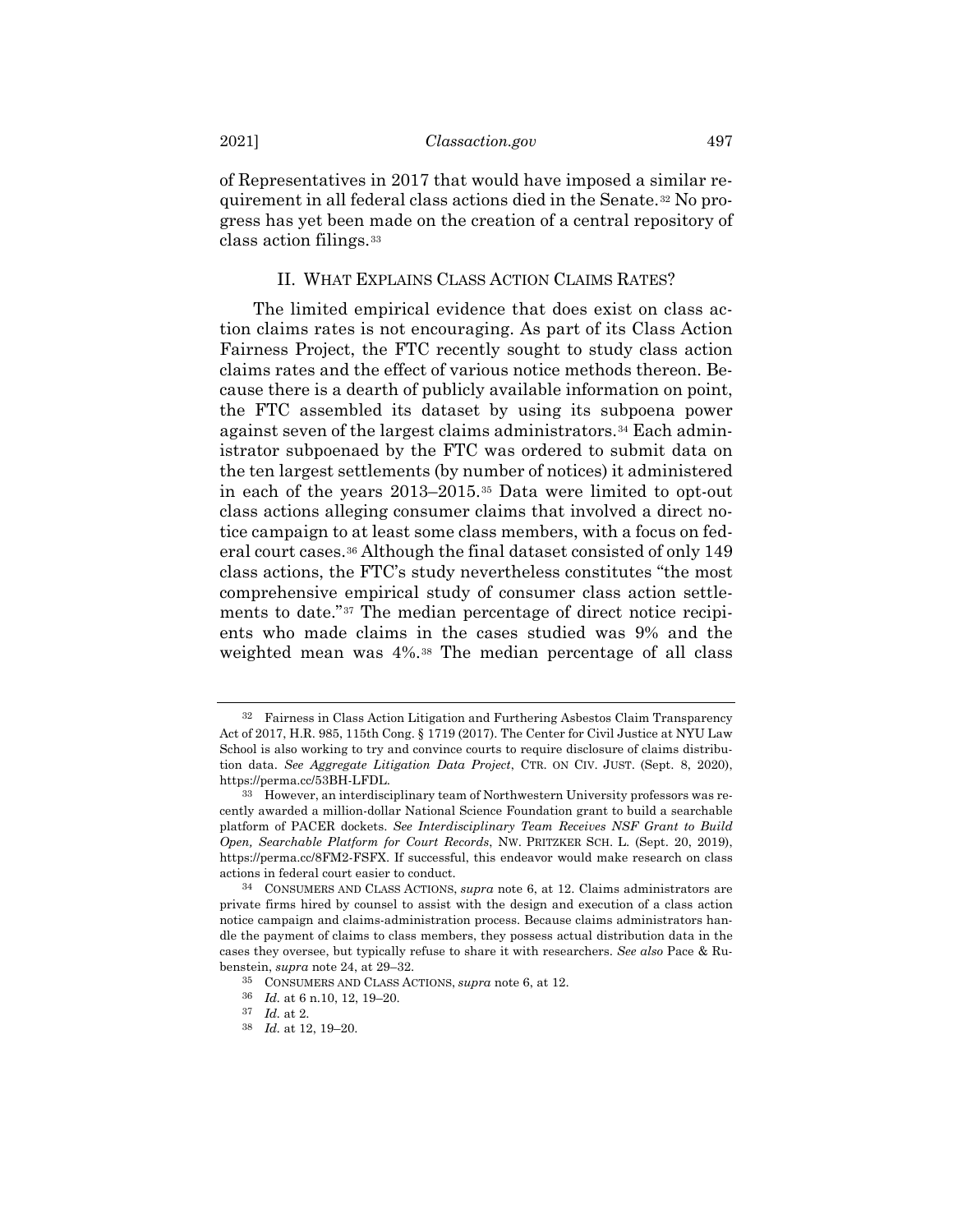members in these cases who made claims was likely lower, because not all class members received direct notice.[39](#page-11-0) Keep in mind also that the cases the FTC studied are likely to have employed the very best practices: the FTC's study focused on the largest federal court settlements administered by seven of the top class action administrators in the nation for the years 2013–2015.[40](#page-11-1) Claims rates in the broader universe of class actions settled across the country each year in state and federal court are undoubtedly lower on average.

The FTC's study should trouble those who care about class member compensation: it suggests that an overwhelming percentage of class members are having their legal rights extinguished without receiving any consideration in return.<sup>[41](#page-11-2)</sup> What explains such low claims rates? The Chamber of Commerce has suggested that consumers fail to make claims because they do not feel aggrieved by defendants' behavior, $42$  a story that is consistent with the Chamber's mantra that class actions are often meritless.[43](#page-11-4) But this assumes that most individuals who receive a class action settlement notice base their decision whether to file a claim on their feelings about the merits of the case. A more plausible assumption is that they engage in a self-centered cost-benefit calculation, asking themselves whether the expected benefit to them of filing a claim outweighs the cost to them of doing so.<sup>[44](#page-11-5)</sup> Understanding the benefits class members expect and the costs class members face when filing claims is therefore key to understanding why claims rates are so low and how to increase them.[45](#page-11-6)

The benefit class members will receive from filing a claim will of course depend on the settlement that has been reached in a

<span id="page-11-0"></span><sup>39</sup> Almost half of the cases in the FTC's study included a publication notice component, presumably because not all class members could be located for receipt of direct notice. The study's "calculated claims rates for cases that used publication notice likely overstate true class member responsiveness to the campaign because at least some claimants are unaccounted for in the denominator (due to receiving notice through publication rather than direct notice)." *Id.* at 24.

<sup>40</sup> CONSUMERS AND CLASS ACTIONS, *supra* note [6,](#page-1-6) at 12, 19–20.

<sup>41</sup> The weighted average opt-out rate in the cases studied was 0.0003%. *Id.* at 22.

<span id="page-11-3"></span><span id="page-11-2"></span><span id="page-11-1"></span><sup>42</sup> *See* Letter from John H. Beisner, Partner, Skadden, Arps, Slate, Meagher & Flom LLP, to Off. of the Sec'y, Fed. Trade Comm'n 2 (Nov. 22, 2019).

<sup>43</sup> *See* PINCUS, *supra* note [3,](#page-1-7) at 17–18.

<span id="page-11-5"></span><span id="page-11-4"></span><sup>44</sup> This is not to suggest that class members act as perfectly rational actors, immune from behavioral biases. For interesting recommendations as to how notices can be crafted to correct for—or exploit—common biases, see Alex A. Parkinson, *Behavioral Class Action Law*, 65 UCLA L. REV. 1090, 1130–43 (2018).

<span id="page-11-6"></span><sup>&</sup>lt;sup>45</sup> I ignore in the discussion that follows any psychological costs or benefits, as they will vary based on the personal attributes of specific class members. *See supra* not[e 9.](#page-3-4)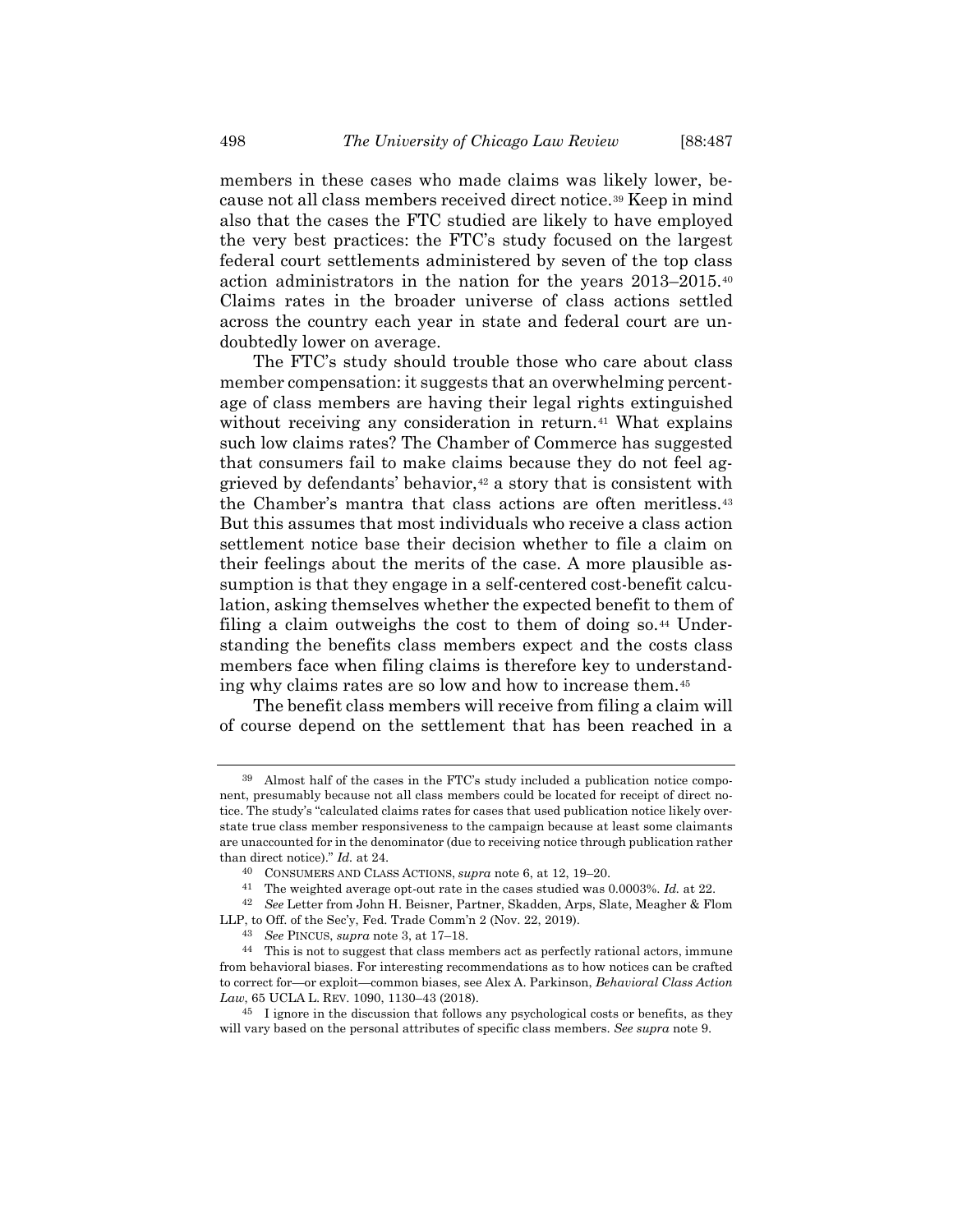particular case. In some cases, the redress, or a range of the possible redress, will be stated in the notice, in others it may not be. (A third of the notices in the FTC's study did not provide any compensation estimate.)[46](#page-12-0) In cases where the amount is not stated, class members will likely make an assumption based on their perception of the average amount paid in class actions involving similar allegations. Whether based on a stated figure or a guess, class members will discount the payout to reflect the probability of nonpayment. Nonpayment may result if their claim is rejected, or if the notice turns out to be a scam.

What costs do class members face when filing claims? They do not pay anything out of pocket to submit a claim, save perhaps the cost of a postage stamp. They do, however, incur a variety of other costs. These costs can be grouped into three categories. First are "information-processing costs"—the time and effort it takes a class member to read a notice and comprehend what it says. A class member must incur these costs prior to filing a claim in order to determine whether she is in fact eligible to make a claim and how to go about doing that. She may find this threshold investment too costly given the expected benefit, and simply discard the notice with the junk mail. Second are "claims-processing costs." Even when class members do read and comprehend settlement notices, the time and effort it would take to make a claim may nevertheless discourage participation in the settlement. Third are "verification costs." Class members may read and comprehend a notice but doubt its veracity. After all, class action notices are uninvited communications offering recipients money or other consideration of value, and logically invite skepticism. Before making a claim, a class member may take into account the potential costs of falling victim to a scam or, alternatively, the costs of taking steps to alleviate suspicion. These costs, alone or in combination with information- and claims-processing costs, may make claiming settlement funds irrational given the expected benefit.

As discussed below, important developments in recent years have put downward pressure on information- and claimsprocessing costs. These include (1) the adoption of CAFA and the promulgation of best practices in the design of class action notices and claims-administration processes, both of which make it

<span id="page-12-0"></span><sup>46</sup> CONSUMERS AND CLASS ACTIONS, *supra* note [6,](#page-1-6) at 32.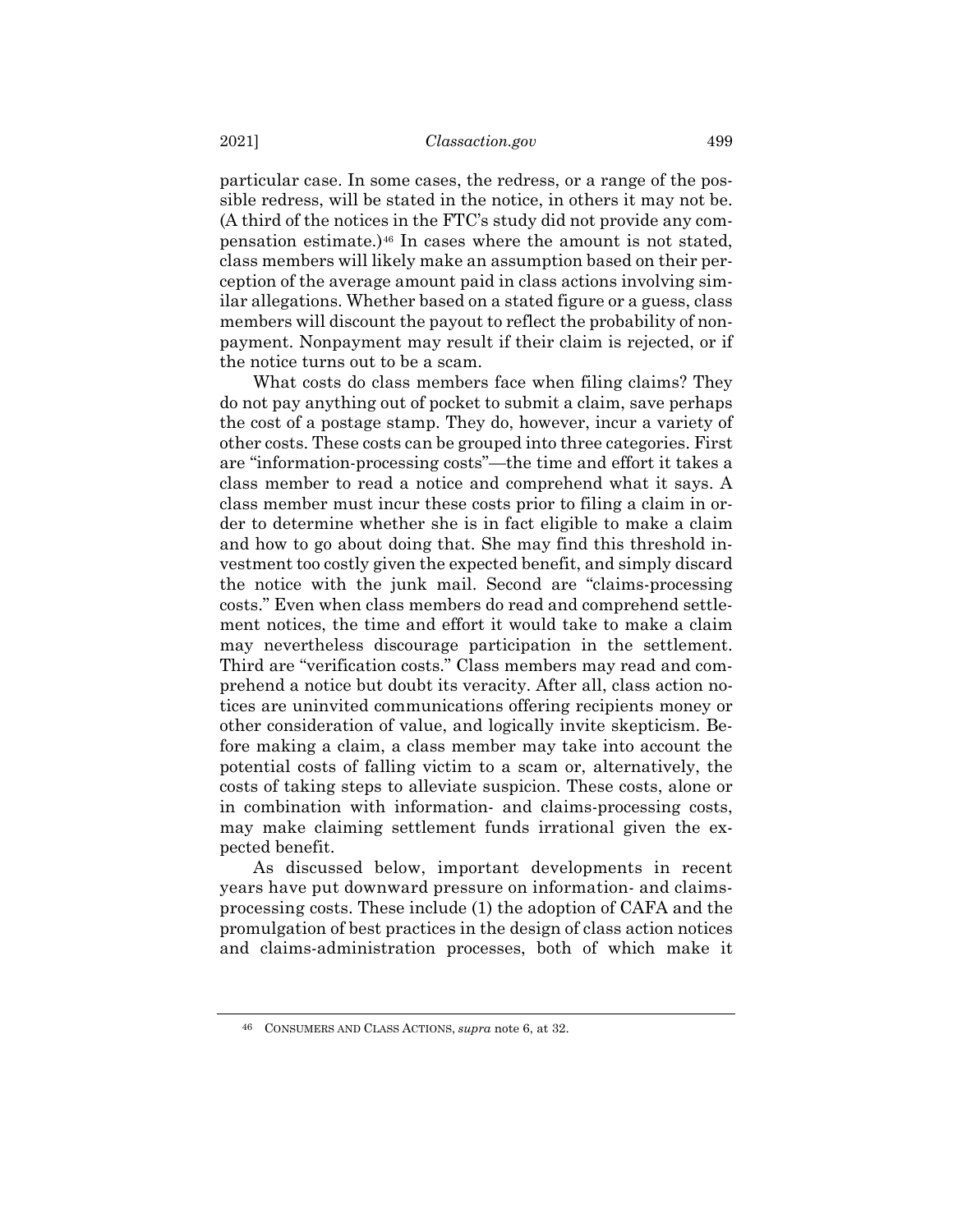harder for conflicted parties to get through plans that impose unnecessary costs on class members, and (2) major technological innovations that make claiming funds more convenient for class members. The minimal impact these developments have had on claims rates, which remain dismally low, is a puzzle that this Essay seeks to solve. It posits that verification costs provide the answer. Verification costs have received far less attention from commentators than information- and claims-processing costs, but I believe they represent a major barrier to consumer participation in class actions. Perversely, the very same technological innovations that have caused claims-processing costs to decrease have likely led to an increase in verification costs. Part III offers a solution to this conundrum.

A. Conflicted Parties and the Development of Best Practices

It is important to recognize that the costs class members face when claiming settlement funds are subject to manipulation: notices can be drafted in ways that promote readability or in ways that detract from it; claims processes can demand more or less of class members; and notices can look more or less suspicious. This means that the incentives of the parties responsible for devising the notice and claims process matter. Unfortunately, the incentives of these parties will often be misaligned with those of class members.

If unclaimed settlement monies revert to the defendant, for example, the defendant will have a potent incentive to keep class member costs as high as possible. Even when the settlement is paid out pro rata to claiming class members, or the residual goes to charity, defendants will naturally prefer that class members discard a class notice without reading it, so as to limit reputational harm. Class counsel may not have strong incentives to push back against a defendant insisting on a settlement plan that imposes unwarranted costs on class members, provided counsel's fee is not tied to the claims rate and acquiescing is the easiest path to getting paid. And even a perfectly faithful attorney for the class may lack the bargaining power needed to effectively push back against a defendant. For-profit claims administrators cannot be counted on to check these tendencies, either: they will likely channel the incentives of the attorneys responsible for hiring them.[47](#page-13-0)

<span id="page-13-1"></span><span id="page-13-0"></span><sup>&</sup>lt;sup>47</sup> For a discussion of these conflicting incentives by Todd Hilsee, a leading expert on class action notices, see Letter from Todd B. Hilsee, Principal, Hilsee Grp. LLC, to Advisory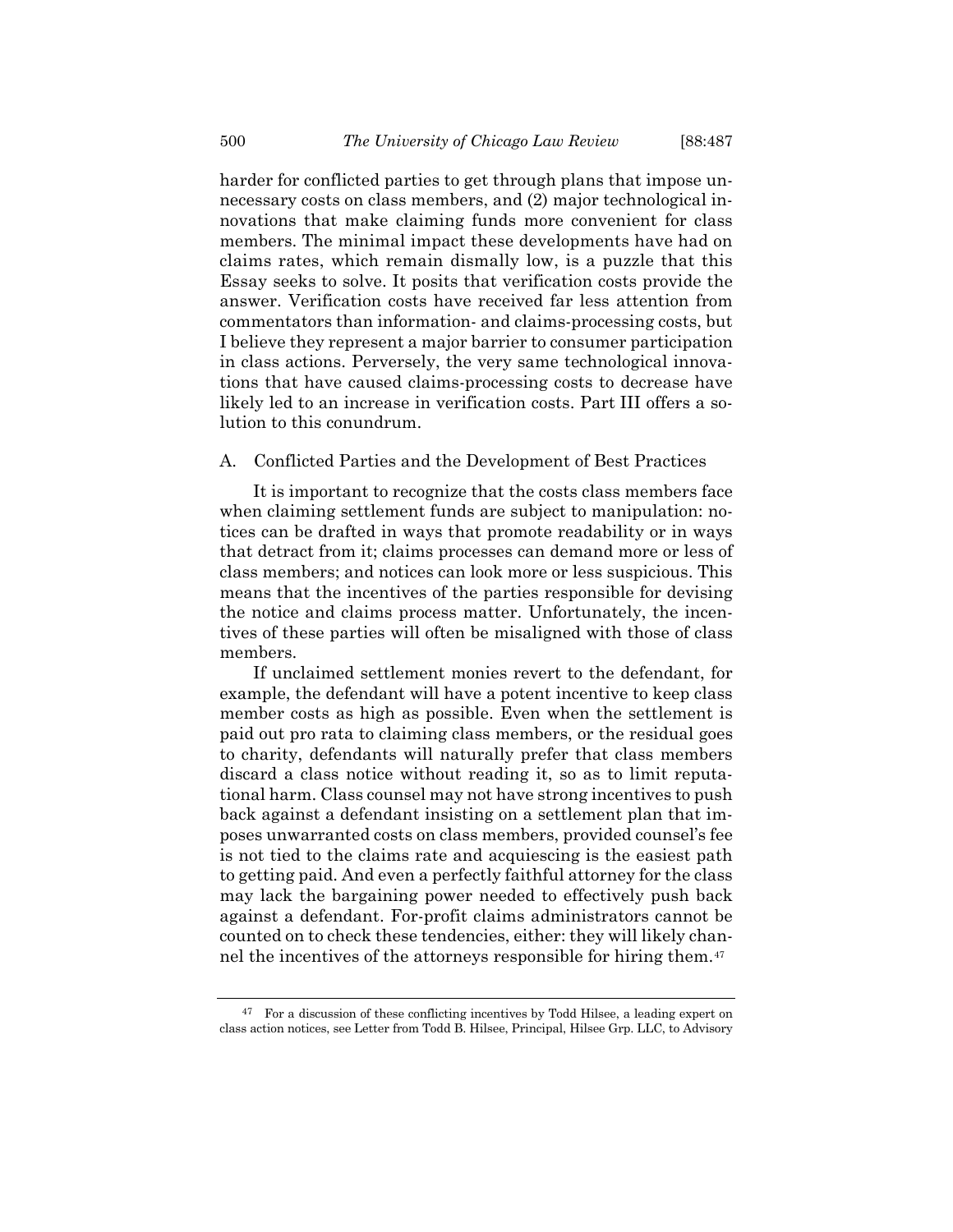That leaves the presiding judge. Some judges may take their role in reviewing proposed notice and claims-administration plans seriously; others may not. The transparency problem discussed in the last Part makes it hard to know for sure how often courts push back against the parties on these issues. What can be said is that judges have a structural incentive to acquiesce in the class action settlement context; doing so pleases both parties before the court and clears a case from the docket. At least in situations where the shortcomings of the proposed plan are not obvious, and there are no objectors inserting an element of adversariness into the process, judges probably defer more than they should.[48](#page-14-0)

<span id="page-14-3"></span>Fortunately, the ability of conflicted parties to unnecessarily increase class member costs so as to depress claims rates is not as easy as it once was. This is due to two developments. First, the Advisory Committee, the FJC, and consumer advocacy groups have made efforts to educate courts about best practices in notice and claims administration. Concerns about overly confusing notices led the Advisory Committee to revise Rule 23 in 2003 to make clear that notices must "clearly and concisely state in plain, easily understood language" the information required.[49](#page-14-1) The FJC, for its part, has issued guidance to courts on how to design notices in a way that complies with this mandate, including offering illustrative notices.[50](#page-14-2) Moreover, a broad consensus has emerged on best practices in claims processing. It is widely acknowledged, for

<span id="page-14-4"></span>Comm. on Civ. Rules of the Jud. Conf. of the U.S. & Members of the Rule 23 Subcomm. 4–7 [hereinafter Letter from Todd B. Hilsee].

<span id="page-14-0"></span><sup>48</sup> Even if judges seek out expert advice on the adequacy of a notice plan, it may be tainted. Hilsee reports that experts are reluctant to provide honest guidance to courts on notice issues because "criticisms of notice plans may lead to 'blackballing' by defense or plaintiff class action firms." *Id.* at 6.

<span id="page-14-1"></span><sup>49</sup> FED. R. CIV. P. 23(c)(2)(B); *see also* NAT'L ASS'N CONSUMER ADVOCS., STANDARDS AND GUIDELINES FOR LITIGATING AND SETTLING CONSUMER CLASS ACTIONS Guideline 11, at 66 (3d ed. 2014) (discussing the genesis of this change).

<span id="page-14-2"></span><sup>50</sup> *See generally* FED. JUD. CTR., JUDGES' CLASS ACTION NOTICE AND CLAIMS PROCESS CHECKLIST AND PLAIN LANGUAGE GUIDE (2010) [hereinafter JUDGES' CLASS ACTION NOTICE]; *see also* BARBARA J. ROTHSTEIN & THOMAS E. WILLGING, FED. JUD. CTR., MANAGING CLASS ACTION LITIGATION: A POCKET GUIDE FOR JUDGES 26–30 (2010). The FJC designed the illustrative notices at the request of the Subcommittee on Class Actions of the Advisory Committee on the Federal Rules of Civil Procedure. A description of the FJC's methodology can be found on the FJC's website, as can the notices themselves. *See Illustrative Forms of Class Action Notices: Detailed Discussion of Methodology*, FED. JUD. CTR., https://perma.cc/9WTA-MCBZ; *Illustrative Forms of Class Action Notices: Overview*, FED. JUD. CTR., https://perma.cc/467U-J8N2.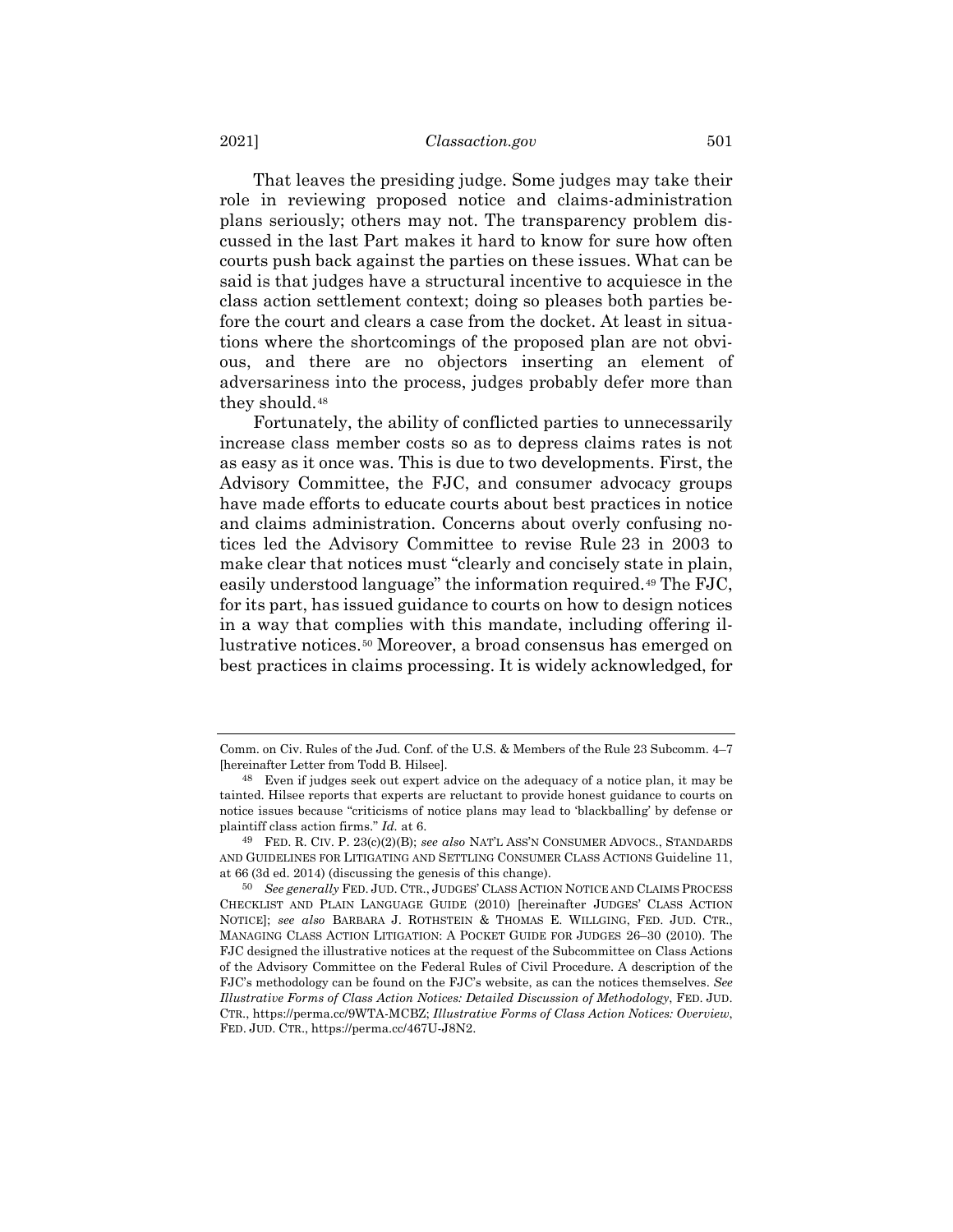example, that a claim form should be easy to read and comprehend and should be easy to fill out, with an option to do so online via a case-settlement website; that unreasonable proof of claim should not be required; and that a claims process should be jettisoned entirely in favor of automatic payment if it is not necessary to identify class members or assess the magnitude of their damages.[51](#page-15-0) That this guidance exists does not mean that it is being universally followed, of course: it is nonbinding and judges, as noted above, face their own set of conflicting incentives. (In the FTC's study, only 40% of notices used plain English payment language.)[52](#page-15-1) But the guidance has likely helped some judges identify and address problematic practices and chastened some litigants and claims administrators to avoid proposing such practices to begin with.

The second notable development was the enactment of CAFA in 2005. CAFA requires each defendant in a class action to notify certain designated federal and state government actors of a proposed settlement at least ninety days prior to final approval.[53](#page-15-2) This gives the designated government actors, who are presumed to have class members' best interests at heart, the opportunity to make their views on the settlement known to the court—including any perceived problems in the proposed notice and claimsadministration plan. The hope is that the prospect of government intervention will deter "lawyers from crafting abusive settlements favoring themselves over consumers."[54](#page-15-3) Government actors are not obligated to respond to CAFA notices,<sup>[55](#page-15-4)</sup> and courts are not obligated to defer to their views when they do, $56$  but the notice provision may nevertheless help to temper abusive practices.

<span id="page-15-0"></span><sup>51</sup> *See, e.g.*, NAT'L ASS'N CONSUMER ADVOCS., *supra* not[e 49,](#page-14-3) at 70–72; JUDGES' CLASS ACTION NOTICE, *supra* not[e 50,](#page-14-4) at 6; ROTHSTEIN & WILLGING, *supra* note [50,](#page-14-4) at 30.

<span id="page-15-6"></span><sup>52</sup> CONSUMERS AND CLASS ACTIONS, *supra* note [6,](#page-1-6) at 35, 37.

<span id="page-15-2"></span><span id="page-15-1"></span><sup>53</sup> At the federal level, the attorney general of the United States must usually be notified; at the state level, the official with "primary regulatory or supervisory responsibility with respect to the defendant, or who licenses or otherwise authorizes the defendant to conduct business in the State" must be notified or, if there is no such official, the state attorney general. 28 U.S.C. § 1715(a), (d).

<span id="page-15-3"></span><sup>54</sup> *See* Catherine M. Sharkey, *CAFA Settlement Notice Provision: Optimal Regulatory Policy?*, 156 U. PA. L. REV. 1971, 1973 (2008) (discussing the legislative purpose behind this provision).

<span id="page-15-4"></span><sup>55</sup> It appears that the Department of Justice has done so only six times in the past fifteen years, despite receiving hundreds of notices each year. *See infra* not[e 84.](#page-28-1)

<span id="page-15-5"></span><sup>56</sup> *See* Perry Cooper, *DOJ Opposes Another Class Deal, Another Court Ignores It*, BLOOMBERG LAW (Aug. 9, 2018), https://perma.cc/TC4L-SYHT.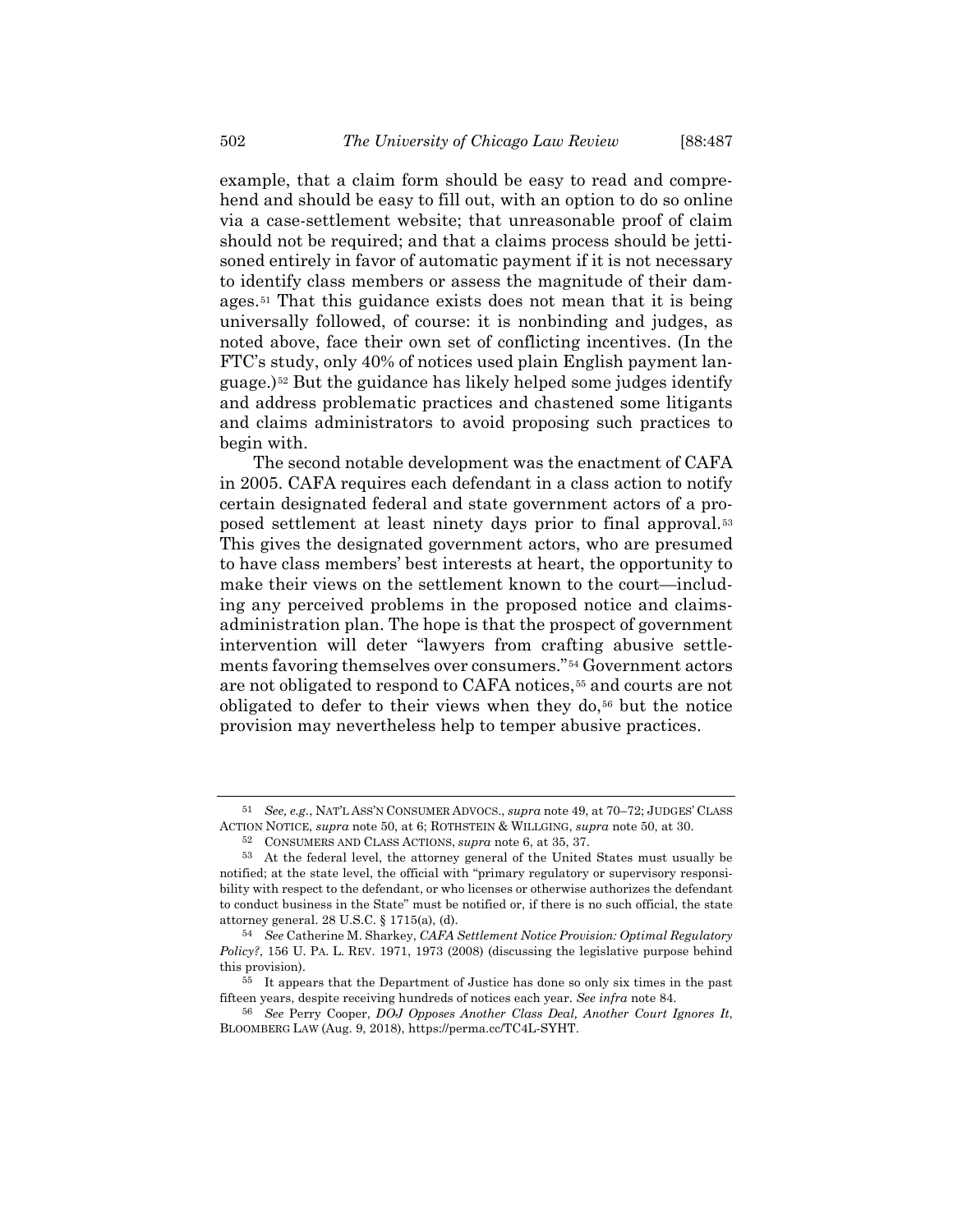# B. Technological Innovation

Even the most faithfully crafted notice and claimsadministration plans cannot avoid imposing some level of costs on class members. The choices available to the parties who design these plans are, after all, constrained by external forces. Fortunately, these forces have shifted dramatically in recent years with technological innovation, opening up new and exciting possibilities in class action practice.

Not so very long ago, print media was the only viable option for publication notice and physical mailing of long form notices was the only viable option for direct notice. Requiring class members to mail in paper claims forms was unavoidable in cases requiring a claims process, and the only realistic way to pay claims was to send a paper check in the mail, which the class member would then have to go to the bank or an ATM to deposit. All of this has changed in recent years due to technological innovation. Today publication notice can take the form of targeted digital advertisements. Direct notice can be done via email, and when physical notice is required it can be in a short form that directs recipients to a case-settlement website with more information. Casesettlement websites can be visited to submit claims online, and class members can opt to be paid through a variety of electronic means and have the ability to deposit paper checks with a few clicks on a mobile device.

<span id="page-16-1"></span>Commentators have celebrated the many benefits that can flow from the use of these new technologies in class actions:<sup>[57](#page-16-0)</sup> email notice and targeted internet and social media advertising promises to increase the number of class members who receive

<span id="page-16-0"></span><sup>57</sup> *See generally* Caroline Desmond, Note, *The Transformative Potential of Digital Media & Technology on Class Actions*, 23 LEWIS & CLARK L. REV. 747 (2019); Alexander W. Aiken, Comment, *Class Action Notice in the Digital Age*, 165 U. PA. L. REV. 967 (2017); Elizabeth J. Cabraser & Samuel Issacharoff, *The Participatory Class Action*, 92 N.Y.U. L. REV. 846 (2017); Caley DeGroote, Note, *Can You Hear Me Now? The Reasonableness of Sending Notice Through Text Messages and Its Potential Impact on Impoverished Communities*, 23 WASH. & LEE J. CIV. RTS. & SOC. JUST. 279 (2016); Elizabeth M.C. Scheibel, Comment, *#Rule23 #ClassAction #Notice: Using Social Media, Text Messaging, and Other New Communications Technology for Class Action Notice and Returning to Rule 23(C)(2)(B)'s "Best Notice Practicable" Standard*, 42 MITCHELL HAMLINE L. REV. 1331 (2016); Jordan S. Ginsberg, Comment, *Class Action Notice: The Internet's Time Has Come*, 2003 U. CHI. LEGAL F. 739 (2003); Brian Walters, *"Best Notice Practicable" in the Twenty-First Century*, 2003 UCLA J.L. & TECH. 4 (2003); Klonoff et al., *supra* note [11;](#page-3-3) Jennifer Mingus, Note, *E-mail: A Constitutional (and Economical) Method of Transmitting Class Action Notice*, 47 CLEV. ST. L. REV. 87 (1999); *see also* Robert H. Klonoff, *Class Actions in the Year 2026: A Prognosis*, 65 EMORY L.J. 1569 (2016).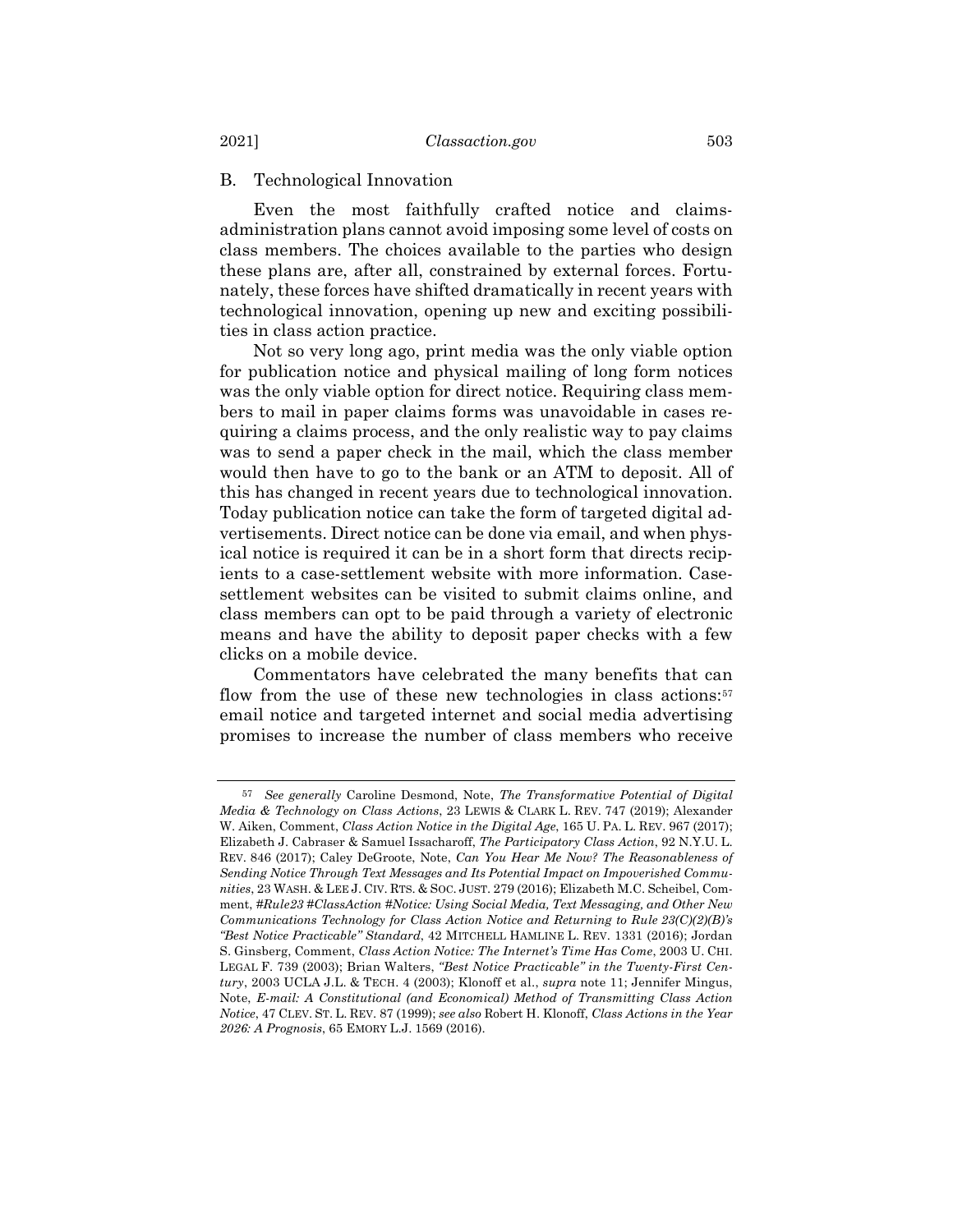notice; email notice, online claims submission, and electronic claims payments promise to reduce the printing and postage costs that eat away at class members' recoveries; and—most importantly for our purposes—the convenience these innovations bring to the claims process should encourage more class members to participate in settlements. But settlement websites with online claims submission functionality and electronic payment options have been commonplace for some time now, and yet claims rates among direct notice recipients remain very low. What explains the failure of technology to live up to the high hopes class action commentators have had for it?

One possibility is that per-class-member recoveries are just so low that even the tiniest modicum of effort required by class members is enough to discourage participation in settlements. I do not find this explanation persuasive. Half of the settlements in the FTC's sample provided median compensation of \$69 or more, and a quarter provided median compensation of \$200 or more.<sup>[58](#page-17-0)</sup> If the only cost to a class member of getting paid \$69 is the ten minutes it would take to read a notice and visit a case-settlement website to submit a claim, the class member would have to value her time at \$414 an hour or more to rationally determine it isn't worth the candle—over 14 times the average hourly wage in the United States.[59](#page-17-1) Moreover, if low levels of redress are the driving force leading to low average claims rates, we should observe higher claims rates in cases involving higher payouts. But the results of the FTC's study "do not indicate a meaningful relationship between a case's level of redress and its claims rate, with the claims rate for the less-than-\$10 category only 1 percentage point lower than the more-than-\$200 category."<sup>[60](#page-17-2)</sup> This puzzling result seems to challenge the notion that class members engage in a cost-benefit calculation at all. But I submit that it is easily explained by the effect of distrust on class member decision-making. As discussed below, distrust also helps explain many other findings in the FTC's study.

<sup>58</sup> CONSUMERS AND CLASS ACTIONS, *supra* note [6,](#page-1-6) at 11.

<span id="page-17-2"></span><span id="page-17-1"></span><span id="page-17-0"></span><sup>59</sup> The average hourly rate for employees on private nonfarm payrolls was \$28.32 as of December 2019. *See Economic News Release*, U.S. BUREAU OF LABOR STAT., https://perma.cc/73DB-EFT6 (last updated Jan. 10, 2020).

<sup>60</sup> CONSUMERS AND CLASS ACTIONS, *supra* note [6,](#page-1-6) at 32.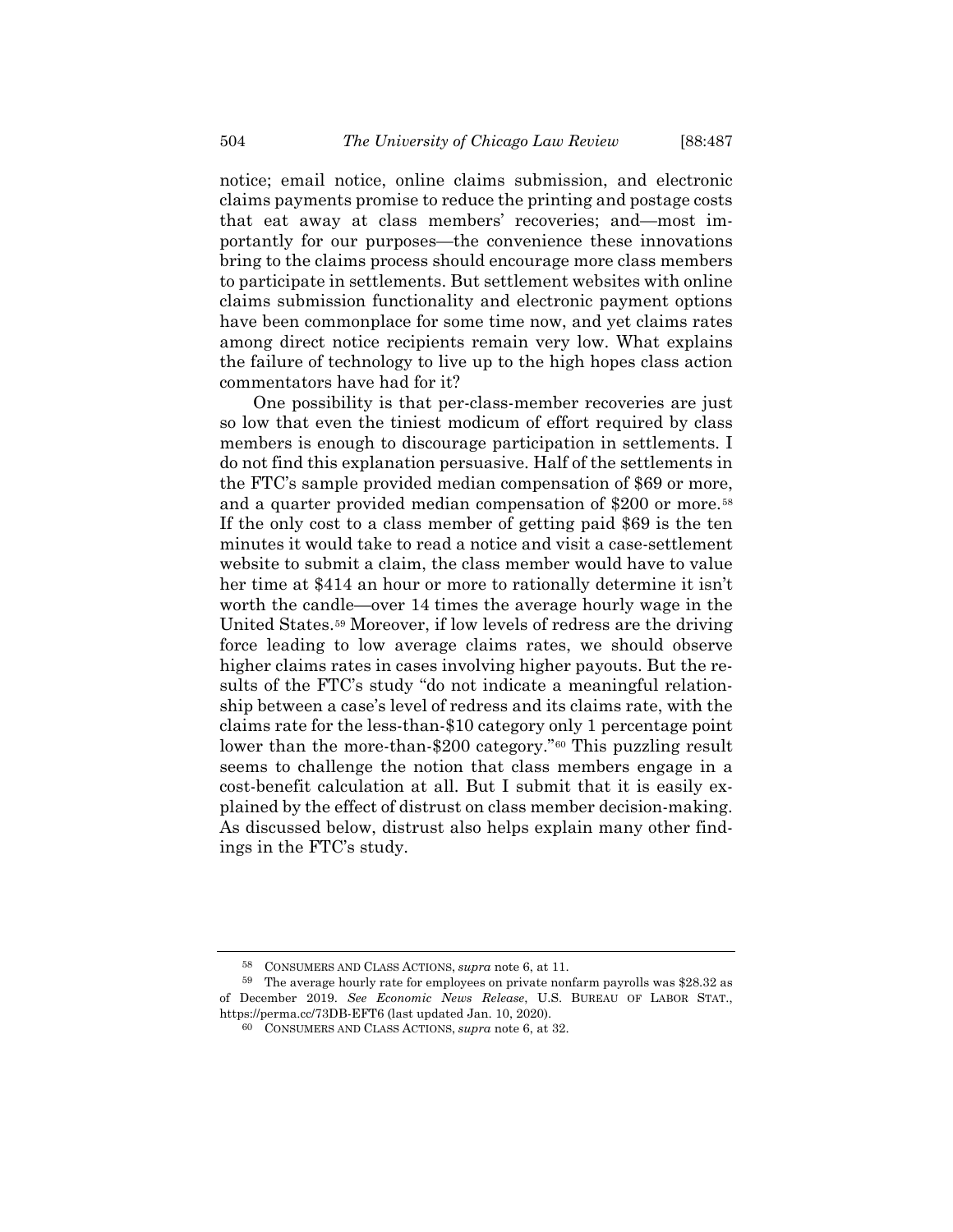# C. The Missing Link: Trust

Distrust will affect class member decision-making in predictable ways. If a class member distrusts a class action notice, she will discount the expected benefit of filing a claim to reflect the possibility of nonpayment due to fraud. The higher the level of distrust, the higher this discount. She will also perceive the costs of filing a claim to be higher than if trust were present. Specifically, a rational class member would add to the cost side of her cost-benefit equation an estimate of (1) the personal costs of falling victim to fraud discounted by the probability the notice is authentic or (2) the costs of verifying the authenticity of the notice, whichever is lesser.<sup>[61](#page-18-0)</sup> I refer to these additional costs, whichever form they take, as verification costs. If a class member has no serious doubts about the legitimacy of a class action notice and claims process, by contrast, in deciding whether to file a claim she will not discount the value of the claim to reflect the risk of nonpayment due to fraud, nor will she weigh verification costs in her decision. Thus, the expected benefits of claiming funds will be higher and the perceived costs of claiming funds lower than if distrust were present. Trust, or lack thereof, can therefore be expected to have a very significant impact on claims rates.

Unfortunately, as uninvited communications promising payment, class action settlement notices will naturally attract suspicion, as will the claims processes they invite participation in. The level of suspicion they attract likely increases with the promised payout, which may explain the failure of the FTC to find a strong relationship between redress level and claims filing. Moreover, they likely attract suspicion even when they comply with best practices and modern technology is utilized to make claiming funds convenient for class members. Unless and until class member distrust is reduced, I expect claims rates to remain extremely low notwithstanding reductions in information- and claimsprocessing costs. Indeed, it seems likely that the very same technological advances that have reduced claims-processing costs, as well as printing and postage costs, have perversely led to an increase in verification costs.

<span id="page-18-0"></span> $61$  Of course, if a class member actually did verify the authenticity of the notice, she would no longer discount the expected benefit of filing a claim to reflect the possibility of nonpayment due to fraud.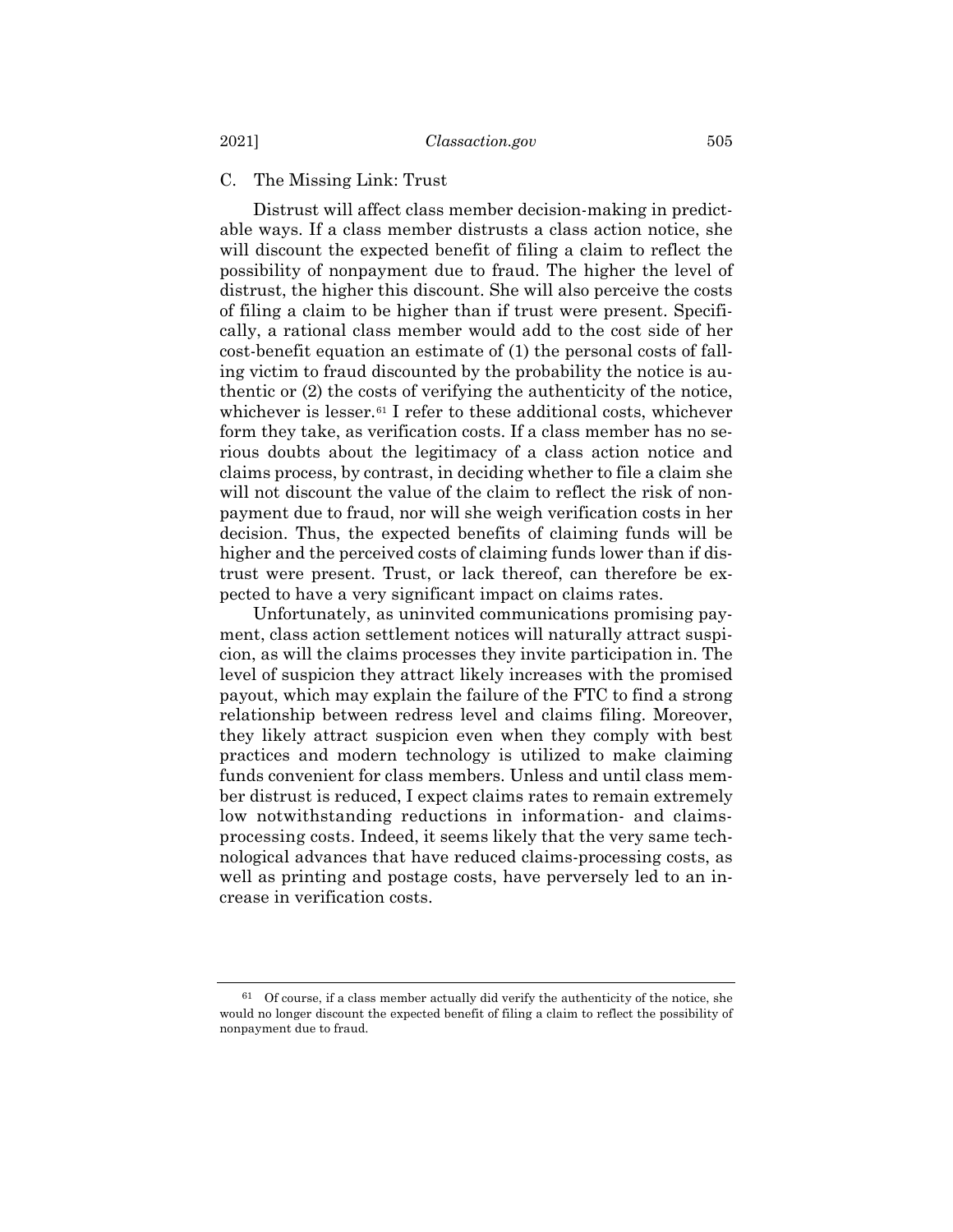The FTC's study provides evidence consistent with this hypothesis.[62](#page-19-0) For example, the cases in the study using mailed notices that included claims forms had substantially higher claims rates than cases that did not include a claim form, and thus presumably invited recipients to a case settlement website to submit a claim.[63](#page-19-1) Visiting a website is arguably quicker and easier than filling out a paper form and placing it in a mailbox, so what might explain this? Distrust provides an answer. Shorter forms of notices are cheaper to produce, and thus are cheaper for fraudsters to fabricate. Moreover, the web addresses recipients are invited to visit in class action notices are unofficial and bear an unfamiliar name. Under these circumstances, class members might logically conclude that visiting the site and inputting the personal information required to submit a claim is risky. To be sure, they could take steps to alleviate their suspicions, for example by calling the court or visiting a trusted website that aggregates information on pending class actions, but incurring these verification costs may not be worthwhile.

Distrust might also help explain the failure of email notice to live up to the high expectations that commentators have had for it. Email notice has long been viewed as a low cost and potentially more effective alternative to mailed notice; commentators, in broad agreement on the desirability of email notice, have been focused on how to promote its use.[64](#page-19-2) But the FTC's study suggests that it is highly ineffective, both in absolute terms and relative to mailed notice. The cases in the FTC's sample using email notice campaigns had mean and median claims rates of only 2–3%; by contrast, the median claims rate of recipients of mailed long form notices was 16% (weighted mean 10%) and the median and

<span id="page-19-0"></span><sup>62</sup> The FTC's study does not make any causal claims. *See* CONSUMERS AND CLASS ACTIONS, *supra* not[e 6,](#page-1-6) at 16. The statistics I discuss in the text are merely descriptive and suggestive.

<span id="page-19-1"></span><sup>63</sup> *Id.* at 28. Cases using long form notices and cases using postcard notices with a detachable claim form each had weighted mean claims rates of 10%, whereas cases using postcard notices without a claim form had a weighted mean claims rate of only 5%. *Id.* In a regression controlling for other coded notice characteristics, the FTC found that postcard notice was associated with lower claims rates relative to long-form notice, but the difference was not statistically significant. *Id.* at 40–41.

<span id="page-19-2"></span><sup>64</sup> *See, e.g.*, Christine P. Bartholomew, *E-Notice*, 68 DUKE L.J. 217, 259–74 (2018). Advocates for email notice convinced the Advisory Committee to amend Rule 23 in 2018 to make clear that notice may be made by electronic means. *See* FED. R. CIV. P. 23(c)(2)(B). *But see generally* Letter from Todd B. Hilsee, *supra* note [47](#page-13-1) (warning the Advisory Committee about the ineffectiveness of email notice).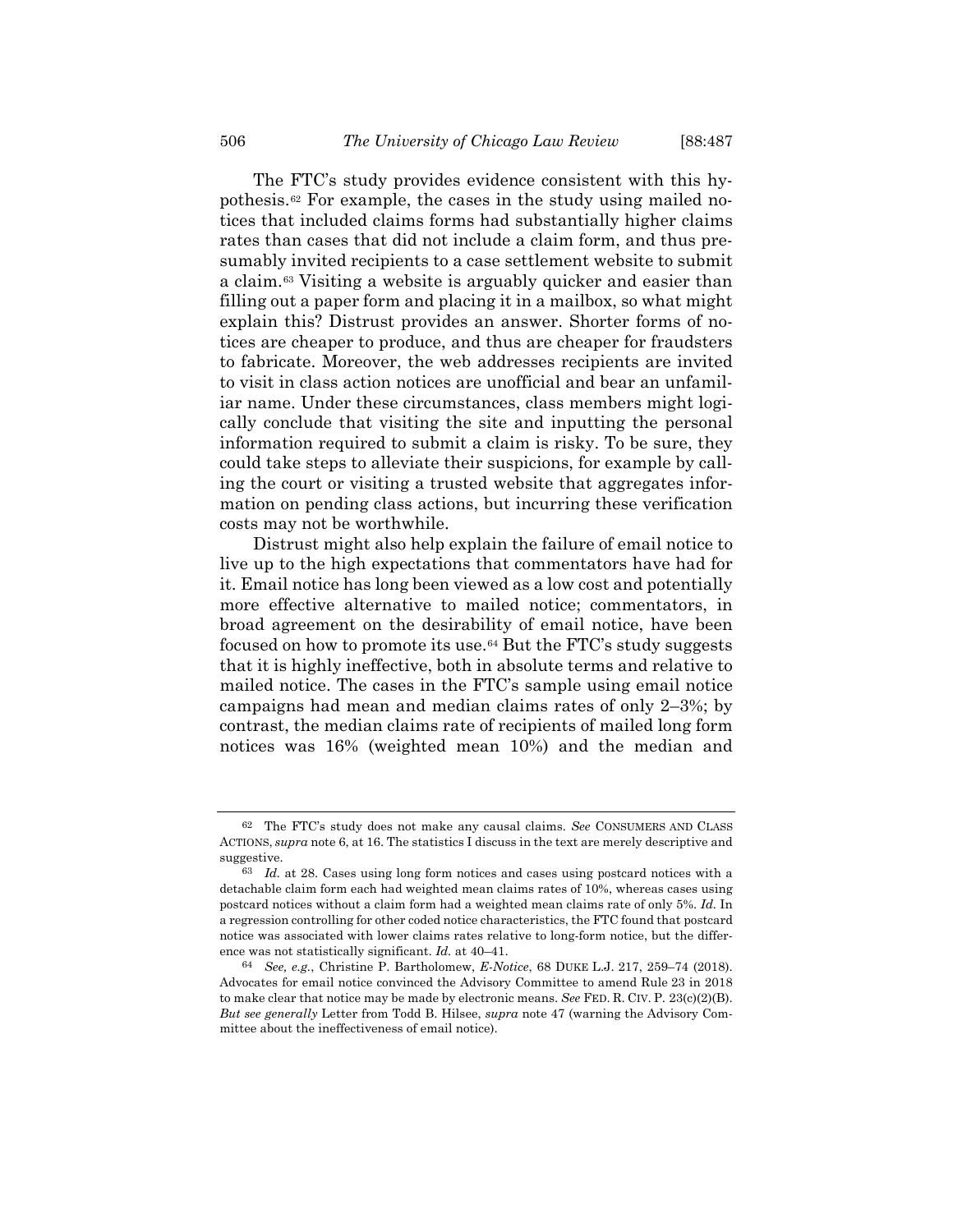weighted mean claims rate of recipients of mailed short form notices was 6–7%.[65](#page-20-0) This is not surprising: we have all been trained to avoid scams by disregarding emails promising payment, espe-cially when we do not recognize the sender's address.<sup>[66](#page-20-1)</sup> A technology has even been developed to assist us: the spam filter.

Further evidence of the trust barrier to effective email notice campaigns is found in a research survey of a volunteer internet panel conducted by the FTC. The survey sought "to evaluate whether certain email characteristics . . . influenced respondents' comprehension, understanding, impressions, and likelihood of opening the email."[67](#page-20-2) Participants in the survey were more likely to open an email sent from a government email address, and those who said that they would not likely open an email notice often mentioned words that indicate mistrust in their narrative expla-nations—with "spam" the most frequently occurring word.<sup>[68](#page-20-3)</sup>

The FTC's study also suggests that verification costs will impede the effectiveness of plans that bypass a claims process and automatically distribute settlement funds—a practice commenta-tors have long advocated should be utilized whenever possible.<sup>[69](#page-20-4)</sup> Specifically, the study found that check-cashing rates for settlements that provided direct payment were only 55%, significantly lower than the check-cashing rates for settlements requiring a claims process.[70](#page-20-5) Class member distrust provides an obvious explanation for this: individuals are understandably leery of an uninvited check that arrives from an unfamiliar sender, and the effort it would take to confirm the check's legitimacy may not be worth its value.<sup>[71](#page-20-6)</sup>

<span id="page-20-0"></span><sup>65</sup> CONSUMERS AND CLASS ACTIONS, *supra* not[e 6,](#page-1-6) at 25. The FTC's regression results indicate that the difference in claims rates in cases using email notice versus long-form notice was statistically significant. *Id.* at 40–41.

<span id="page-20-1"></span><sup>66</sup> The FTC received email opening data for only a subset of the cases in its sample that used email notice and received hyperlink click-through data for only a subset of those. The weighted mean email opening rate in these cases was just 14%, and only 20% of the recipients who opened the email (4% of all email recipients) actually clicked the hyperlink to visit the case website. *Id.* at 30.

<sup>67</sup> *Id.* at 2.

<sup>68</sup> *Id.* at 53, 55, 64.

<sup>69</sup> *See, e.g.*, ROTHSTEIN & WILLGING, *supra* not[e 50,](#page-14-4) at 30.

<sup>70</sup> CONSUMERS AND CLASS ACTIONS, *supra* note [6,](#page-1-6) at 31–32.

<span id="page-20-6"></span><span id="page-20-5"></span><span id="page-20-4"></span><span id="page-20-3"></span><span id="page-20-2"></span><sup>71</sup> An earlier empirical study of claims data on fifteen consumer class action settlements similarly found that "class members do not always or even often negotiate unsolicited checks that are sent to them in the mail"; the authors suspected "that some class members were skeptical of checks they received in the mail through no effort of their own, and did not negotiate them for fear of becoming part of a scam." Fitzpatrick & Gilbert, *supra* not[e 27,](#page-8-3) at 782–84.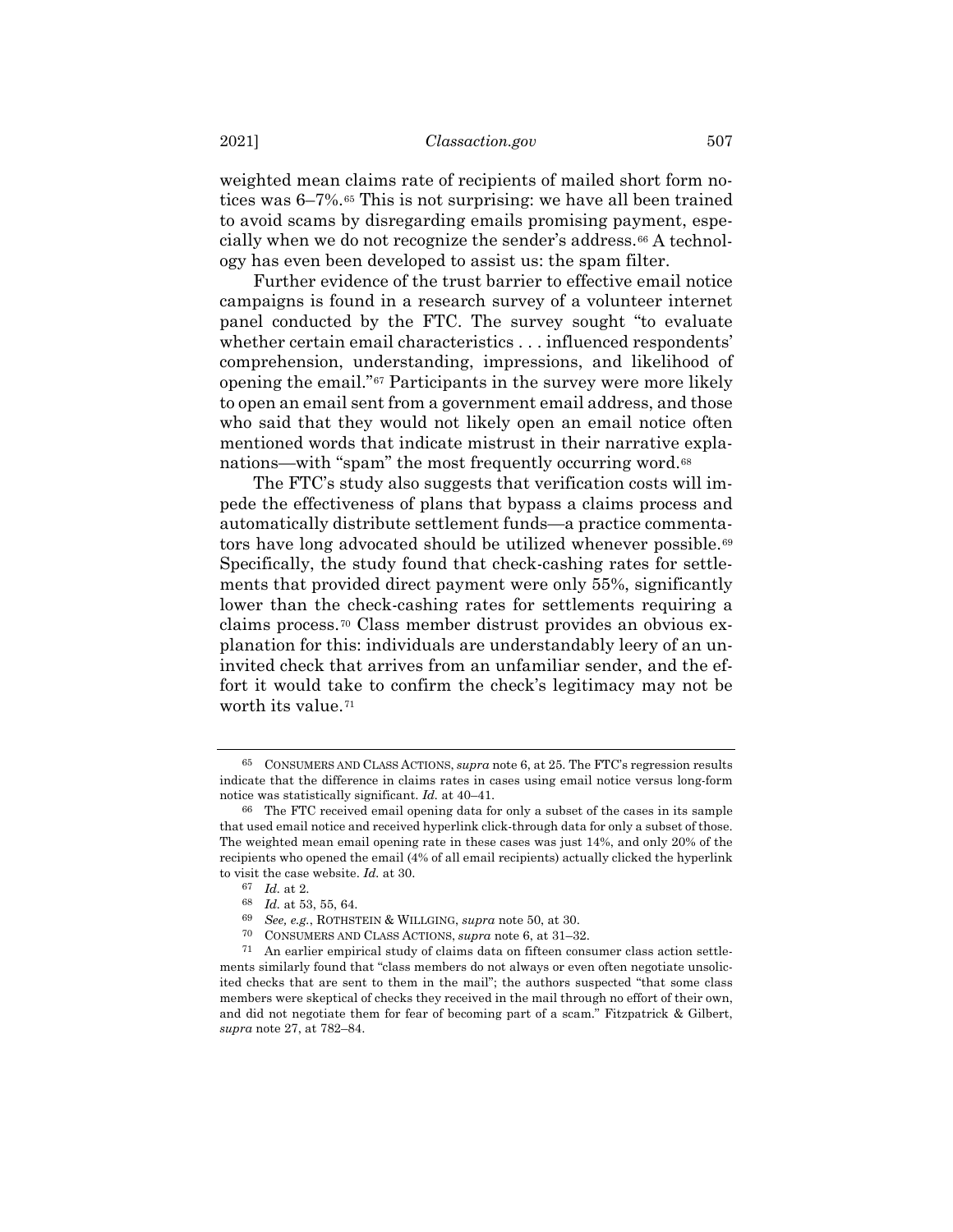Distrust will also likely stymie use of electronic payment options, as class members will predictably be hesitant to provide the account data necessary to elect electronic payment. It can also be expected to limit the effectiveness of publication notice campaigns that utilize digital advertising. Marketing research shows that click-through rates on banner advertisements are incredibly low.[72](#page-21-0) Concerns about security are frequently cited as one of the primary reasons why.[73](#page-21-1) Those concerns will predictably run high for advertisements promising money to class members, as well.

\* \* \*

Recognizing the role that distrust plays in consumer class actions is an important first step on a path toward reducing it and, ultimately, increasing claims rates. The next Part offers a proposal that promises to increase consumer trust in class action notices and claims processes. The proposal would also minimize the ability of conflicted parties to manipulate the notice and claims process to increase unnecessarily the costs class members face, as well as produce other significant benefits—including solving the transparency problem discussed in Part I.

# III. FIXING THE TRUST AND TRANSPARENCY PROBLEMS: CLASSACTION.GOV

Imagine if all class action notices and claims forms shared a standardized format, utilized best practices in terms of content, and instantly and effectively communicated their authenticity to recipients. This would eliminate the fraud discount that rational class members would otherwise apply when calculating the expected benefit of filing a claim. It would also reduce informationprocessing costs because it would be easier for recipients to comprehend what the communication is trying to convey, and it would eliminate verification costs. These impacts, when coupled with the reduction in claims-processing costs that the internet and electronic methods of payment have made possible, should operate to meaningfully improve class actions claims rates. I propose in this Part a viable way to get there from here. My proposal has

<span id="page-21-0"></span><sup>72</sup> *See* Desmond, *supra* note [57,](#page-16-1) at 755 ("The average rate at which people actually click on a banner in the United States is 0.09 percent.").

<span id="page-21-1"></span><sup>73</sup> *See, e.g.*, Michael Brenner, *Banner Ads Have 99 Problems and a Click Ain't One*, MKTG. INSIDER GRP. (May 21, 2018), https://perma.cc/B2UX-MAF8 (reporting that "54% of internet users have never clicked a banner ad because they don't trust them").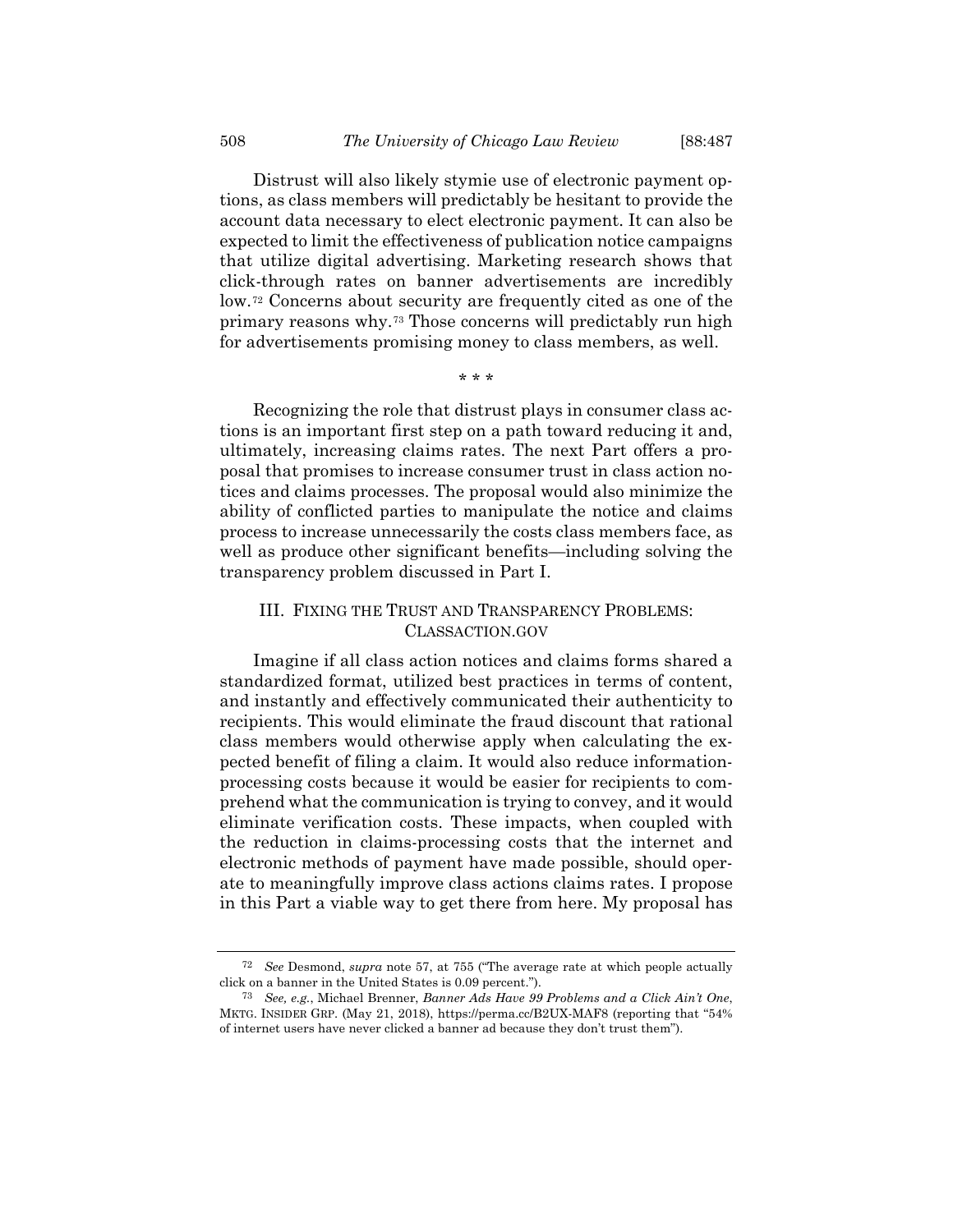the additional benefit of minimizing the ability of conflicted parties to place their interests above class members, eliminating the transparency problem discussed in Part I, and mitigating several other pernicious problems with class actions.

In overview, I propose the creation of a class action website and supporting administration—Classaction.gov—run by the federal government, perhaps by a new "Office of Class Actions" within the FTC or Department of Justice, or by a new agency within the judicial branch akin to the FJC. A widespread publicity campaign would attend the launch of Classaction.gov, educating the public about its existence and purposes. The Classaction.gov website would contain a home page with basic, easy-to-understand information about class actions and class member rights. It would also provide a portal to an easily searchable online database that would contain all class action filings in state and federal court, as well as notice and claims distribution data. Classaction.gov would also serve several functions that today are served by for-profit claims administrators: it would house webpages for all pending class actions through which class members could, among other things, opt out and submit claims; it would be responsible for sending all class action notices to class members; and it would be responsible for distributing settlement payments to eligible claimants. Below I discuss each of these functions in greater depth, outline the major advantages of the proposal, and respond to concerns.

## A. Description of Basic Functions

The basic functions I envision for Classaction.gov can be grouped under three headings: (1) research database and case website functions; (2) notice-related functions; and (3) opt-out and claims-related functions. I discuss each below. In Part IV, I discuss a possible extension: using registration on Classaction.gov to generate a database that could be used to locate class members in particular cases.[74](#page-22-0)

1. Research database and case website functions.

I propose that a federal law be enacted requiring litigants in class actions to electronically file searchable, digital copies of filings and orders in their cases with Classaction.gov. Classaction.gov staff

<span id="page-22-0"></span> $74$  In a separate article I explore how Classaction.gov could be further built upon to help reduce class action agency costs. *See* Rose, *supra* not[e 19,](#page-6-2) at 401–30.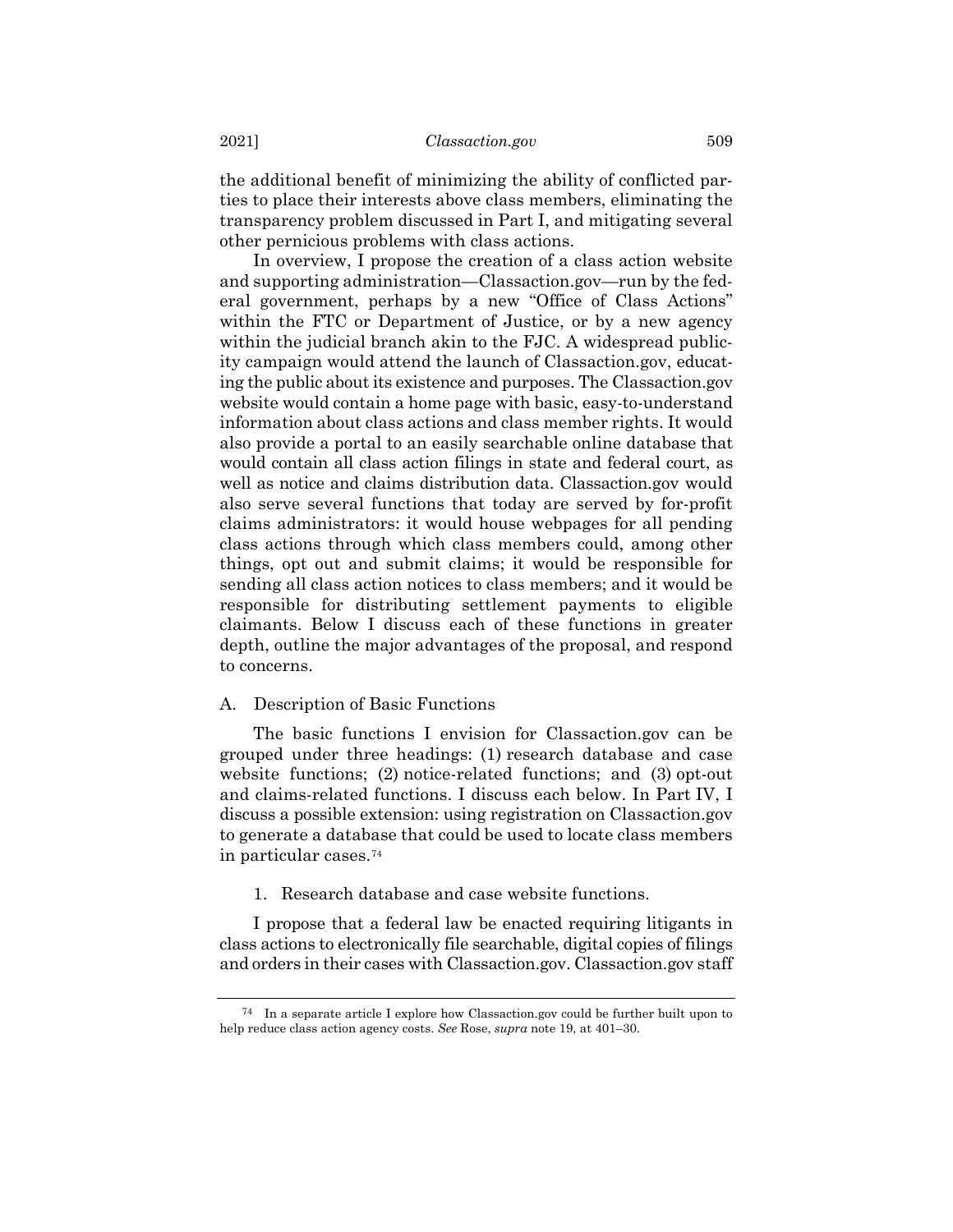would create a case webpage upon receipt of each new putative class action complaint. The case webpage would be on the Classaction.gov website and would bear an official address in an identifiable format (e.g., https://classaction.gov/Rose-v-Microsoft). Classaction.gov staff would create the webpage by populating standardized fields with basic information about the case, and would post future case filings to the webpage. Upon receipt of a new class action complaint, Classaction.gov staff would also search its system to determine whether any related putative or certified class actions were pending in other jurisdictions; if so, they would link the re-spective case webpages and inform the presiding judges.<sup>[75](#page-23-0)</sup> When and if a class action were certified, the case webpage would be updated to provide additional information as well as to include portals through which class members could opt out and, as discussed in more detail below, file claims in the event of settlement.

Classaction.gov staff would also use the filings and orders it received to create a research database that would be made publicly available on the website. The design details of this database should be developed in consultation with data and computer scientists and empirical civil justice researchers (of which there are many, at the FJC and in the academy<sup>76</sup>), but the basic idea is easy to grasp. Classaction.gov would stand in a position to consistently code various case and pleading characteristics and to feed filings it receives into a comprehensive database with a user-friendly interface. Any interested party could utilize the database to conduct research, and could also sign up to receive email alerts whenever filings coded with certain characteristics were added to the database (e.g., orders granting class certification in employment discrimination cases pending in Ohio) or to follow events in specified cases of interest (e.g., motions filed in *Rose v. Microsoft*).

2. Notice-related functions.

The notice-related functions I envision for Classaction.gov are important, but limited. Devising an effective notice campaign is a very case-specific endeavor, and it is not a task that I recommend Classaction.gov staff fully assume. Identifying and locating

<span id="page-23-0"></span><sup>75</sup> If related class actions were consolidated, Classaction.gov staff would create a new consolidated case webpage, which would contain links to archived versions of the preconsolidated case webpages.

<span id="page-23-1"></span><sup>76</sup> *See* Hensler, *supra* note [5,](#page-1-5) at 1602–03 nn.15–18 (identifying some of the leading empirical researchers on class actions); *see also Interdisciplinary Team Receives NSF Grant*, *supra* not[e 33.](#page-10-0)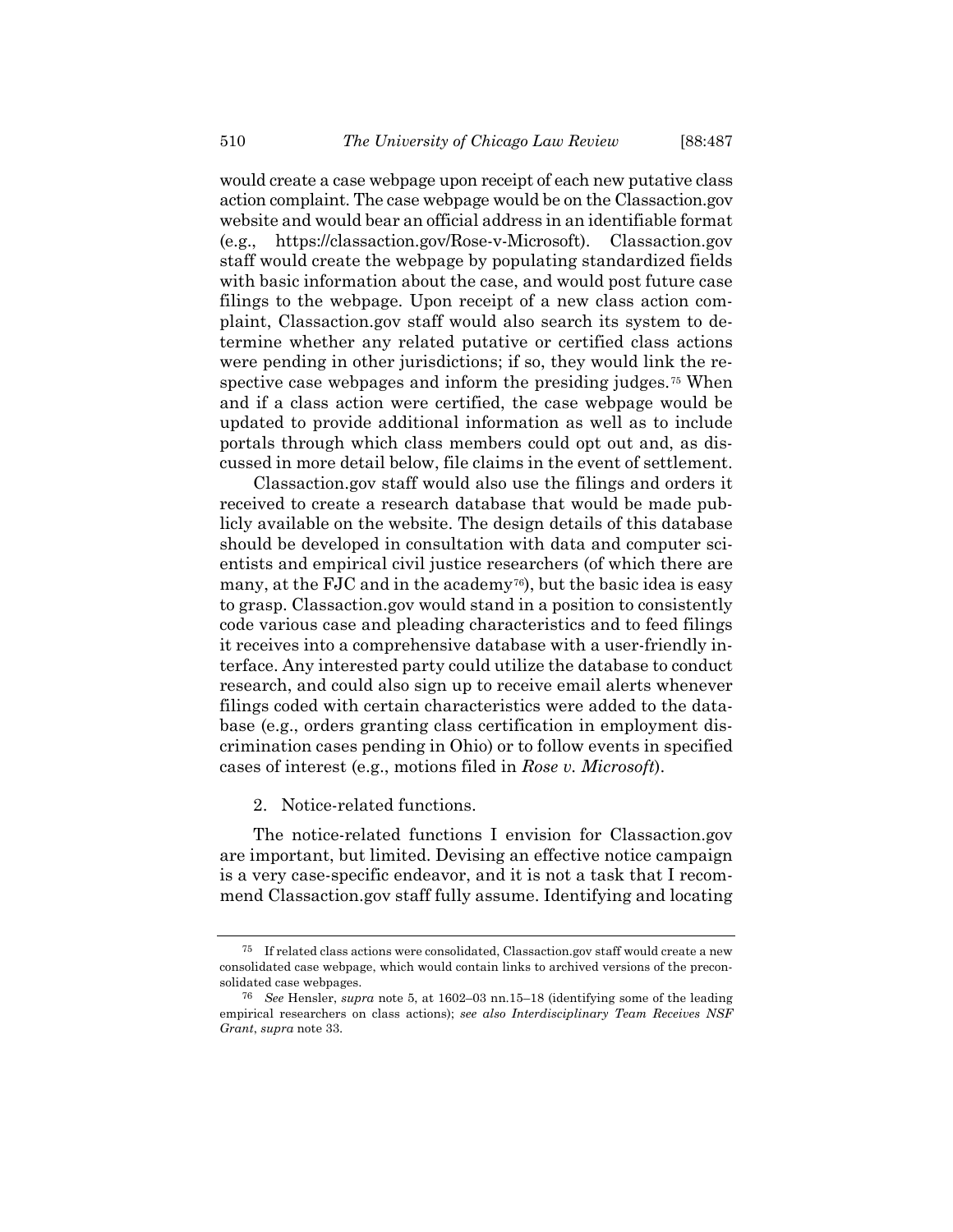class members in particular is a burden that should remain in the hands of the litigants, subject to court oversight (although, as will be discussed in Part IV, Classaction.gov could build out a database to assist with this). I do propose, however, that Classaction.gov be responsible for standardizing the content of class action notices and that it be responsible for delivering those notices to class members.

I propose that Classaction.gov, with input from the FJC, National Center for State Courts, and other interested parties, devise standard forms of notice to be consistently used across cases. All such notices would refer class members to the case's official webpage on the Classaction.gov website, inviting them to visit the site for more information, to opt out, or, if applicable, to submit a claim for settlement funds. The standard forms would have fields that the parties, with court approval, would be responsible for populating with case-specific information; with this done, the form would be forwarded to Classaction.gov. Classaction.gov staff would screen the proposed language for compliance with best practices. If problems were identified, the staff would return the form with suggested revisions to the presiding judge for approval or further comment.

Once finalized, Classaction.gov staff would cause direct notices to be sent to the list of recipients provided by the parties in the manner approved by the court. If email notice were called for, the email would be sent from an identifiable and trustworthy @classaction.gov email address, and all physical notices would be official, recognizable federal communications. Classaction.gov could—like private claims administrators do today—track returnto-sender mail and email opening data and resend notices according to instructions devised by the parties and approved by the court.

# 3. Opt out and claims-related functions.

As already alluded to, class members wishing to opt out would do so by using a portal on the case website; opt-out data would be compiled by Classaction.gov and provided to the parties and the court. More importantly, class members wishing to make a claim to settlement funds would also do so via a portal on the case webpage. The claim page class members would interface with to submit a claim would be standardized in appearance across cases. As with the standard notices, there would be fields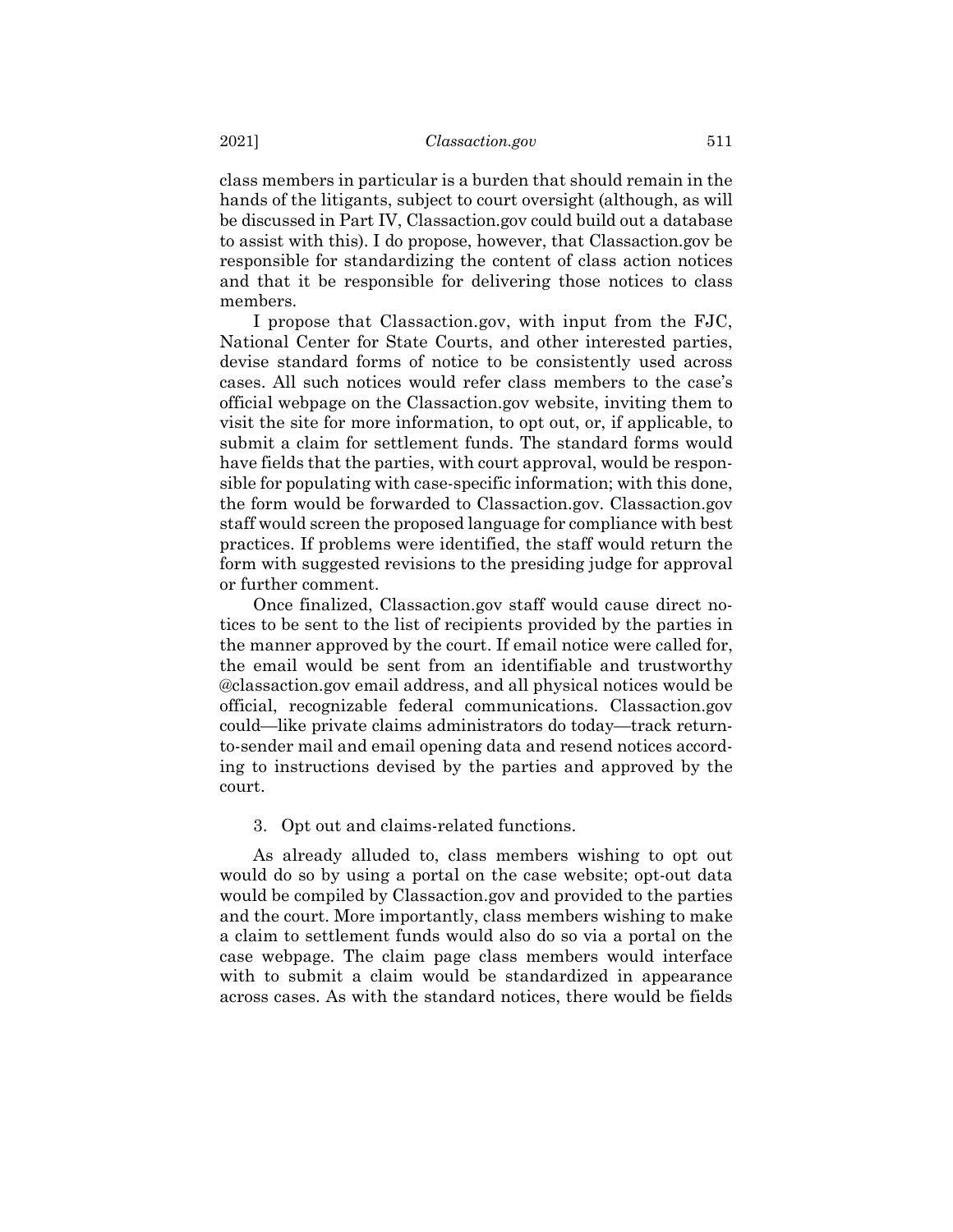on the claim page that would be populated with case-specific information that the parties, with court approval, would provide (e.g., a description of the settlement consideration, a description of the required proof of claim, and any special options for receiving payment above standard options that would be available in every case by default). Classaction.gov staff would screen the proposed language for compliance with best practices, and if problems were identified, suggest revisions to the presiding judge for approval or further comment.

The claim portal on the Classaction.gov case webpage would accept submissions and track claims, but Classaction.gov staff would not be responsible for determining the validity of the claims submitted. That labor-intensive responsibility would remain with the parties. Once the claims period ended and the parties reviewed the submitted claims and determined a final list of eligible claimants, Classaction.gov would be responsible for distributing the settlement consideration. In the event of a monetary settlement, the defendant would escrow the money with the federal government, and Classaction.gov would then pay claims from the escrow account in the manner elected by the recipients (e.g., direct deposit, PayPal, or federally issued paper check). Coupon settlements could be delivered via email from a @classaction.gov email address.

## B. Advantages

The database that Classaction.gov would create and maintain would solve the class action transparency problem discussed in Part I. This database would provide scholars with a treasure trove of nuanced data that could be easily accessed and manipulated to conduct sophisticated research on class actions, enriching and elevating the public policy debate that surrounds them. Not only would the Classaction.gov database make it immensely easier to exploit data in class action filings and orders than it is today using PACER and disparate state court data sources, the database would also include data that today is simply inaccessible to researchers. For example, the database would include actual distribution data for every settled class action—data that is not currently publicly available anywhere outside of the Northern District of California. Classaction.gov would naturally accumulate this data due to the claims-processing functions it would assume. Classaction.gov would also naturally accumulate comprehensive opt-out and notice-related data. The notice-related data, when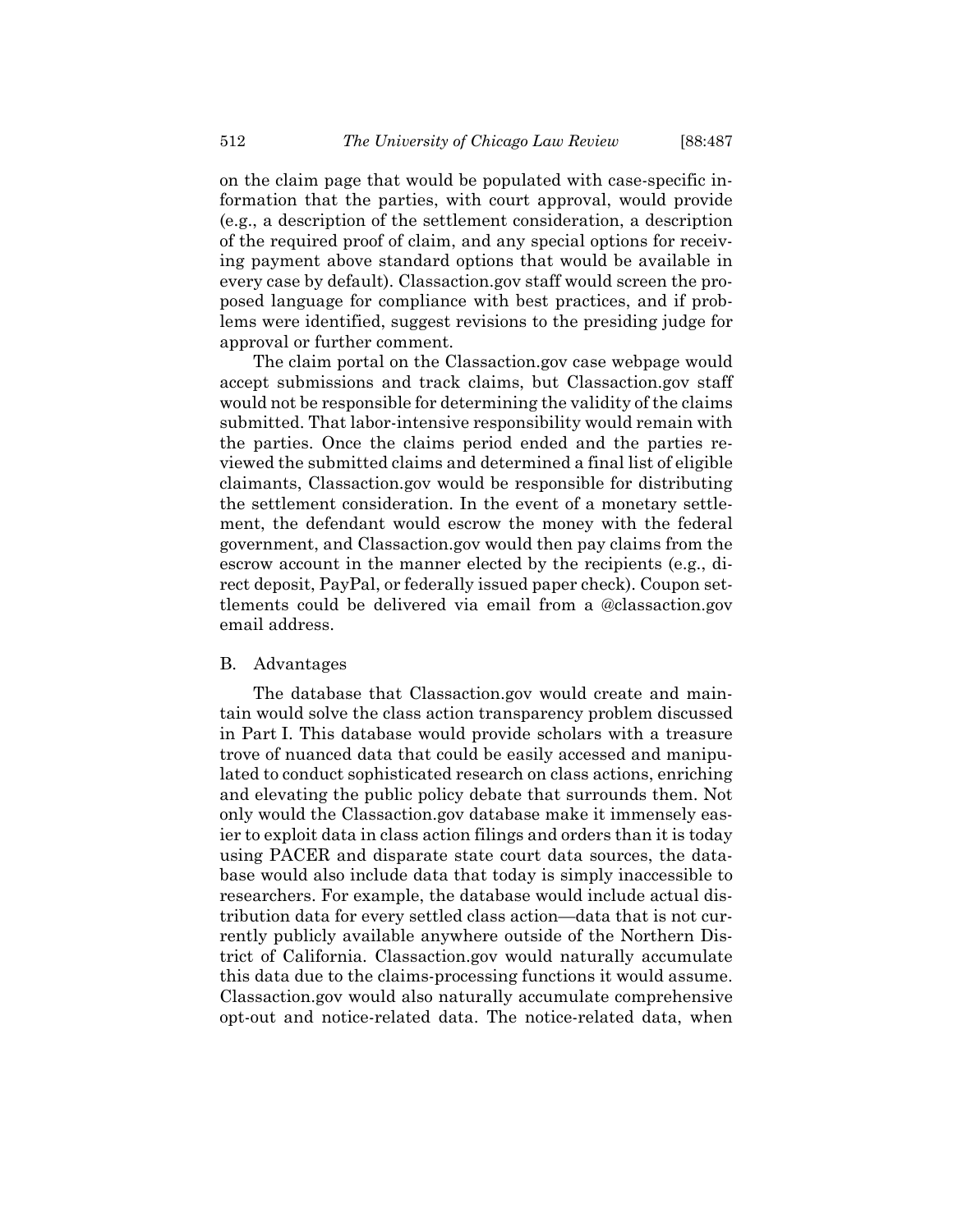combined with the distribution data, would permit for ongoing research on the effectiveness of various notice methods. Indeed, Classaction.gov's centralized role in notice provision could be exploited to conduct the type of randomized, controlled testing, such as A/B testing, that the FTC's study suggests to help determine the most effective notice practices.[77](#page-26-0) Thus, the best practices that Classaction.gov would be responsible for implementing could evolve and improve over time based on proven effectiveness.

Of critical importance, Classaction.gov would also legitimize class action communications, reducing the trust barrier discussed in Part II.C—a barrier that I believe has precluded meaningful improvement in claims rates despite tremendous reductions in claims-processing costs made possible by technological advances. Classaction.gov would achieve this by leveraging the trust that citizens have in the federal government to foster confidence in class action notices and claims processes. To be sure, citizens' trust in the federal government is variable and incomplete, but it is safe to assume that it is, on average, far greater than the level of trust citizens have in the strange class action communications they sporadically receive today. It is reasonable to expect that many individuals who would throw away a piece of mail or delete an email from a strange sender would open mail or an email from a recognizable government sender, and that many individuals who would not visit a strange and unofficial website to submit a claim would visit a website run by the federal government to do so. Moreover, it is reasonable to expect that many individuals who would not be comfortable inputting the account data needed to elect electronic payment on an unofficial website would feel comfortable doing so on a website run by the federal government. It is also reasonable to expect that class members would be more willing to deposit an official check issued by the federal government than a strange check from an unfamiliar sender.

Classaction.gov would also help reduce information processing costs, putting additional upward pressure on claims rates. This is because it would stand in a position to impose standardization and ensure that best practices in formatting and language choice were consistently followed. Judges should welcome this coordinating role that Classaction.gov would play; it allows them to borrow the expertise of Classaction.gov staff rather than expending the effort to acquire such expertise themselves. Faithful class

<span id="page-26-0"></span><sup>77</sup> *See* CONSUMERS AND CLASS ACTIONS, *supra* not[e 6,](#page-1-6) at 79.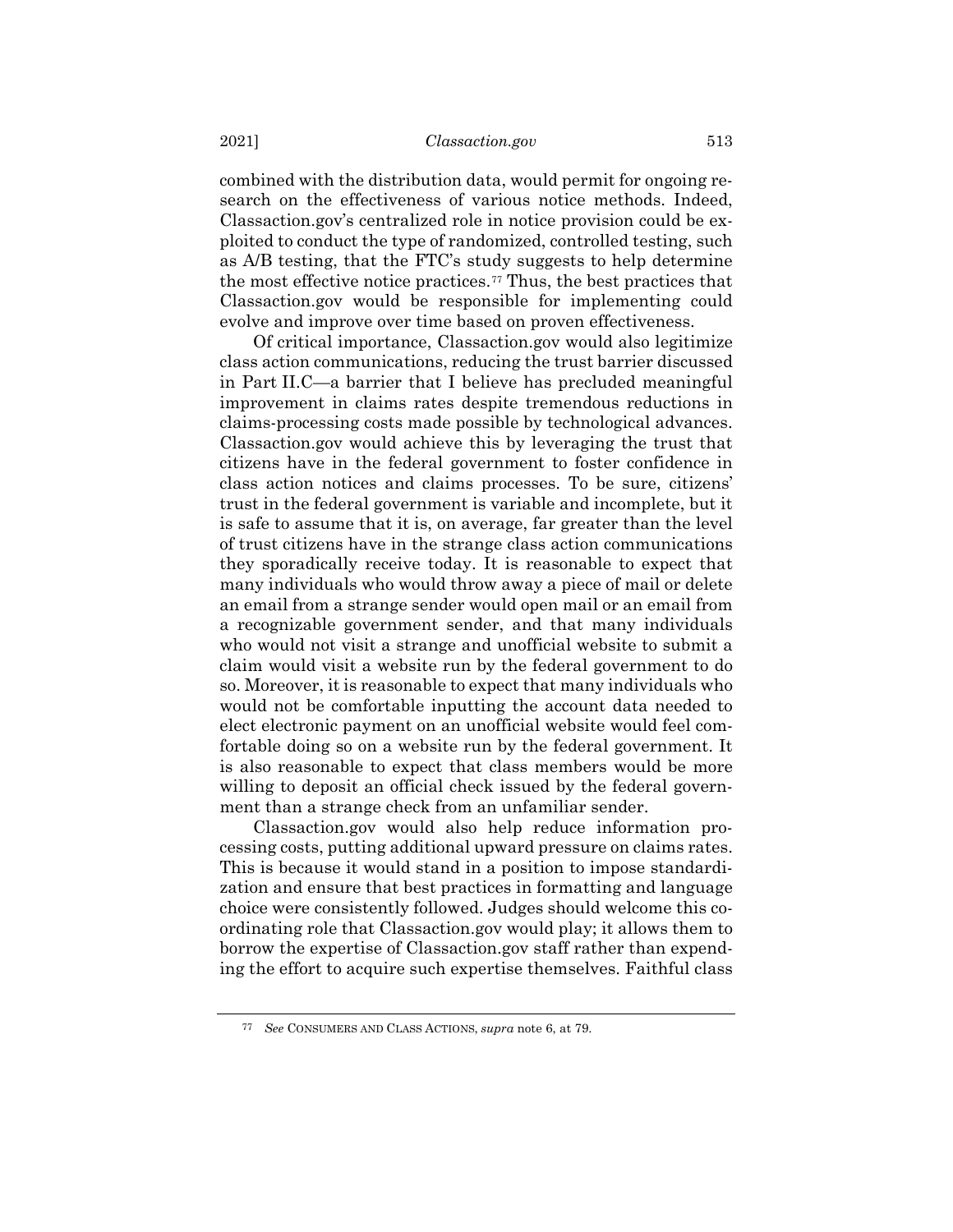attorneys should also welcome it, as it would reduce the ability of defendants to insist on notice and claims-processing plans that impose unnecessary costs on class members as a bargaining chip in settlement negotiations. The benefits that would flow from the standardization achieved would increase over time, as individuals would become familiar with the consistent format of class action communications and thus would find them easier and easier to comprehend. This comprehension could be jump-started by an effective publicity campaign at the launch of Classaction.gov that would both educate Americans about the existence and role of Classaction.gov as well as introduce them to the type of communications they might receive as class members. Such a campaign would further bolster trust.

Classaction.gov could mitigate other problems with class action practice, as well. For example, by linking related putative class actions at the time of filing and notifying the respective presiding judges, Classaction.gov staff could facilitate voluntary coordinated stays pending certification and resolution of the most appropriate suit.[78](#page-27-0) This would save judicial resources while mitigating the ability of defendants to conduct a reverse auction.[79](#page-27-1) In a reverse auction, "a defendant in search of a class settlement identifies plaintiffs' lawyers willing to join in seeking judicial approval for a deal such that the defendant may purchase the preclusion of class members' claims on the cheap."[80](#page-27-2) As Professors Samuel Issacharoff and Richard Nagareda have explained, "this form of collusion holds for the defendant the tantalizing promise of turning competition for litigation control within the plaintiffs'

<span id="page-27-0"></span><sup>78</sup> Multiforum merger litigation has been a hot topic in recent years, with several commentators arguing that coordinated stays are an attractive solution to the problems it presents. *See, e.g*., Sean J. Griffith & Alexandra D. Lahav, *The Market for Preclusion in Merger Litigation*, 66 VAND. L. REV. 1053, 1129–35 (2013); Randall S. Thomas & Robert B. Thompson, *A Theory of Representative Shareholder Suits and Its Application to Multijurisdictional Litigation*, 106 NW. U. L. REV. 1753, 1803–05 (2012); *see also* Rhonda Wasserman, *Dueling Class Actions*, 80 B.U. L. REV. 461, 524–28 (2000) (advocating for the creation of a single registry of class actions to be maintained by the U.S. Judicial Panel on Multidistrict Litigation to help courts and parties identify duplicative class actions filed in different jurisdictions). *But see* Minor Myers, *Fixing Multi-Forum Shareholder Litigation*, 2014 U. ILL. L. REV. 467, 517–20, 526–38 (discussing the shortcomings of voluntary coordinated stays and favoring a statutory solution).

<span id="page-27-1"></span><sup>79</sup> Professor John Coffee was the first to use this term in the class action settlement context. *See* John C. Coffee, Jr., *Class Wars: The Dilemma of the Mass Tort Class Action*, 95 COLUM. L. REV. 1343, 1370–73 (1995).

<span id="page-27-2"></span><sup>80</sup> Samuel Issacharoff & Richard A. Nagareda, *Class Settlements Under Attack*, 156 U. PA. L. REV. 1649, 1667 (2008).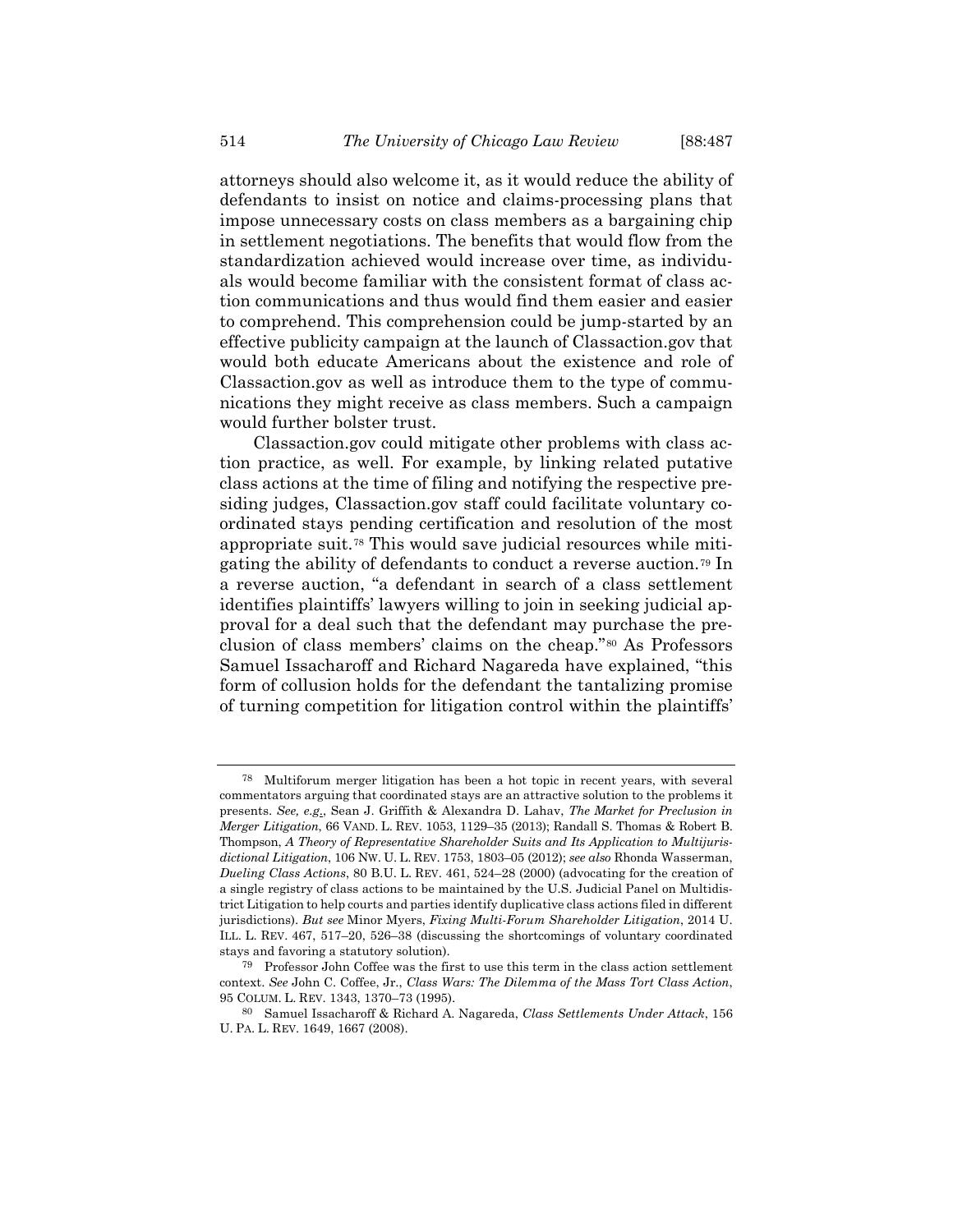<span id="page-28-0"></span>bar against the interests of class members themselves."[81](#page-28-2) If the choice of forum for certification and settlement were taken out of defendants' hands, it would eliminate the potential for this sort of abuse.[82](#page-28-3) Classaction.gov could help to discourage reverse auctions even if coordinated stays were not issued. It would allow competing class counsel to easily learn of an inadequate settlement proposed in a parallel case, for example, giving them an opportunity to object. And the notification requirement would ensure that judges presented with a proposed class action settlement were always aware of any related litigation in other forums, and thus of the reverse auction risk, even if no objections were lodged.

Classaction.gov would also facilitate better oversight of class actions by government actors, nonprofits and other interested parties. CAFA's notice provision alerts only designated federal and state authorities to a proposed class action settlement, and gives these authorities a ninety-day window to provide input.[83](#page-28-4) The notified authorities may be uninterested in doing so due to competing priorities and resource constraints, or they may find themselves unable to act within the ninety-day window—it can take time for the notice to make its way through the organization into the hands of the right government attorney, and the attorney may have no prior knowledge of the case, finding it difficult to form an opinion in the allotted time frame.<sup>[84](#page-28-5)</sup> Classaction.gov

<span id="page-28-1"></span><sup>81</sup> *Id.*

<span id="page-28-3"></span><span id="page-28-2"></span><sup>82</sup> Class counsel can try to prevent a reverse auction by requesting consolidation of overlapping class actions pending in federal court for pretrial proceedings from the Judicial Panel on Multidistrict Litigation, 28 U.S.C. § 1407, but this will not prevent a defendant from seeking to settle the claims on the cheap in state court. *See* Daniel Klerman, *Rethinking Personal Jurisdiction*, 6 J. LEGAL ANALYSIS 245, 292 (2014) (explaining that CAFA did not eliminate the potential for reverse auctions because it does not require plaintiffs to file nationwide class actions in federal court or defendants to remove them to federal court).

<sup>83</sup> 28 U.S.C. § 1715(d).

<span id="page-28-5"></span><span id="page-28-4"></span><sup>84</sup> In February 2018, the outgoing associate attorney general stated in a speech that the "DOJ receives over 700 CAFA notices every year, but has only participated in two cases, and those were more than a decade ago." Rachel L. Brand, Assoc. Att'y Gen., Remarks to the Washington, D.C. Lawyers Chapter of the Federalist Society (Feb. 15, 2018). She explained that delays in processing the notices were to blame:

It was an almost comical story of government bureaucracy. Mail to the Attorney General undergoes what the mailroom calls "strict scrutiny." This means a CAFA notice goes through multiple mail rooms, each in a different government building and each requiring weeks of processing and sorting. They're scanned by X-ray machines, which makes any CDs in the package unreadable. And that's just the mailroom process. On average, it would take 70 days from receipt until a lawyer reviewed the notice. Often, they weren't reviewed by a lawyer until after the fairness hearing or even after the settlement had been finalized.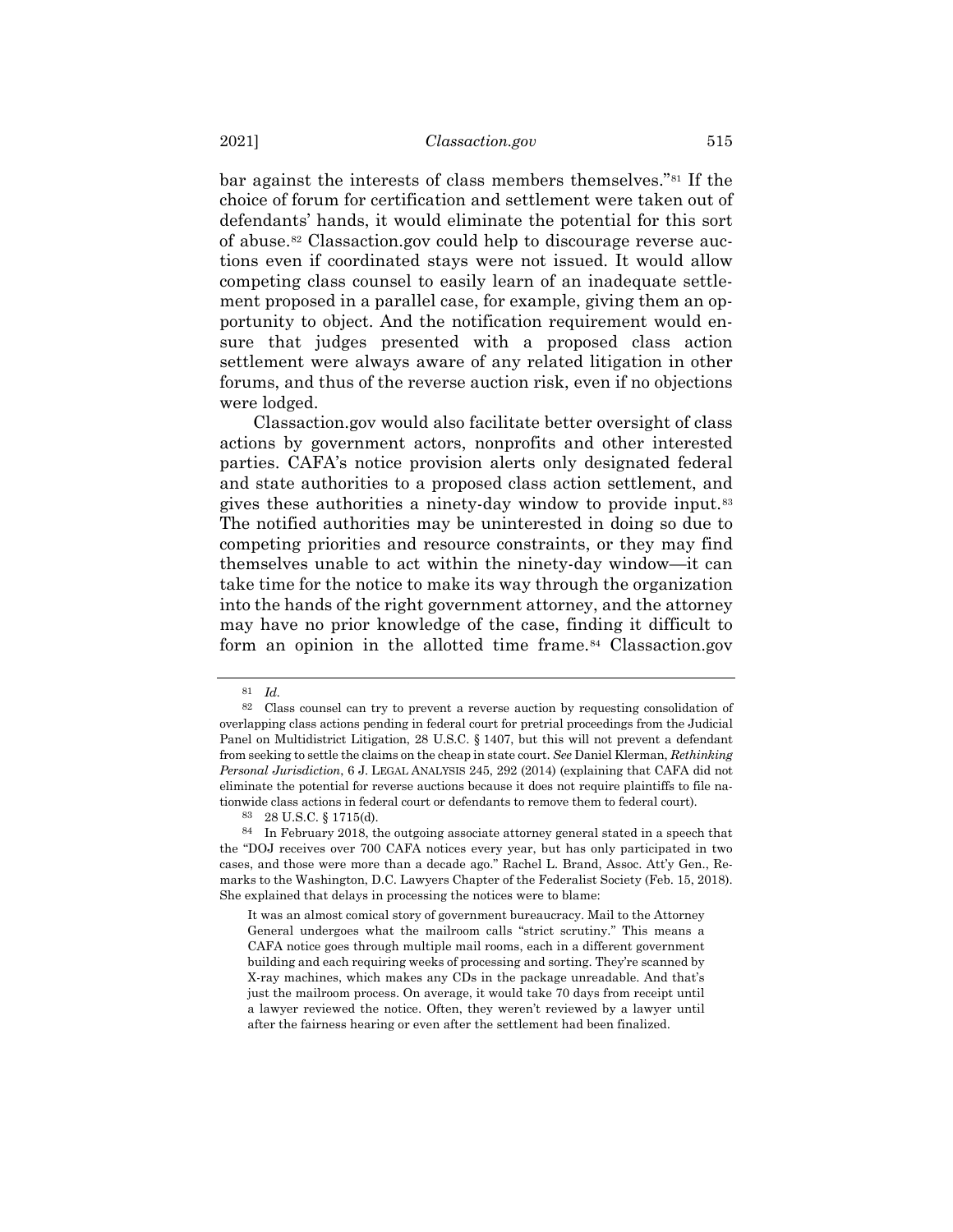would allow a larger group of interested parties—including additional government actors, nonprofit consumer advocacy organizations, academics, and others—to conveniently receive email alerts about cases of interest, both at the settlement stage and at earlier junctures in the case. These alerts could be set for particular cases, or for particular categories of cases (e.g., antitrust class actions filed in Illinois). Alerted parties would be well situated to express their views on a proposed settlement to the court in a timely manner, and would also stand in a position to potentially weigh in at the motion to dismiss, summary judgment, or class certification stages. This is important because if a government actor has concerns about a case's underlying merit, those concerns should be raised at an earlier stage of the proceedings, not through an attack on the settlement—which, if successful, will only impose additional costs on the defendant.[85](#page-29-0) Classaction.gov case webpages might even be equipped with an online portal through which interested parties could easily submit views to the court.

## C. Questions and Concerns

A standard set of questions can be expected any time a proposal for the creation of a new government bureaucracy is advanced. Why not leave it to the market? What is it going to cost? Where will the funding come from? In this Section, I address these and other important concerns raised by my proposal.

*Id.* At the time of the speech, the DOJ had "begun to fix that process," *id.*, and has since filed statements of interest in four consumer class actions. *See generally* Statement of Interest of the United States, Cannon v. Ashburn Corp., No. CV 16-1452 (D.N.J. Apr. 16, 2018), 2018 WL 1406882; Off. of Pub. Affs., *Department of Justice Files Amicus Brief Opposing Unfair Class Action "Coupon" Settlement*, DEP'T OF JUST. (Feb. 4, 2019), https://perma.cc/356C-VWEN; Off. of Pub. Affs., *Department of Justice Opposes Unfair Attorney Fee Arrangement in Class Action Settlement Involving Dial Soap*, DEP'T OF JUST. (May 10, 2019), https://perma.cc/SHG6-U7VM; Off. of Pub. Affs., *Proposed Class Action Settlement Involving Lenny & Larry's Cookies Amended to Give Consumers More Value*, DEP'T OF JUST. (Apr. 16, 2019), https://perma.cc/V9VJ-CKJJ.

<span id="page-29-0"></span><sup>85</sup> Other commentators have pointed out that government notice would be more effective if given earlier in class action litigation. *See* Sharkey, *supra* note [54,](#page-15-6) at 1993–94 (observing that "as an information-providing mechanism, [the] effectiveness [of CAFA's notice provision] certainly would be enhanced if it provided for notification before certification." (emphasis omitted)); Letter from Timothy J. Muris, Chairman, FTC, to Peter G. McCabe, Sec'y, Comm. on Rules of Practice and Proc. of the Jud. Conf. of the U.S. 6 (Feb. 15, 2002) (recommending that Rule 23 be revised to require class action litigants to notify "the relevant government agency . . . early in the process, preferably no later than the time class certification and appointment of class counsel are being considered").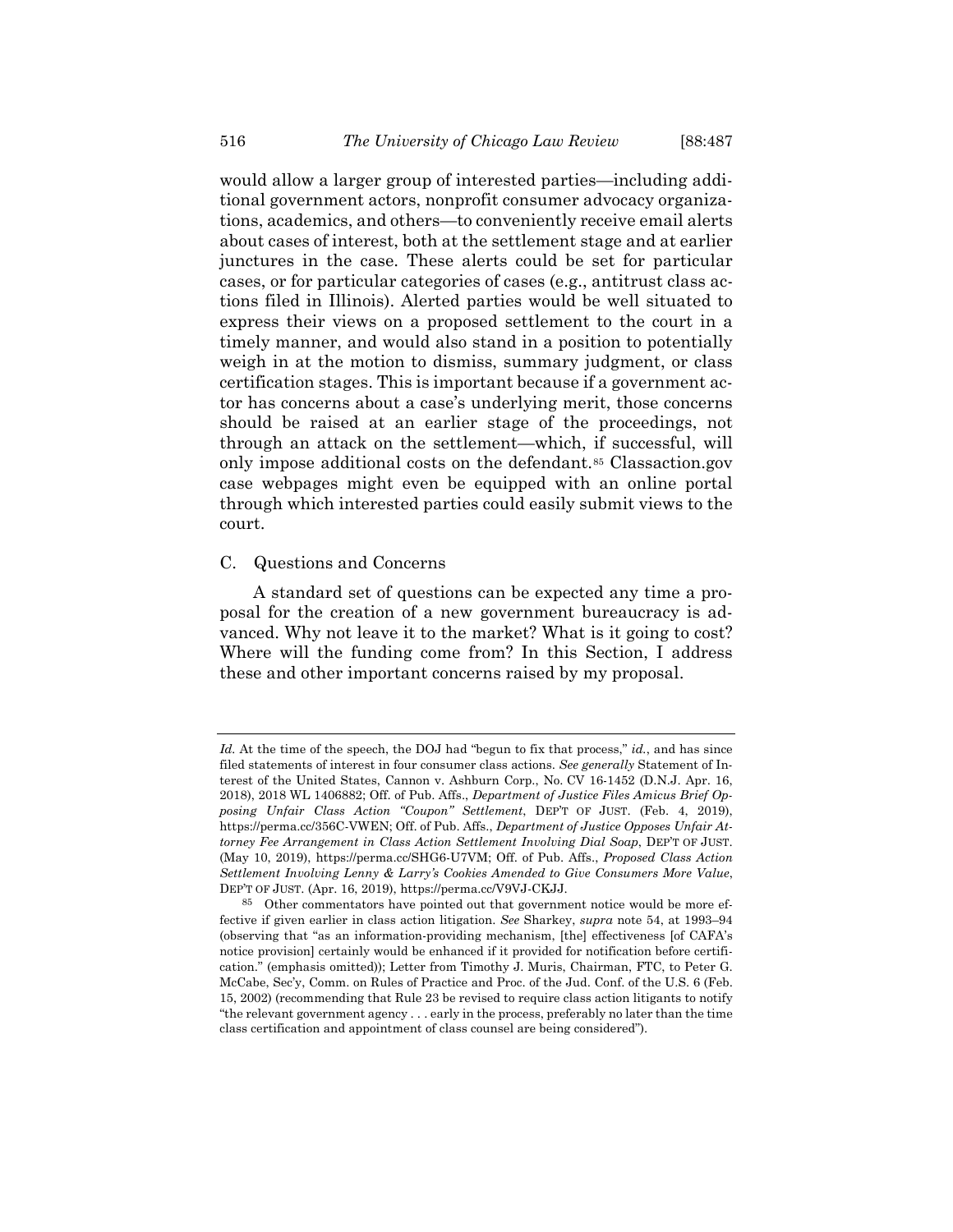## 1. Why not leave it to the market?

I am not cavalier when it comes to suggesting an expanded role for the government. But I believe government—and, in particular, the federal government—stands in the best position to solve the problems identified in this Essay. Private actors have little economic incentive to seek innovative ways to bring transparency to class actions or to increase class action claims rates. Consumers will not pay for a solution, given collective action and free-rider problems, and the compromised interests of class action attorneys, corporate defendants, and the claims administrators they hire have already been discussed.

Recently, class action aggregator websites, driven by advertising revenue, have emerged. These websites publicize information on pending class action settlements and offer links to settlement websites where claims may be submitted. Some of these websites are trustworthy, and thus offer a way for class members to check the authenticity of settlement notices. But they are very different from what this Essay envisions Classaction.gov to be. Their list of pending class actions is not comprehensive, so class members could visit the site, not see their case, and falsely assume that the notice they received is inauthentic. Moreover, most recipients of class action notices will not be aware of the existence of these websites, whereas under my proposal every class action notice sent would specifically direct the recipient to Classaction.gov, and the general populace would be familiar with Classaction.gov due to the publicity surrounding its launch. Even class members that are aware of trustworthy class action aggregator websites may find visiting them to verify the authenticity of a class action notice to be too much of a burden given the expected benefit. Under my proposal, by contrast, the notices themselves would be official, familiar, and trustworthy communications, encouraging recipients to directly visit the case webpage on Classaction.gov without incurring any verification costs along the way. These websites also differ from my vision of Classaction.gov because they provide no functional research database, instead providing transitory links to settlement websites that expire when the settlement period ends. Finally, these websites can encourage the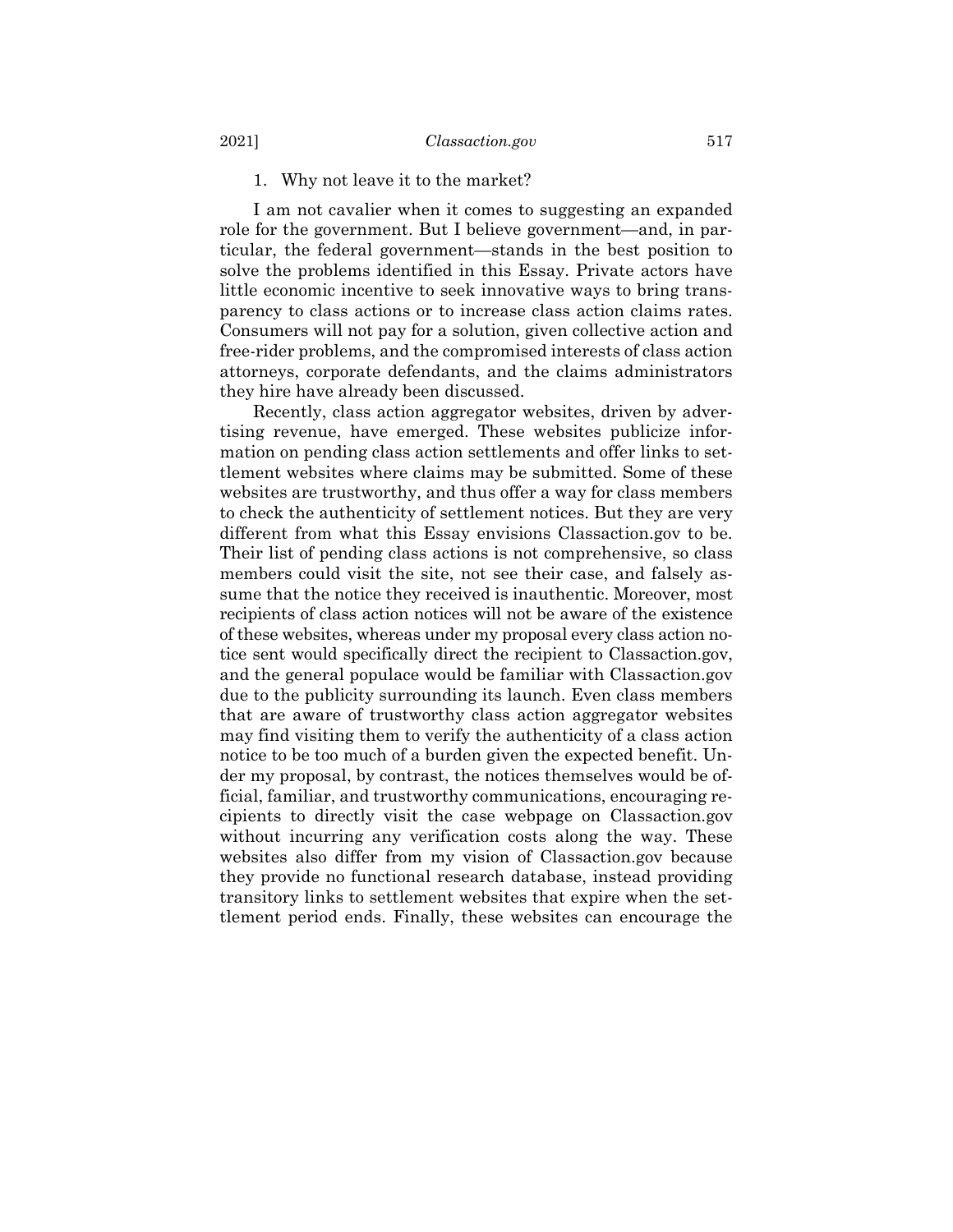submission of false claims. Common sense dictates that individuals will be less likely to submit false claims via a website that belongs to the federal government.<sup>[86](#page-31-0)</sup>

Beyond incentive problems, no private or state actor has the ability to accomplish what the federal government could accomplish through Classaction.gov. Only the federal government has the authority to standardize class action notices, claims forms, and case webpage design across the nation. And only the federal government has the authority to require that all class action case webpages be housed on a single website, and to mandate that litigants use those webpages for opt outs and claims submissions and processing. Standardization and centralization are key to achieving the reductions in information and verification costs that will, in turn, lead to higher levels of claiming activity. The federal government is also unique in its ability to create a comprehensive research database. It alone can compel litigants in both state and federal court to contribute court filings to the database. Moreover, no private actor could force courts to require publication of actual claims distribution data, whereas Classaction.gov would naturally accumulate this information in real time given its contemplated claims-settlement functions.

Although a government monopolist would be taking over some of the services that for-profit claims administrators provide today, efficiency losses are not inevitable. Given the conflicting incentives of the parties responsible for hiring claims administrators, it is not clear that administrators' profit motive always works to the benefit of class members.<sup>[87](#page-31-1)</sup> Moreover, the tasks that Classaction.gov would take over are fairly straightforward and ministerial in nature. It should not be difficult for faithful government agents to find cost-effective ways to perform them. Indeed, consolidating these functions in Classaction.gov may produce economies of scale. The trust fostered by Classaction.gov would also render technological innovations like email notice and electronic claims processing and payment more effective—encouraging

<span id="page-31-0"></span><sup>86</sup> Classaction.gov could also use the comprehensive claims filing data it would accumulate to red-flag individuals or IP addresses submitting claims in a suspicious number of cases, and bring to bear the cybersecurity expertise of the federal government to ferret out and prevent fraudulent "bot" filings. *See* Alison Frankel, *The Class Action Bots Are Coming! (Actually, They're Already Here.)*, REUTERS (Jan. 18, 2018), https://perma.cc/2YE5-QCEG (noting that a leading "class action notice expert . . . is worried that [private] claims administrators, who are facing competitive pressure, don't have the resources to keep up with the bots").

<span id="page-31-1"></span><sup>87</sup> *See* Letter from Todd B. Hilsee, *supra* note [47,](#page-13-1) at 4–6.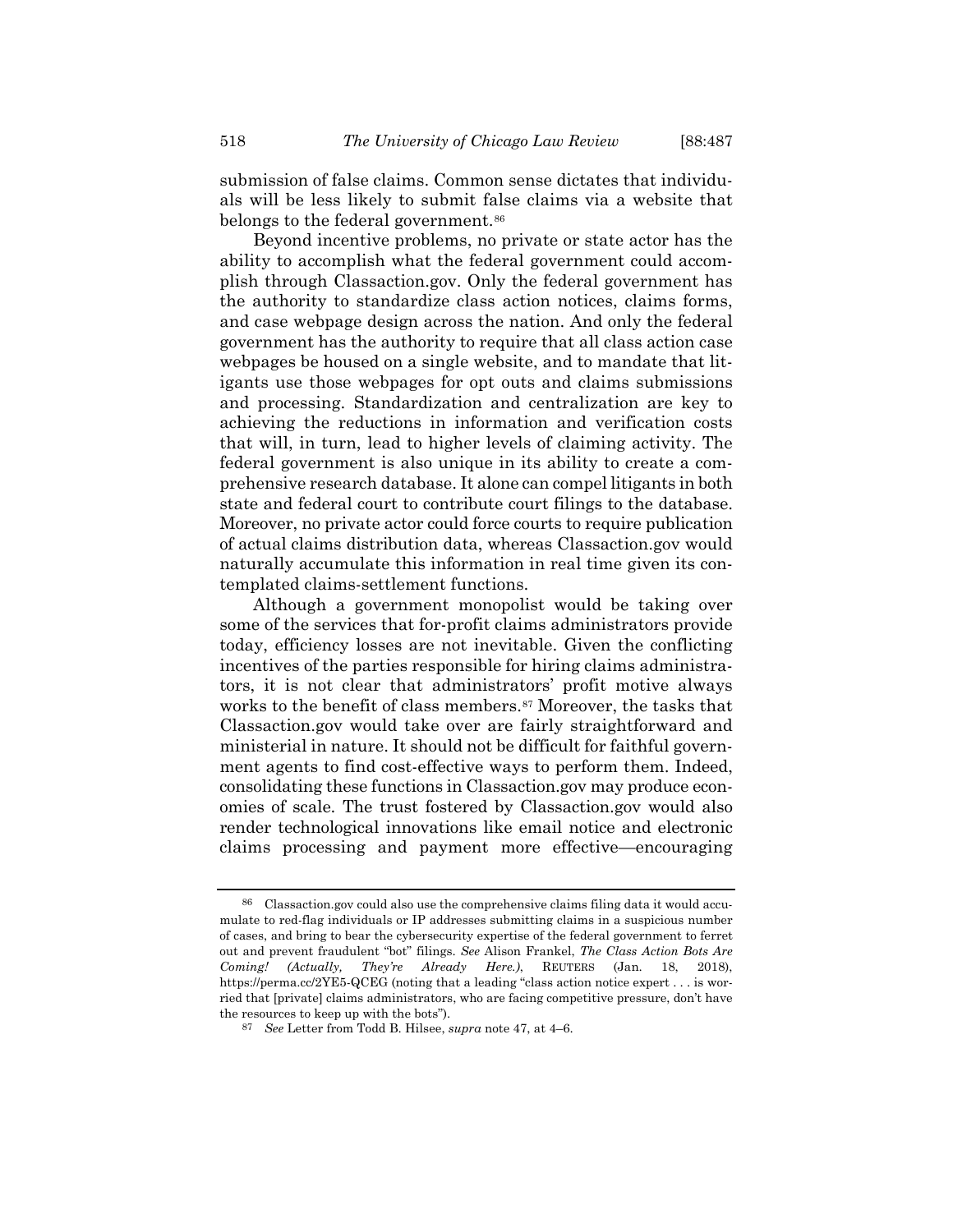greater reliance on those techniques and thus reducing postage and printing costs.

It is also the case that the parties who would be hurt should Classaction.gov become a bottleneck in the resolution of class actions are powerful interest groups—large corporations and the plaintiffs' class action bar. These parties can use their political clout to address any concerns that arise. The enabling legislation could even anticipate concerns by including strict deadlines for how rapidly Classaction.gov staff would be required to perform particular tasks.[88](#page-32-0)

A final observation is in order. If, as is widely believed, class actions serve a supplemental law enforcement role, creating a government infrastructure to support and monitor that endeavor is wholly appropriate. Most other countries do not allow private attorneys to represent strangers on an opt-out basis at all,[89](#page-32-1) and the representative litigation that is permitted abroad is typically subject to a more intrusive level of government regulation than U.S. class actions would be if Classaction.gov became a reality.<sup>[90](#page-32-2)</sup>

2. What is it going to cost and who is going to pay for it?

In every settled class action, money must be spent delivering notices, building case-settlement websites, and distributing settlement funds. Classaction.gov would replace profit-driven claims administrators in providing these services. As discussed above, I believe Classaction.gov could provide these services as efficiently, and perhaps even more efficiently, than claims administrators. But other aspects of Classaction.gov would introduce new costs:

<span id="page-32-0"></span><sup>88</sup> For example, it could impose deadlines by which Classaction.gov staff would be required to return comments on proposed notice and claims page language, send approved notices to class members after receipt of delivery instructions from the parties, and distribute settlement funds after receiving a list of eligible claimants.

<span id="page-32-1"></span><sup>89</sup> *See, e.g.*, Yu-Hsin Lin, *Modeling Securities Class Actions Outside the United States: The Role of Nonprofits in the Case of Taiwan*, 4 N.Y.U. J.L. & BUS. 143, 156 (2007) (observing that opt-out class actions are "uniquely American").

<span id="page-32-2"></span><sup>90</sup> For example, many countries limit standing to government-approved entities. *See* Manning Gilbert Warren III, *The U.S. Securities Fraud Class Action: An Unlikely Export to the European Union*, 37 BROOK. J. INT'L L. 1075, 1089 (2012) ("The collective redress schemes adopted by various EU member states generally provide standing only to governmental authorities, consumer associations, and other specified organizations." (citations omitted)); *see also* Ching-Ping Shao, *Representative Litigations in Corporate and Securities Laws by Government-Sanctioned Nonprofit Organizations: Lessons from Taiwan*, 15 ASIAN-PAC. L. & POL'Y J. 58, 62–74 (2013) (discussing the Taiwanese model of representative securities litigation by government-sanctioned nonprofit organizations).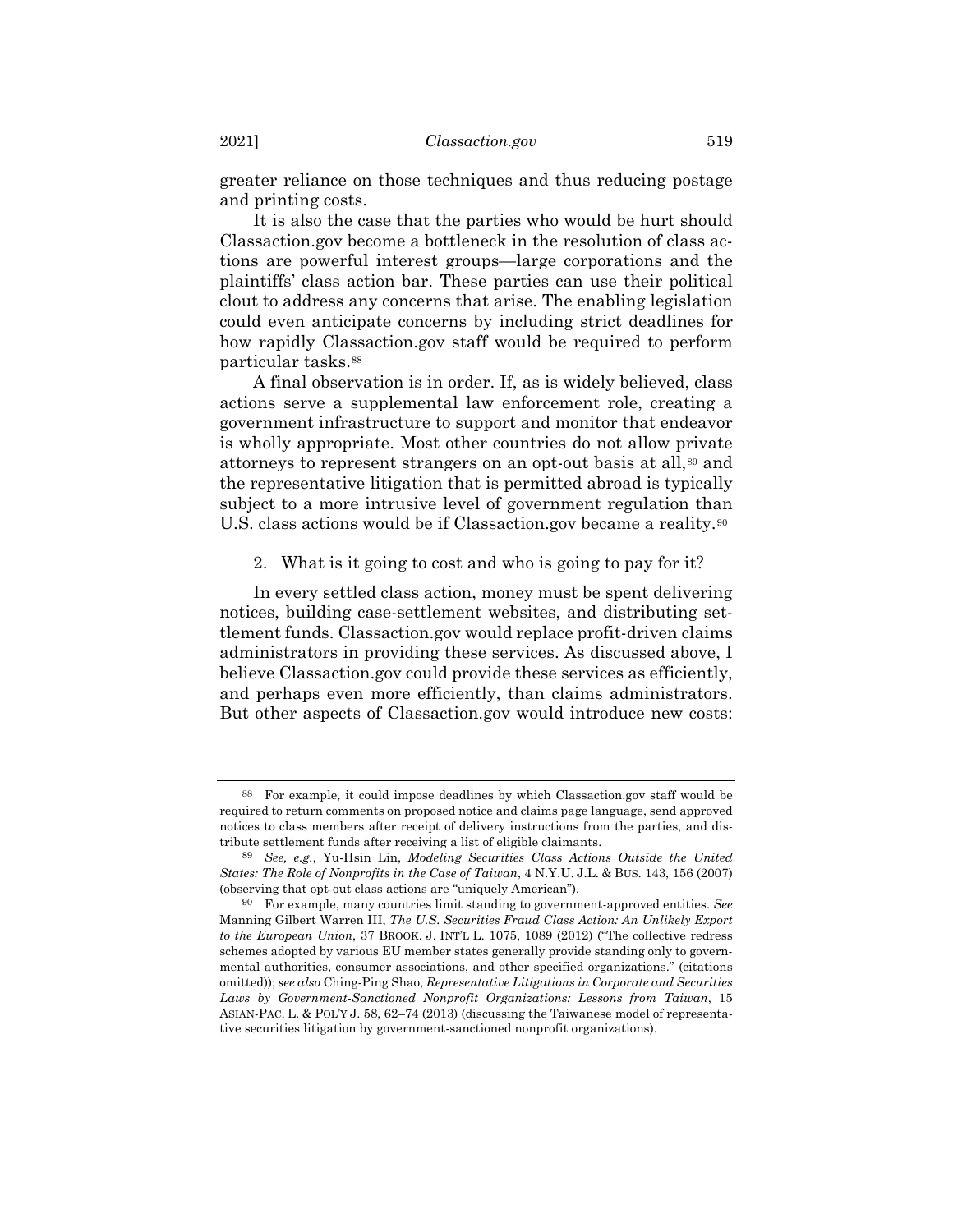Classaction.gov would have to be included by litigants as a recipient of electronic service of process for class action filings; the Classaction.gov website and database would need to be designed; the standardized notice and claims forms would need to be developed; a publicity campaign would have to be run; sufficient personnel would have to be hired to maintain the database and website and to perform the screening functions envisioned; and measures would have to be taken to ensure the security of any sensitive personal information class members might be asked to provide when claiming funds through case webpages.[91](#page-33-0)

These costs would not be trivial, and I do not attempt here to quantify them or weigh them precisely against the substantial benefits that Classaction.gov promises to produce. The goal of this Essay is more modest: to start a conversation regarding the potential wisdom of investing in a government infrastructure to both bring transparency to, and help improve consumer participation in, class action litigation. My intuition, however, is that the benefits Classaction.gov would produce would far outweigh its costs, at least if smartly designed. As for who would pay, an obvious funding source exists: class actions. The cost of providing notice and processing claims could be passed on directly to the litigants, just as it is today. These costs would vary depending on casespecific postage and printing costs. The funds needed to create and support the database and general operations of Classaction.gov could be raised through a modest tax on class action settlement values.

# 3. If you build it, will they come?

Even if Classaction.gov succeeds in significantly reducing the information and verification costs that deter claims filing today, in every case some class members will still view the game as not worth the candle. Others might continue to be deterred from filing claims by cybersecurity risks that not even the most reputable websites can completely guard against. Therefore, no one should expect that if Classaction.gov becomes reality, 100% of direct notice recipients will start filing claims. But if Classaction.gov is well designed and well publicized, I believe that it will meaningfully increase claims rates for the reasons discussed in Part III.B.

<span id="page-33-0"></span><sup>91</sup> For an introduction to the federal government's obligations to safeguard personally identifiable information, see Off. of Privacy & Open Gov't, *Privacy Program*, DEP'T OF COM., https://perma.cc/ZW7B-JHKH (last updated Oct. 8, 2019).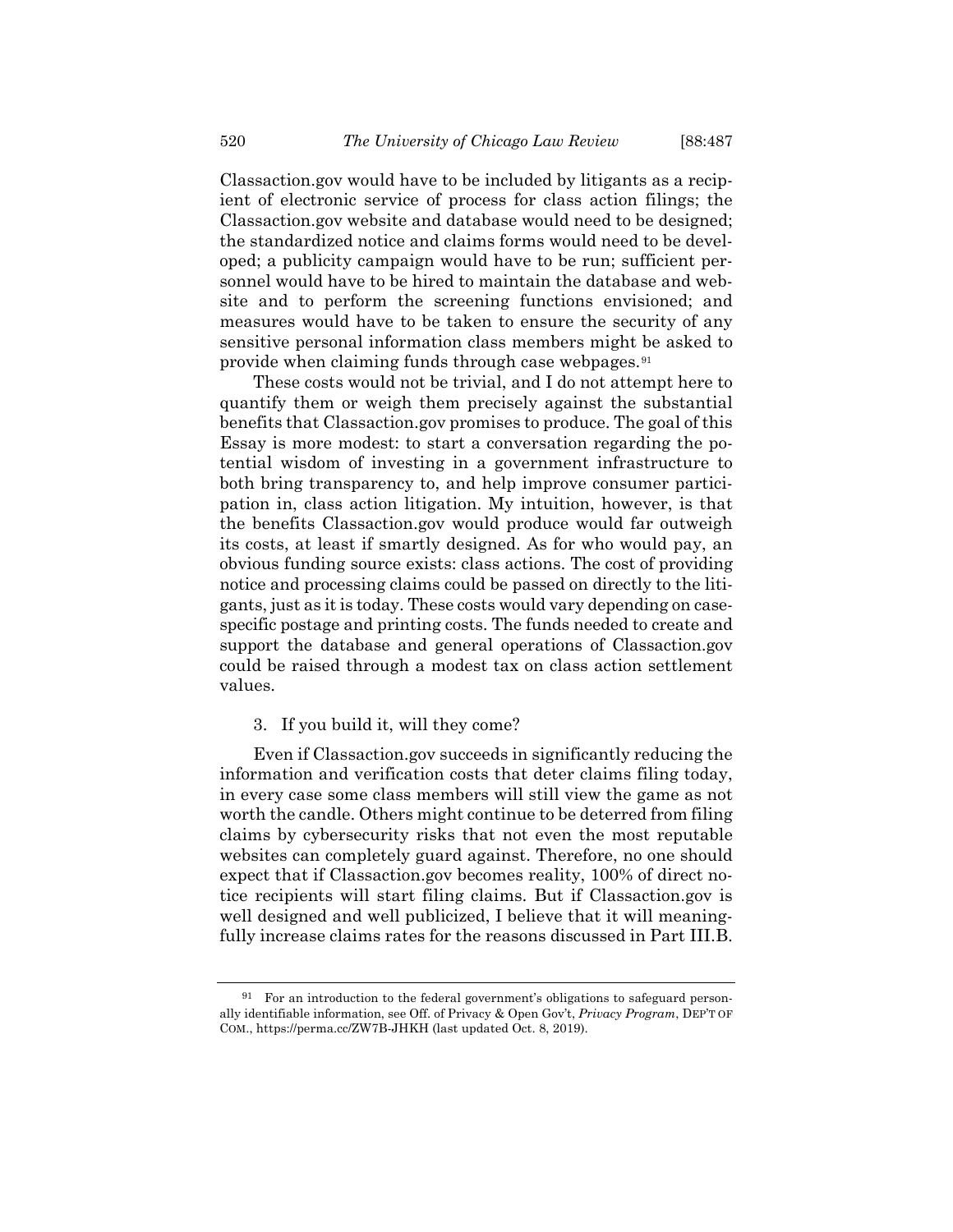While nothing quite like Classaction.gov has been launched before, examples of successful citizen-facing federal websites offer some foundation for my optimism that individuals will utilize Classaction.gov. DoNotCall.gov, for example, is the federal website run by the FTC on which individuals can register their phone numbers for the National Do Not Call Registry. As of the end of the 2019 fiscal year, the registry had 239.5 million numbers actively registered.[92](#page-34-0) StudentAid.gov is the federal website run by the Department of Education on which students can submit their Free Applications for Federal Student Aid (FASFA). It processed 18 million FASFAs last year.[93](#page-34-1) Nearly 90% of taxpayers e-filed their tax returns through IRS.gov in  $2019$ ,<sup>[94](#page-34-2)</sup> and over 15 million people used Healthcare.gov to shop for health insurance between November 1 and December 21, 2019.[95](#page-34-3)

## 4. Is Classaction.gov constitutional?

Because my proposal would involve a federal agency in the administration of class actions filed in state court, it raises constitutional questions. The envisioned requirement that state court litigants transmit copies of court filings and orders to Classaction.gov would easily withstand constitutional challenge; indeed, even if the onus were placed directly on state court clerks to transmit these documents, it would not offend the Constitution. Federal courts have repeatedly dismissed challenges to federal information requirements imposed on state governments based on federalism grounds.[96](#page-34-4) The requirements that class action litigants in

<span id="page-34-0"></span><sup>92</sup> *FTC Releases FY 2019 National Do Not Call Registry Data Book*, FED. TRADE COMM'N (Oct. 17, 2019), https://perma.cc/P47U-F2SC.

<sup>93</sup> FED. STUDENT AID, ANNUAL REPORT FY 2019, at 6 (2019).

<span id="page-34-2"></span><span id="page-34-1"></span><sup>94</sup> *See Filing Season Statistics for Week Ending October 18, 2019*, INTERNAL REVENUE SERV., https://perma.cc/SVR4-LW3H (last updated Oct. 25, 2019).

<span id="page-34-3"></span><sup>95</sup> *2020 Federal Health Insurance Exchange Enrollment Period Final Weekly Enrollment Snapshot*, CTRS. FOR MEDICARE & MEDICAID SERVS. (Jan. 8, 2020), https://perma.cc/S65D-T6ZG.

<span id="page-34-4"></span><sup>96</sup> *See* Robert A. Mikos, *Can the States Keep Secrets from the Federal Government?*, 161 U. PA. L. REV. 103, 134–44 (2012) (providing a detailed overview of the case law and concluding that "no federal court has yet ruled that information-reporting requirements imposed by Congress, executive agencies, or grand juries violate constitutional federalism doctrines in general or the anti-commandeering rule in particular"); *see also* Printz v. United States, 521 U.S. 898, 918 (1997) (holding that federal statutes "which require only the provision of information to the Federal Government, do not involve . . . the forced participation of the States' executive in the actual administration of a federal program"); Freilich v. Upper Chesapeake Health, 313 F.3d 205, 214 (4th Cir. 2002) ("[M]ore is required than the expenditure of time and effort on the part of state officials in order to offend the Tenth Amendment.").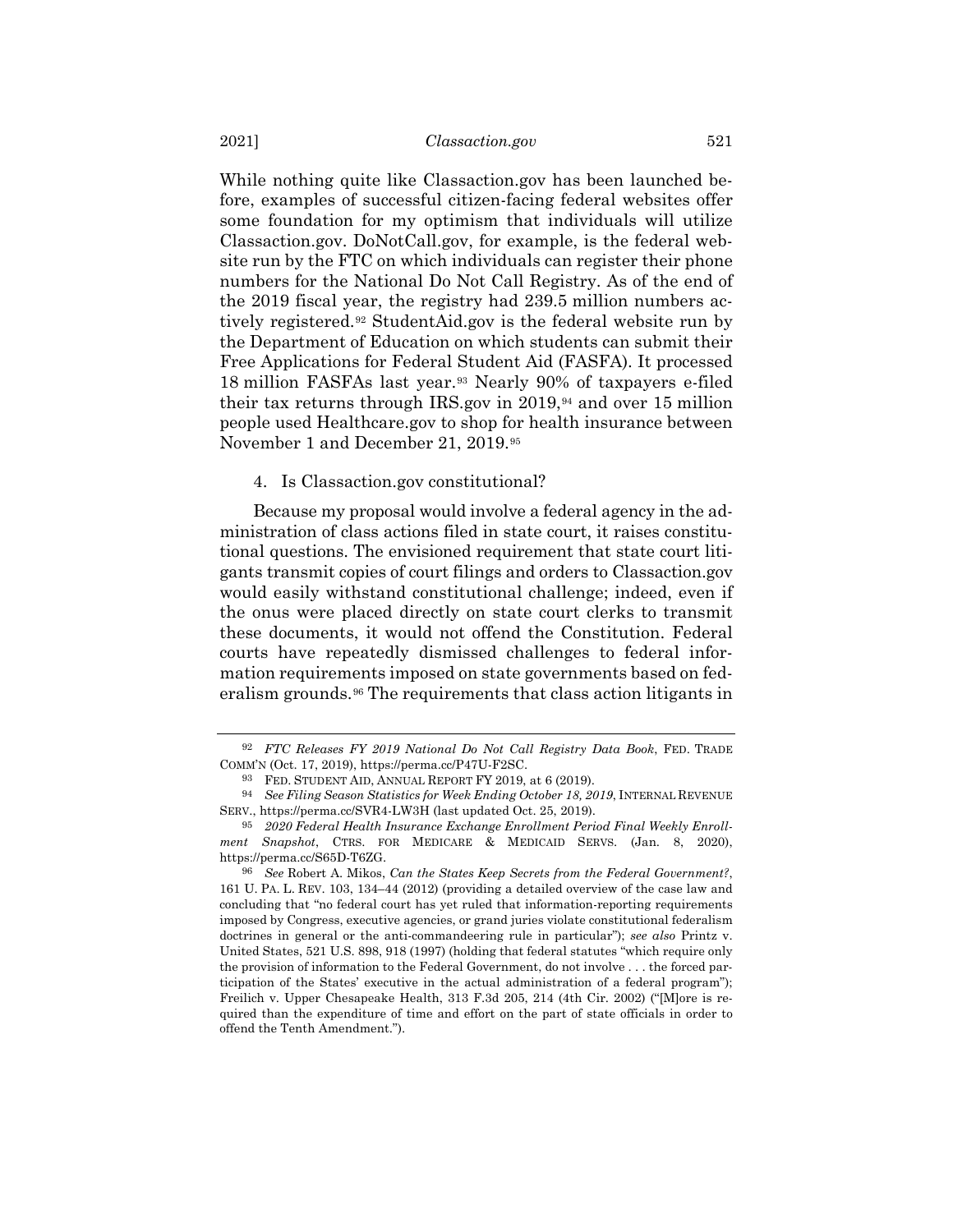state court use federally approved forms of notice—and utilize Classaction.gov for case webpages, notice delivery, and claims processing—present closer constitutional questions. The federal government may not constitutionally "compel the States to enact or administer a federal regulatory program."[97](#page-35-0) It can, however, "hold out incentives to the States as a means of encouraging them to adopt suggested regulatory schemes."[98](#page-35-1) This includes conditioning states' continued receipt of federal funds on their compliance with a federal policy, so long as the condition is not "so coercive as to pass the point at which 'pressure turns into compulsion.'" [99](#page-35-2) Consistent with these constitutional principles, Congress could condition federal funds that benefit state judiciaries on states' compliance with Classaction.gov mandates.[100](#page-35-3) Because such funds would represent only a small fraction of any state's total budget, the condition would represent the type of "relatively mild encouragement" that the Constitution permits.[101](#page-35-4) It should not take much to convince states to accept Classaction.gov, given that it will help in their administration of justice without imposing significant burdens. Class action notices sent by Classaction.gov and case webpages should, however, very clearly indicate in what court the case is pending and under what sovereign's law the underlying legal claims have been brought, so that lines of political accountability remain clear.

## 5. Is Classaction.gov politically viable?

This is by far the hardest question to answer. There are powerful forces who benefit from the status quo and who will see

<sup>97</sup> New York v. United States, 505 U.S. 144, 188 (1992).

<sup>98</sup> *Id.*

<span id="page-35-2"></span><span id="page-35-1"></span><span id="page-35-0"></span><sup>99</sup> South Dakota v. Dole, 483 U.S. 203, 211 (1987) (quoting Steward Machine Co. v. Davis, 301 U.S. 548, 590 (1937)); *see also* Lynn A. Baker, *Conditional Federal Spending After* Lopez, 95 COLUM. L. REV. 1911, 1914 (1995) (observing that "with *Dole*, the Court offered Congress a seemingly easy end run around any restrictions the Constitution might impose on its ability to regulate the states").

<span id="page-35-3"></span><sup>100</sup> State courts receive conditional federal grants to support numerous programs and activities today. *See, e.g.*, Edward Byrne Memorial Justice Assistance Grant (JAG) Program, BUREAU OF JUST. ASSISTANCE, https://perma.cc/G99U-QAH4 (providing an overview of a conditional federal grant for criminal alien law enforcement in state and local jurisdictions); *Court Improvement Program*, CHILD WELFARE INFO. GATEWAY, https://perma.cc/68JM-9BEJ (describing a federal grant to the highest courts in each state for foster care improvement); *State Support*, OFF. OF JUV. JUST. AND DELINQ. PREVENTION, https://perma.cc/UNP8-K9WK (describing a conditional federal grant program to state and local governments to address juvenile crime).

<span id="page-35-4"></span><sup>101</sup> *See* Nat'l Fed'n of Indep. Bus. v. Sebelius, 567 U.S. 519, 580 (2012) (quoting *Dole*, 483 U.S. at 211).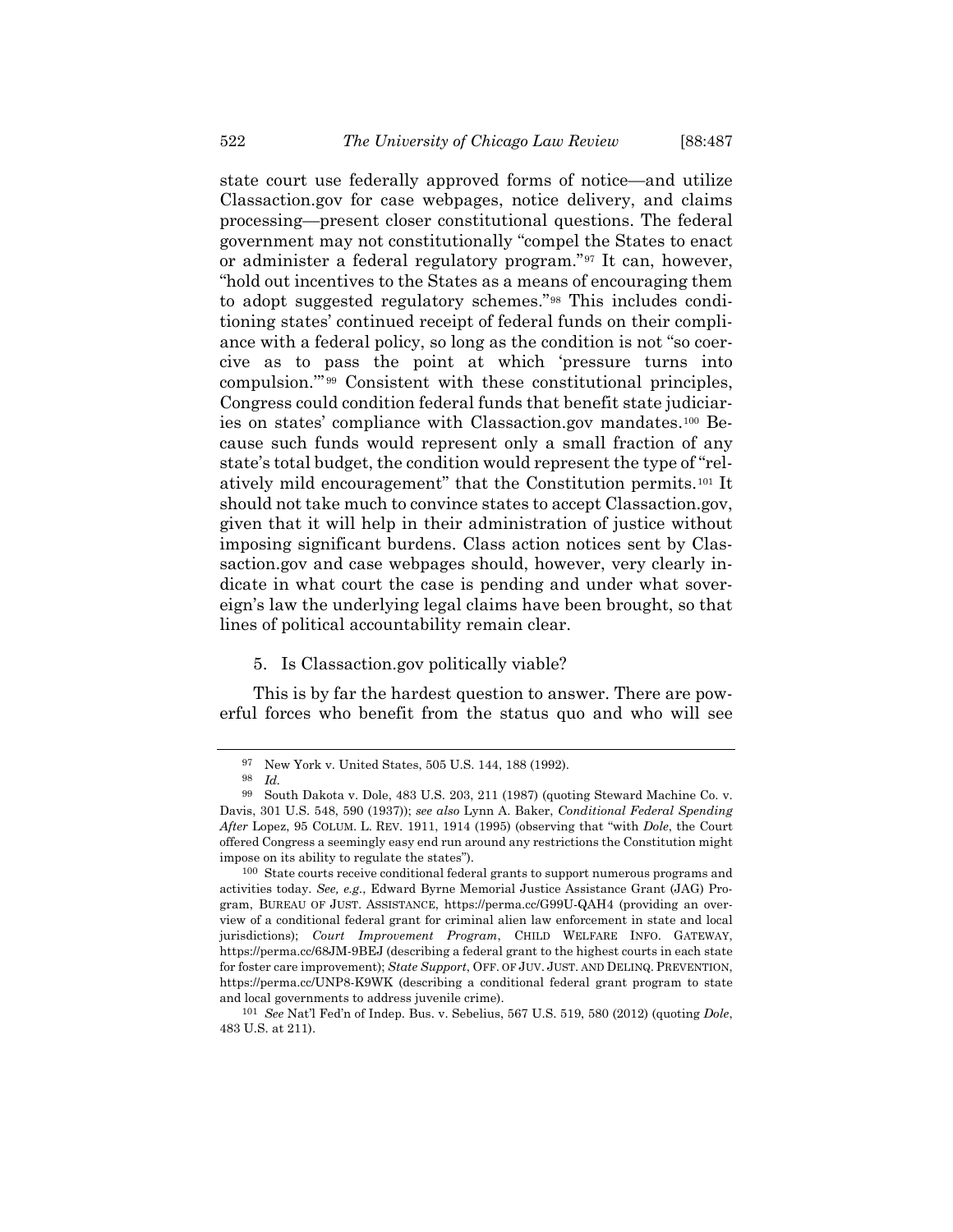much to dislike in my proposal. Corporations benefit from the reverse auctions that Classaction.gov would help prevent. They also have no interest in making it easier for customers to find out about litigation against them. Class action attorneys might similarly fear the transparency that Classaction.gov promises: the research it would allow could expose weaknesses in the system that might lead to broader reforms detrimental to their self-interest.[102](#page-36-0) Moreover, if it is true that corporate defendants and class action attorneys enter mutually beneficial settlements that shortchange the class, neither will be interested in facilitating better oversight of settlements by government actors and nonprofits. Obviously, claims administrators will be opposed as well, given that my proposal eliminates a segment of their business. Up against these concentrated interest groups stand dispersed consumers, the most obvious beneficiaries of my proposal. Getting Congress to act under the circumstances will be a challenge. But if faithful class action attorneys, the FTC, courts, and consumer advocacy organizations lend their voices to the call, I like to think that Classaction.gov stands a fighting chance.

#### \* \* \*

This Part has explained how Classaction.gov could help increase claims rates among class members who receive notice. What about the class members who don't? The next Part explains how introducing a registration feature to Classaction.gov would make it possible to provide notice to a greater number of class members than is possible today, as well as produce additional benefits—such as legitimizing cy pres settlements.

#### IV. EXTENSIONS

No matter how well designed, a class action notice won't help get compensation into the hands of class members if notice isn't received. Unfortunately, many class members never receive direct notice in class actions today. Data limitations and cost concerns are part of the explanation why. When classes consist of purchasers of small consumer products, for example, defendants

<span id="page-36-0"></span><sup>102</sup> Alternatively, the increased legitimacy Classaction.gov might bestow on class actions could prove useful to class action attorneys in their fight against forced arbitration. The existence of a federal government agency dedicated to class action litigation would itself lend an air of legitimacy to class actions; such legitimacy could be fostered further through educational material posted on the Classaction.gov homepage regarding the role that class actions can play in deterring corporate wrongdoing.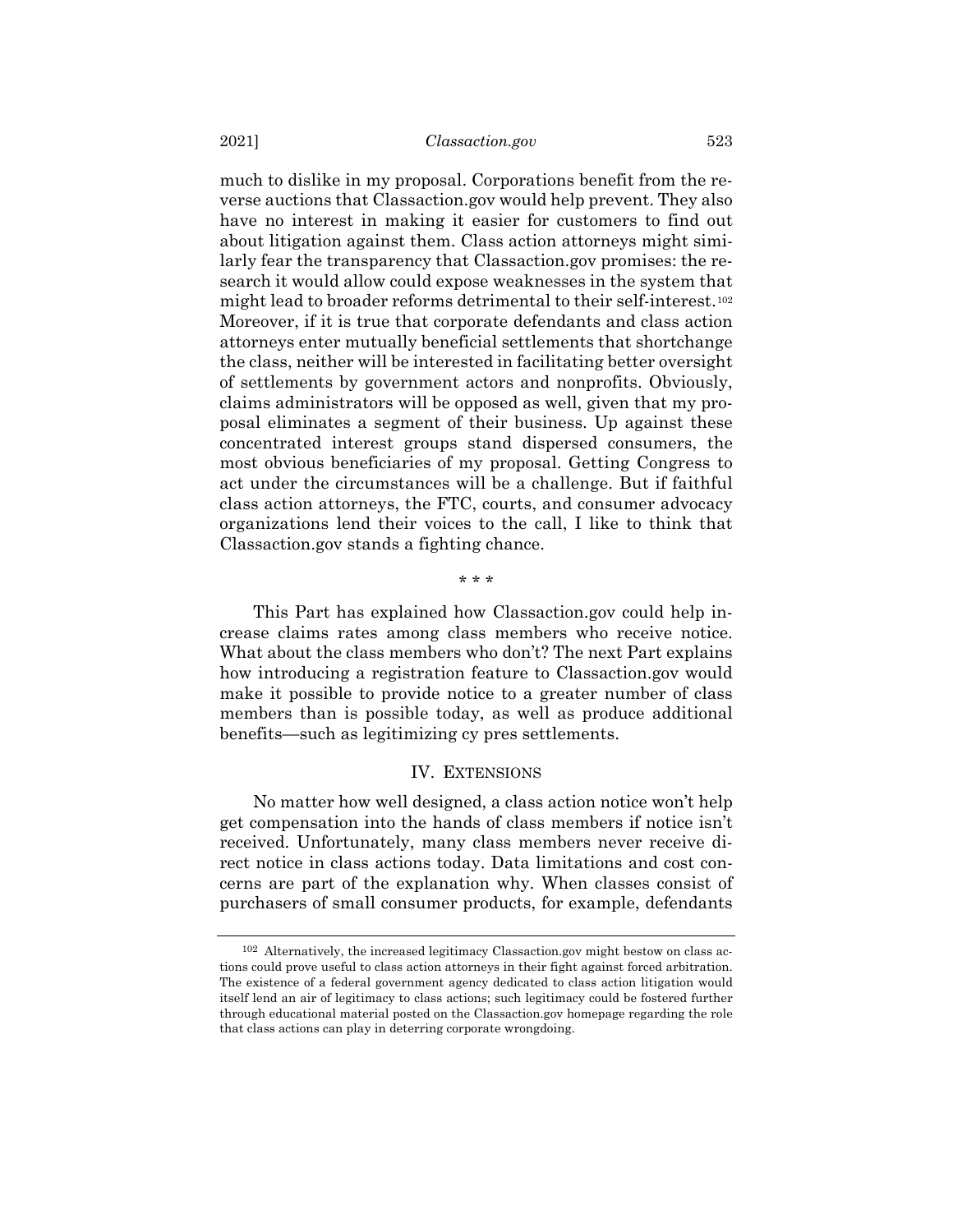may lack records to identify all members, or defendants' records may contain incorrect or incomplete information on purchasers. For example, the defendant may have a purchaser's phone number or name and place of purchase but lack any corresponding email or physical address. Sometimes defendants or third parties may have data that could be compiled to locate purchasers, but compiling it might be so expensive that it makes more sense to provide publication notice and hope for the best. Recall that amounts spent searching for class members may reduce the amount available to satisfy class member claims,[103](#page-37-0) so class members considering the question under a Rawlsian veil of ignorance would not prefer that every dollar that could be spent locating class members actually be spent doing so.

Incentive problems are also likely part of the explanation. As discussed in Part II, class action defendants will prefer an ineffective notice campaign even when they are not entitled to the settlement reversion, so as to limit reputational damage. They can therefore be expected to exaggerate the difficulties they face identifying and locating class members. Class counsel may be insufficiently motivated to push back if attorney's fees are insensitive to the number of class members who make claims, or may lack the bargaining power to do so. Claims administrators will be inclined to do what the attorneys and defendant want. Judges, for their part, are poorly positioned to determine whether the parties are making a good faith effort to locate class members and have structural incentives not to rock the settlement boat.

In addition to performing the beneficial functions described in the last Part, Classaction.gov could also be used to help increase the number of class members who are identified and located for receipt of direct notice. Imagine if individuals were encouraged to register on Classaction.gov as part of a broad and effective publicity campaign. Registration could be touted as a way to increase one's odds of being identified as a class member and hence getting compensation, or it could be made a precondition to participating in class action recoveries.[104](#page-37-1) Registrants

<span id="page-37-0"></span><sup>103</sup> This is obvious when the settlement agreement requires that notice costs be paid from the settlement fund, but even when the defendant agrees to directly pay notice costs, class members will bear the incidence of those costs if the defendant adjusts by reducing the amount it is willing to pay in settlement.

<span id="page-37-1"></span><sup>104</sup> The latter approach would require, essentially, that individuals opt in to the system of class action litigation via Classaction.gov registration. Individual class actions would remain opt out for registrants, but nonregistrants would not be bound by a class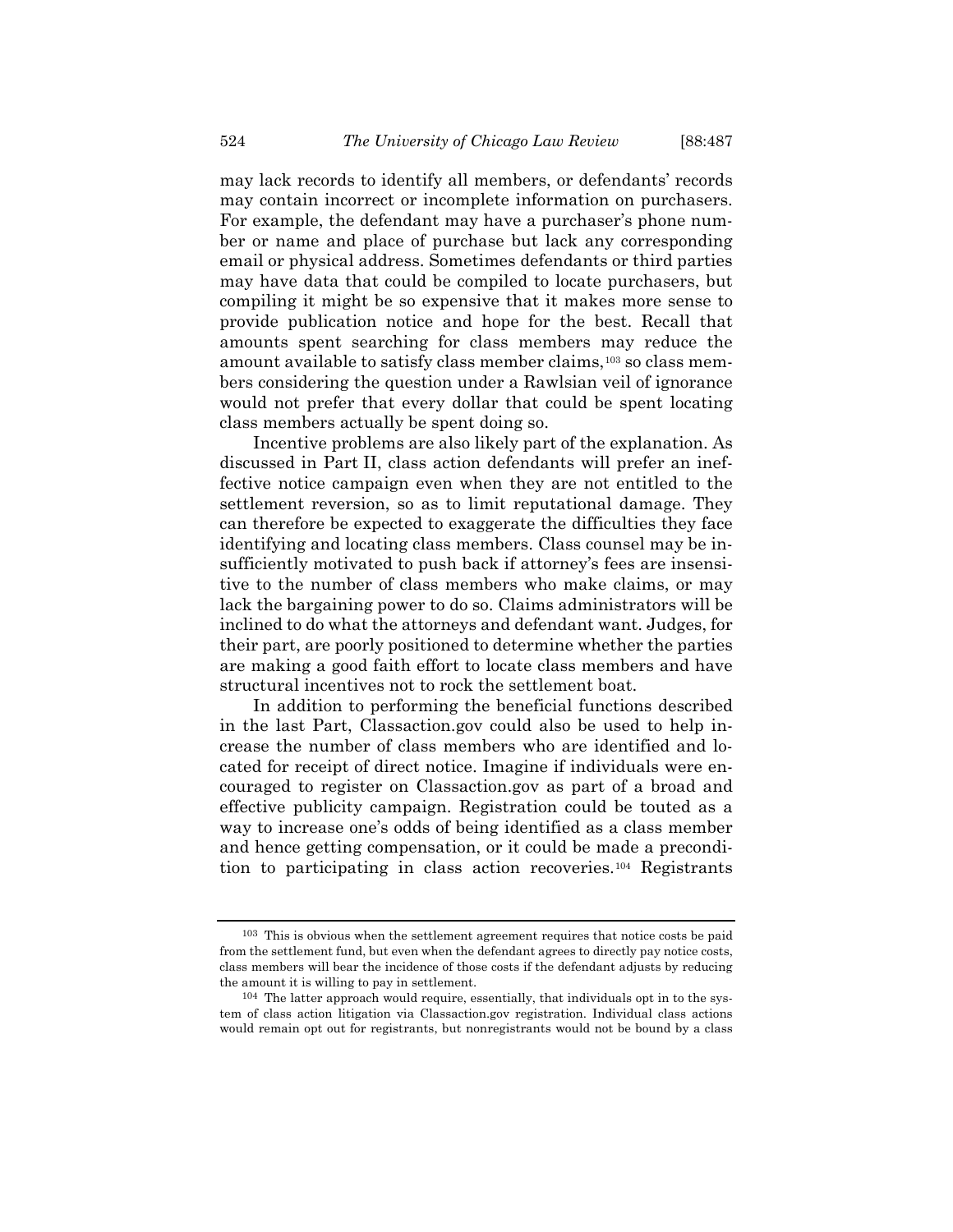would provide basic information about themselves as part of the registration process. For example, registrants would be required to submit their name, current email addresses, primary addresses, and phone numbers; they might further be encouraged to provide past addresses and numbers with associated estimated dates of use. If class action defendants have any identifying information about potential class members, it is usually one of these bits of information. Linking the bits of information that a defendant has about a potential class member with a current way of communicating with that person can be very difficult, however. Classaction.gov could help mitigate this problem by using registrant data to create a searchable database of potential class members. The incomplete data points that a defendant possesses about potential class members could be used to search this imagined database for matching registrants.

As I envision it, the presiding judge would approve a search plan submitted by the parties, but neither the court nor the parties would have access to the class member database. Instead, Classaction.gov staff would execute the search and share only the results (stripped of any sensitive personal data). This might be an iterative process. An initial search might result in an unacceptably high number of duplicate matches—imagine searching the database using generic names like "John Smith" with no associated data, like a phone number, address, or state of purchase. In such a case, the court might order the parties to compile additional data points, at least on the subset of class members that produced multiple database matches, and then to rerun the search. If that is not possible or is too expensive, direct notice could be sent to all registrants identified in the search results, but additional proof of claim might be required for those who turn up as one of multiple matches.

Classaction.gov could also help identify registrants for receipt of direct notice even when the defendant has no data at all about them. In *Class Action Notice in the Digital Age*, Alexander Aiken explained how class actions might exploit "lookalike" advertising techniques to locate unknown class members for receipt of direct notice in cases where the parties have identifying information on at least some class members.[105](#page-38-0) Lookalike advertising is offered by media companies with large databases of registered

<span id="page-38-0"></span>action settlement and thus would remain free to bring individual (but not class) claims against a settling defendant.

<sup>105</sup> Aiken, *supra* note [57,](#page-16-1) at 1003–07.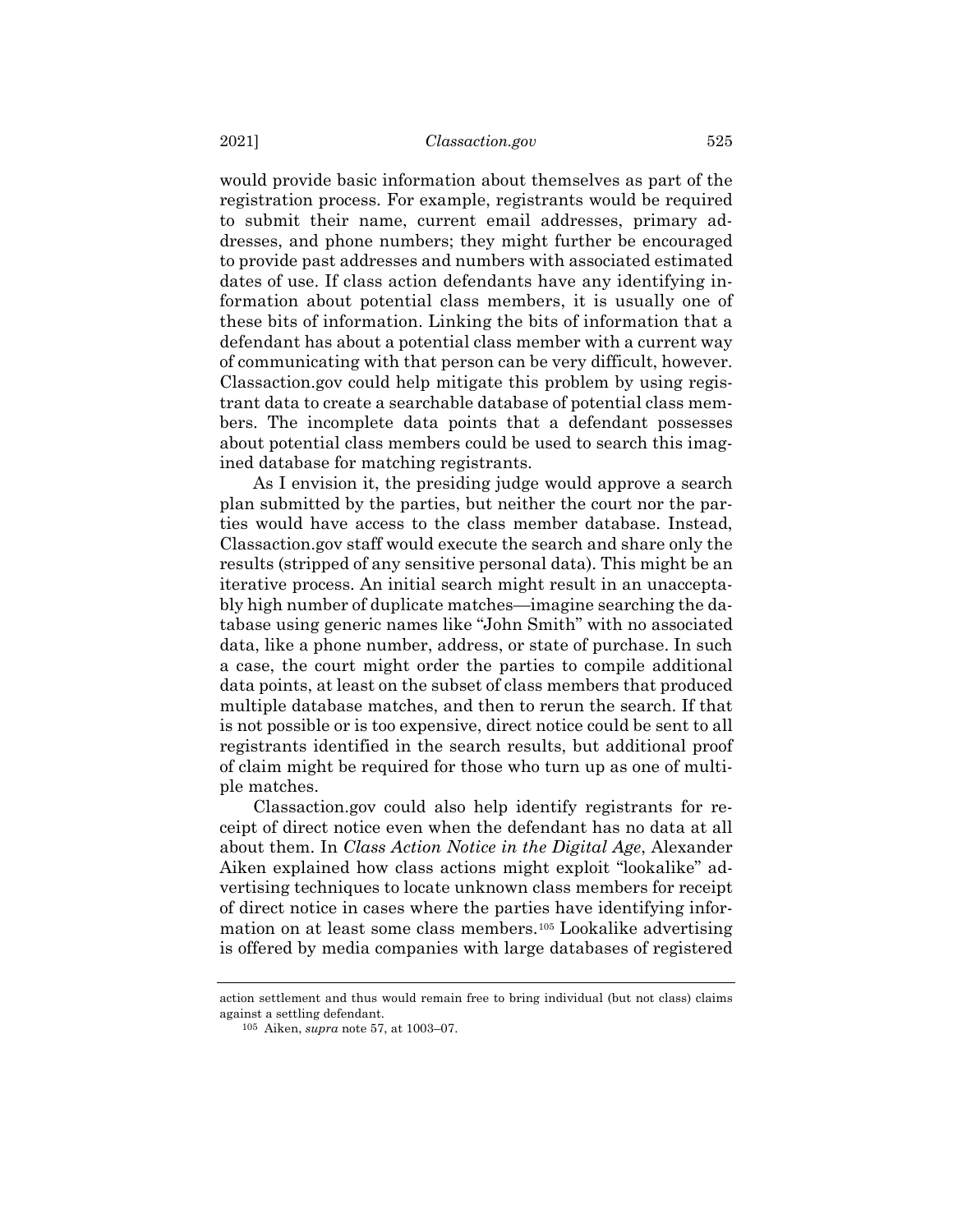users, like Facebook.[106](#page-39-0) The advertising client provides the company with identifying information about a seed group (e.g., a list of customer email addresses), and the company finds those in the seed group who hold accounts with it. The company then runs a proprietary machine-learning algorithm to decide who of its users look like the client's seed group, based on what it knows about the client's seed group members, and then targets the lookalikes.[107](#page-39-1) The company does not actually provide the client with identifying information about the lookalikes, nor does it send direct messages to the lookalikes on the client's behalf;[108](#page-39-2) doing so without a lookalike's prior consent would likely violate privacy policies and terms of use. Aiken suggests that claims administrators could create their own databases of consumer data and develop their own algorithms so that they could run this sort of search in house and then use the information they have on lookalikes to send them direct notice.[109](#page-39-3)

Aiken's idea is intriguing, but impractical. Only a handful of media companies in the world have databases of users large enough for lookalike searches to work well;<sup>[110](#page-39-4)</sup> it would be prohibitively expensive for claims administrators to try to amass the data and develop the algorithms they would need to rival the capabilities of these companies. Classaction.gov offers a more feasible way to get direct notice into the hands of lookalikes. Imagine if Classaction.gov registrants could choose to give Classaction.gov permission to seek identifying information about them from media companies like Facebook and Google for the limited purpose of determining if they might be a member in a class action. A media company could then use data the parties have on known class members to identify lookalikes in the standard way, but instead of just targeting advertisements about the case at the list of lookalikes, the company could compare that list to a list of consenting registrants and return to Classaction.gov a list of any matches. These registrants could then be sent direct notice, which they are more likely to respond to than an advertisement. Direct notice could also be sent to consenting registrants even if the defendant

<sup>106</sup> *See, e.g.*, *Lookalike Audiences*, FACEBOOK BUS., https://perma.cc/D2MQ-9CAL.

<span id="page-39-4"></span><span id="page-39-3"></span><span id="page-39-2"></span><span id="page-39-1"></span><span id="page-39-0"></span><sup>107</sup> *See* Jeff Rajeck, *Lookalike Audiences: The Next Big Thing in Marketing?*, ECONSULTANCY (Sept. 26, 2014), https://perma.cc/6ABE-VDMX.

<sup>108</sup> *See id.*

<sup>109</sup> Aiken, *supra* note [57,](#page-16-1) at 1002–03.

<sup>110</sup> *See* Desmond, *supra* note [57,](#page-16-1) at 762.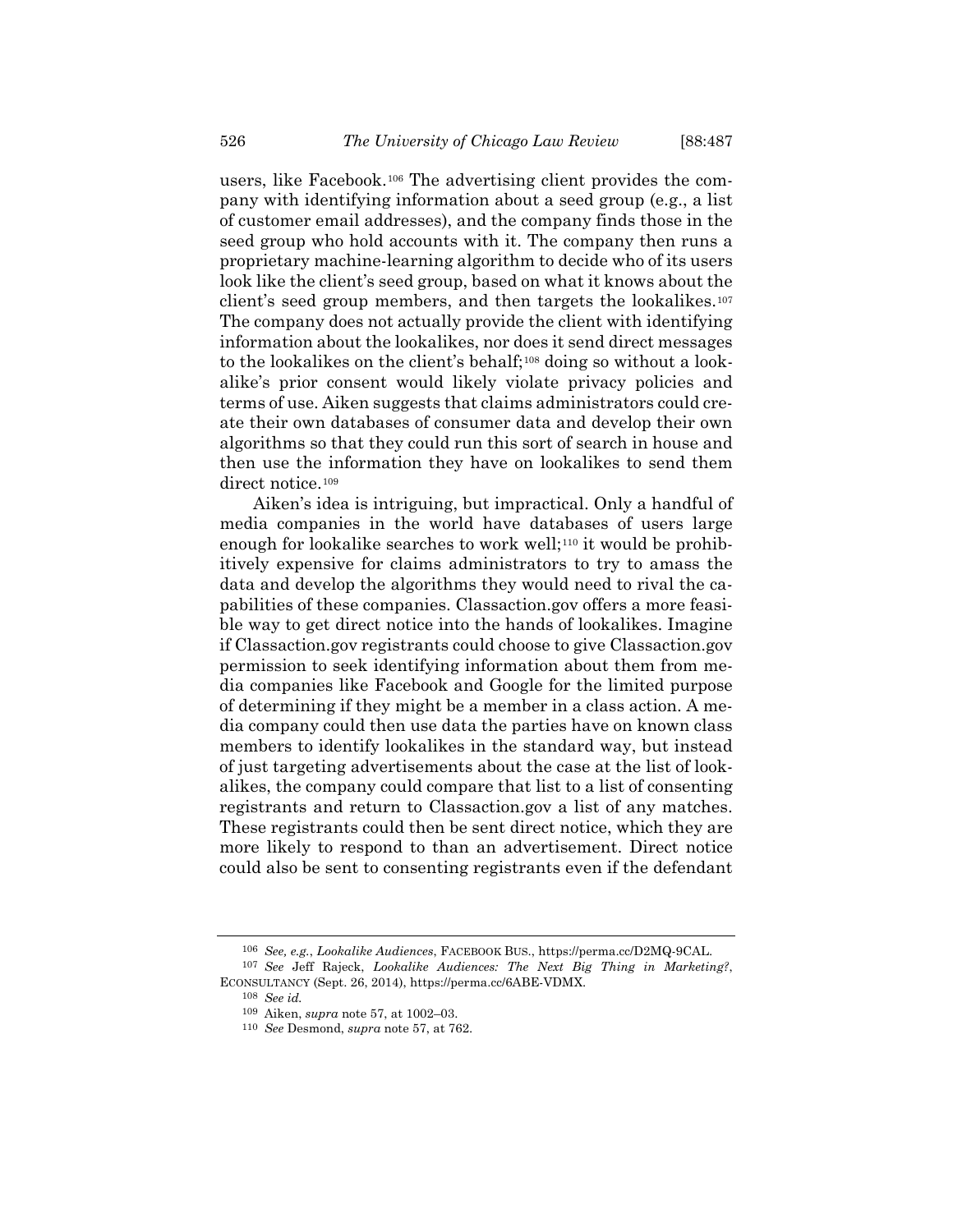lacks the partial class member information needed to run a lookalike search; for example, a media company like Google could identify consenting registrants it knows to have visited websites that the parties have identified as likely trafficked by class members, and Classaction.gov could then send these individuals direct notice. Like registrants who come up as one of multiple matches, registrants who are identified in this manner might be asked to provide additional proof of claim.[111](#page-40-0)

Not only would the class member database make it easier and cheaper to locate class members, it would also make it easier and cheaper to communicate with them. This is because Classaction.gov would have an email address for every registrant, making it possible to use email notice and thus avoid the printing and postage costs associated with physical notice. Unlike the email addresses customers sometimes provide at the point of purchase of a consumer good, the email addresses registrants would provide to Classaction.gov would be of high quality. And unlike the email notices sent today, email notices sent by Classaction.gov to registrants would be recognized, trusted communications and thus would be more likely to be read and to elicit a response.<sup>[112](#page-40-1)</sup>

Registrants on Classaction.gov could also be invited to provide account information at the time of registration for any future deposit of settlement funds. This would facilitate automatic electronic distributions in cases where a claims process is unneces-sary, saving printing and postage costs.<sup>[113](#page-40-2)</sup> It would also help ensure that money actually gets into the pockets of class members, where it belongs—recall that the check cashing rate in the FTC's study was only 55% in cases involving automatic distributions of paper checks[.114](#page-40-3)

<span id="page-40-0"></span><sup>111</sup> My intention is to highlight how Classaction.gov could facilitate the use of these techniques to effect direct notice rather than publication notice, not to endorse their effectiveness or desirability—topics well outside the scope of this Essay.

<span id="page-40-1"></span><sup>112</sup> To be sure, even government emails can be spoofed. The publicity campaign surrounding the launch of Classaction.gov should educate the populace that no legitimate email from Classaction.gov would ever invite a recipient to click on a hyperlink or to take any action other than to visit the case webpage housed on the official Classation.gov website by typing or pasting the address into their browser.

<span id="page-40-3"></span><span id="page-40-2"></span><sup>113</sup> For a discussion of how technology could be utilized to facilitate automatic distribution in the specific context of securities class actions, see Erickson, *supra* note [11,](#page-3-3) at 1839–42.

<sup>114</sup> *See* CONSUMERS AND CLASS ACTIONS, *supra* not[e 6,](#page-1-6) at 31–32.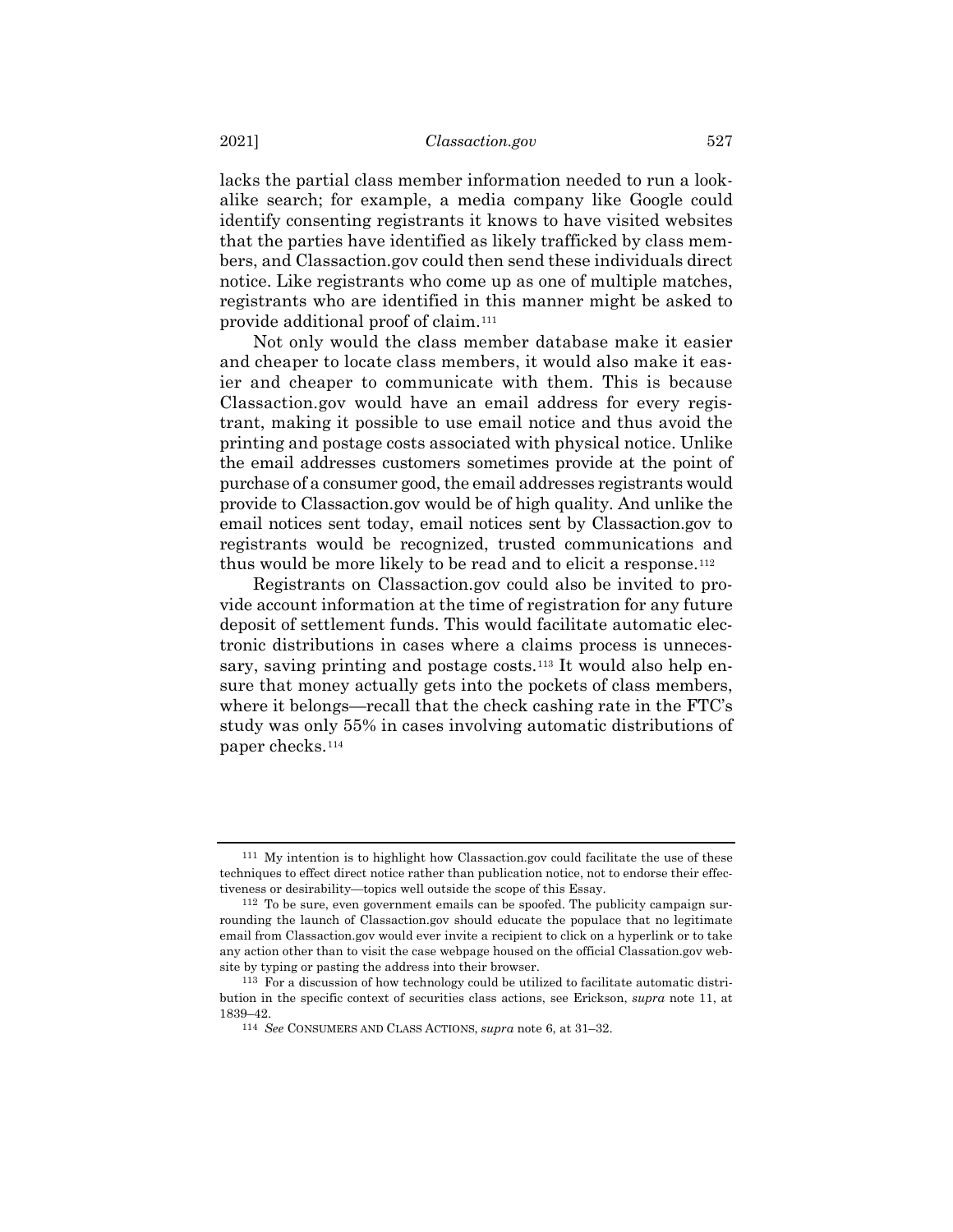<span id="page-41-0"></span>A Classaction.gov registration feature could also serve to mitigate concerns about the use of cy pres settlements.[115](#page-41-1) Cy pres settlements come in two forms: sometimes an entire class action settlement is paid out to charity on the rationale that per-classmember recoveries are too small to justify administering payment ("unfettered cy pres"); other times, charities are designated to receive any settlement funds that remain unclaimed at the conclu-sion of the claims period ("residual cy pres").<sup>[116](#page-41-2)</sup> Cy pres settlements are controversial because they redirect money that rightfully belongs to class members to charities chosen not by class members, but by some combination of the defendant, the attorneys, and the judge. This has many implications, not least of which is the potential for conflicts of interest.<sup>[117](#page-41-3)</sup> In a proposed settlement, the parties might suggest as a cy pres recipient a charity that the judge is fond of, for example, in order to increase the likelihood the judge will approve the settlement without

<span id="page-41-1"></span><sup>115</sup> *See, e.g.*, Abraham B. Dyk, *A Better Way to Cy Pres: A Proposal to Reform Class Action Cy Pres Distribution*, 21 N.Y.U. J. LEGIS. & PUB. POL'Y 635, 640, 649–53 (2018) (providing an overview of courts' and commentators' "growing criticism of cy pres" settlements).

<span id="page-41-2"></span><sup>116</sup> *See* Rhonda Wasserman, *Cy Pres in Class Action Settlements*, 88 S. CAL. L. REV. 97, 114–17 (2014) (providing a brief history of cy pres doctrine and the development of residual cy pres in the class action context). In 2013, Chief Justice John Roberts called attention to "fundamental concerns surrounding the use of [cy pres] remedies" and indicated that in a future case the Supreme Court "may need to clarify the limits on the use of such remedies." Marek v. Lane, 571 U.S. 1003, 1006 (2013) (Roberts, C.J., respecting the denial of certiorari). The Supreme Court granted certiorari in a different case to address whether unfettered cy pres settlements are "fair, reasonable, and adequate" within the meaning of Rule  $23(e)(2)$  in 2018, but ended up remanding the case for a standing determination. Frank v. Gaos, 139 S. Ct. 1041, 1043, 1046 (2019) (per curiam). In a dissenting opinion, Justice Clarence Thomas indicated that he would have overturned the settlement as unfair because the class members received "no settlement fund, no meaningful injunctive relief, and no other benefit whatsoever in exchange for the settlement of their claims." *Id.* at 1048 (Thomas, J., dissenting). The Court may get another chance to address cy pres settlements soon. *See* Alison Frankel, *State AGs, Class Action Watchdog Protest Cy Pres–Only Settlement in Google Street View Case*, REUTERS (Jan. 22, 2020), https://perma.cc/H7R8-YYMS.

<span id="page-41-3"></span><sup>117</sup> For an elaboration of these conflicts, see Wasserman, *supra* not[e 116,](#page-41-0) at 120–34. For a critique of cy pres settlements on constitutional grounds, see Martin H. Redish, Peter Julian & Samantha Zyontz, *Cy Pres Relief and the Pathologies of the Modern Class Action: A Normative and Empirical Analysis*, 62 FLA. L. REV. 617, 641–48, 650–51 (2010). For the Chamber of Commerce's take on cy pres settlements, see generally JOHN H. BEISNER, JESSICA DAVIDSON MILLER & JORDAN M. SCHWARTZ, U.S. CHAMBER INST. FOR LEGAL REFORM, *CY PRES*: A NOT SO CHARITABLE CONTRIBUTION TO CLASS ACTION PRACTICE (2010). For arguments in defense of cy pres awards by the American Association of Justice, an interest group aligned with the class action plaintiffs' bar, see Brief of Amicus Curiae American Association for Justice in Support of Respondents at 6–22, Frank v. Gaos, 139 S. Ct. 1041 (2019) (No. 17-961). *See also* Christine P. Bartholomew, *Saving Charitable Settlements*, 83 FORDHAM L. REV. 3241, 3257–76 (2015).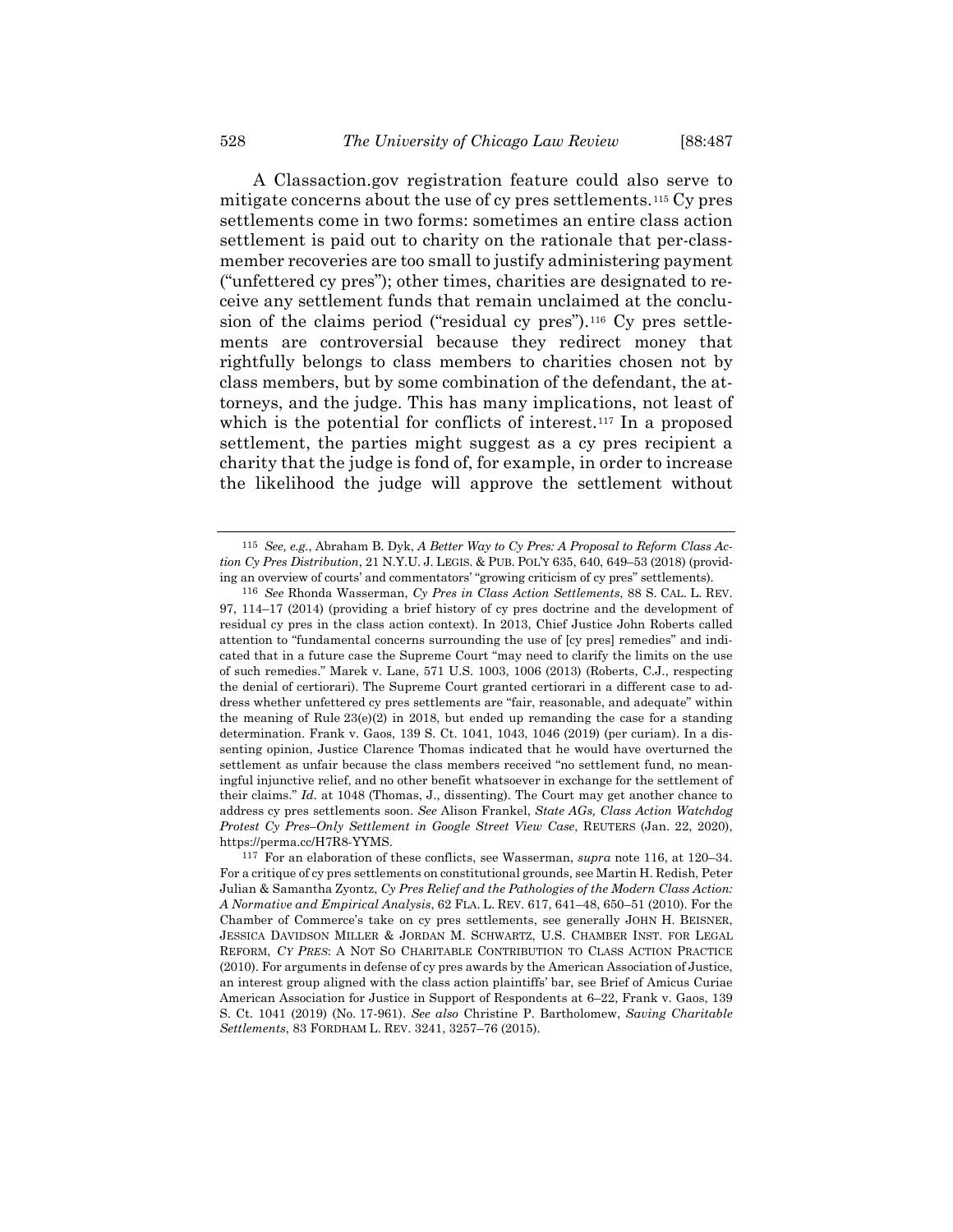closely scrutinizing it for its fairness to class members. Or if a charity that class counsel is fond of stands to receive cy pres funds, she might not push as hard as she otherwise would to increase the claims rate, or might even agree to an unfettered cy pres settlement despite the feasibility of a claims process.

Classaction.gov could dampen the controversy over cy pres settlements in two ways. First, by making it easier to identify class members, increasing the claims rate, and reducing the costs of notice and claims administration, Classaction.gov promises to reduce the number of cases that arguably warrant unfettered cy pres settlements as well as the amount of unclaimed settlement monies available to be paid out in residual cy pres settlements. Second, in either type of cy pres settlement, courts could direct funds in accordance with the preferences of Classaction.gov registrants. Imagine if registrants on Classaction.gov were invited to select from a list of nonprofits as part of the registration process.[118](#page-42-0) Their choices could then be looked to in order to determine which organizations should receive cy pres funds. This would eliminate the conflicts of interest that arise when the defendant, attorneys, or judge get to pick the recipients. In cases involving a direct notice campaign, for example, courts could allocate cy pres funds in accordance with the preferences of registrants who were direct notice recipients but did not make claims.[119](#page-42-1) In cases lacking a direct notice campaign but including a claims process, residual cy pres funds could be directed to charities selected by registrants receiving settlement funds, on the rationale that their preferences are the best proxy for the preferences of nonparticipating class members. In cases involving only publication notice and an unfettered cy pres distribution, recipients could be based on the preferences of some subset of Classaction.gov registrants who share common features with the unidentified class members.

While adding a registration feature to Classaction.gov would make it easier and cheaper to find, communicate with, and distribute funds to class members, and would offer a way to legitimize cy pres settlements, it would also introduce new costs. For example, the class member database would have to be built out,

<span id="page-42-0"></span><sup>118</sup> Nonprofit organizations that applied and satisfied objective, content-neutral criteria would be entitled to be included on the list.

<span id="page-42-1"></span><sup>119</sup> Multiple charities could receive funds in proportion to their popularity amongst the registrants, or, if that would be unruly given the number, the top vote-getters could split the funds in proportion to their popularity.